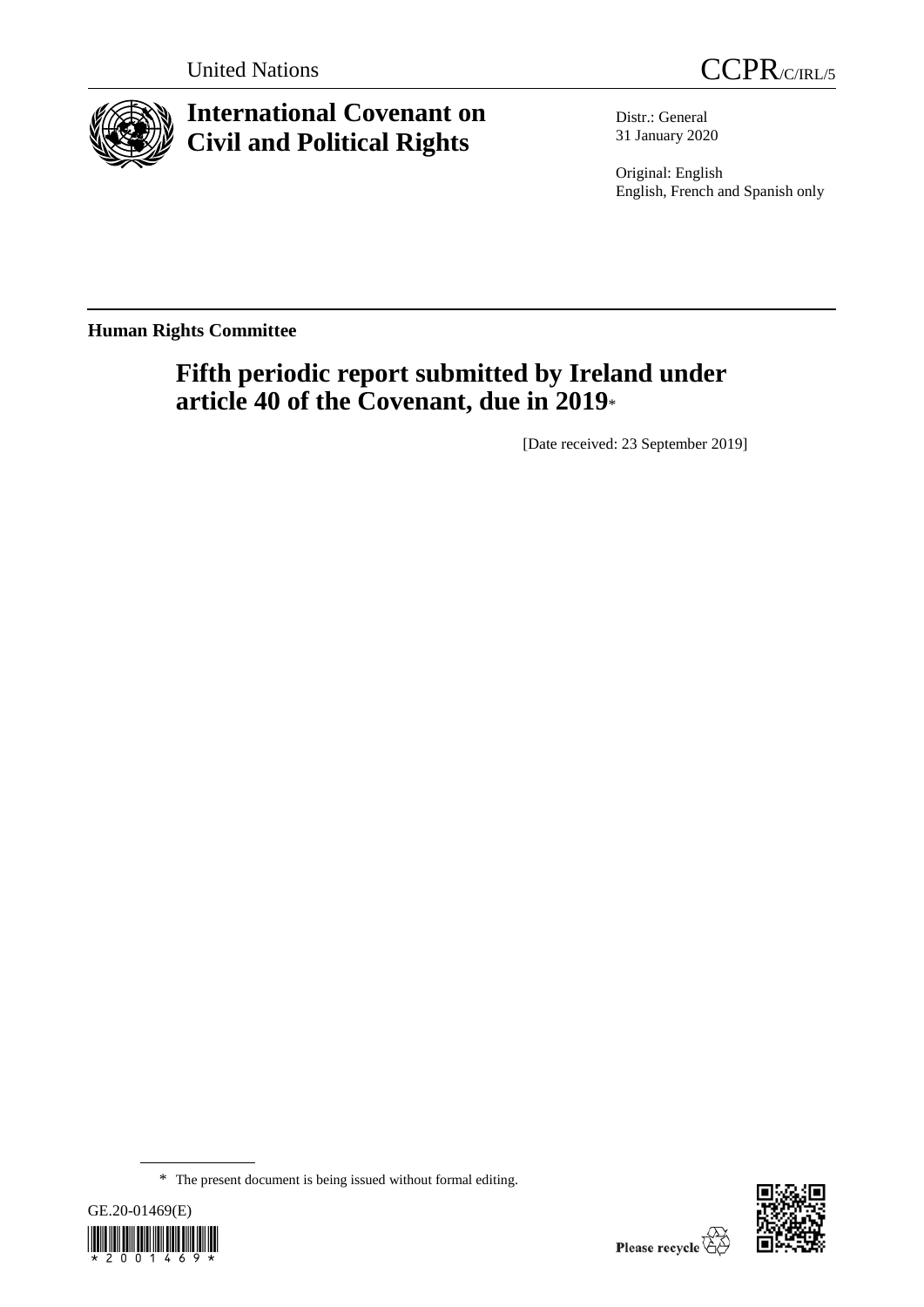## **Article 1 Right to self-determination**

1. There have been no developments relating to this article of the Covenant since Ireland's last report (CCPR/C/IRL/4).

## **Article 2 Obligation to implement the provisions of the Covenant**

2. The current institutional framework for the protection of human rights comprises the following agencies; the Irish Human Rights and Equality Commission, the Workplace Relations Commission, the Health and Safety Authority, the National Disability Authority, Office of the Ombudsman, Office of the Information Commissioner, Ombudsman for the Defence Forces, Ombudsman for Children, the Data Protection Commission, Press Ombudsman and Council, An Coimisinéir Teanga (the Language Commissioner), the Inspector of Prisons, An Garda Síochána Ombudsman Commission and the Policing Authority, the Health Information and Quality Authority, the Financial Services Ombudsman, the Mental Health Commission and Inspectorate of Mental Health Services, Citizens Information Board, the Money, Advice and Budgeting Service, the Residential Tenancies Board, and the Rent Tribunal.

3. Further information on these agencies is set out at paragraphs 104–134 of the Common Core Document.

## **A. National Human Rights Institution (NHRI)**

4. Response to the recommendations in paragraph 6 of the concluding observations (CCPR/C/CO/4).

5. The Irish Human Rights and Equality Commission (IHREC) was established as an independent statutory body on 1 November 2014.

### **(i) Full conformity with Paris Principles**

6. The IHREC was accredited as an "A" status NHRI in November 2015 recognising its full conformity with the Paris Principles.

### **(ii) Stable and sufficient budget**

7. IHREC has autonomous control over stable core funding in order to discharge its function independently and effectively. The Commission's Director is directly accountable to the Public Accounts Committee, the Parliamentary Committee responsible for establishing how public funds are spent. In the years 2015–2018 the core funding provided to IHREC was as follows:

| Year         | 2015       | 2016       | 2017       | 2018       |
|--------------|------------|------------|------------|------------|
| Core Funding | €6 334 000 | €6 306 000 | €6 631 000 | €6 703 000 |

### **(iii) Public sector duty**

8. The Irish Human Rights and Equality Commission Act 2014 introduces a positive duty on public bodies to have due regard to human rights and equality in their work, and conduct their business in a manner that is consistent with individual human rights. The Commission assists public bodies to comply with the positive duty, including by producing guidelines and codes of practice.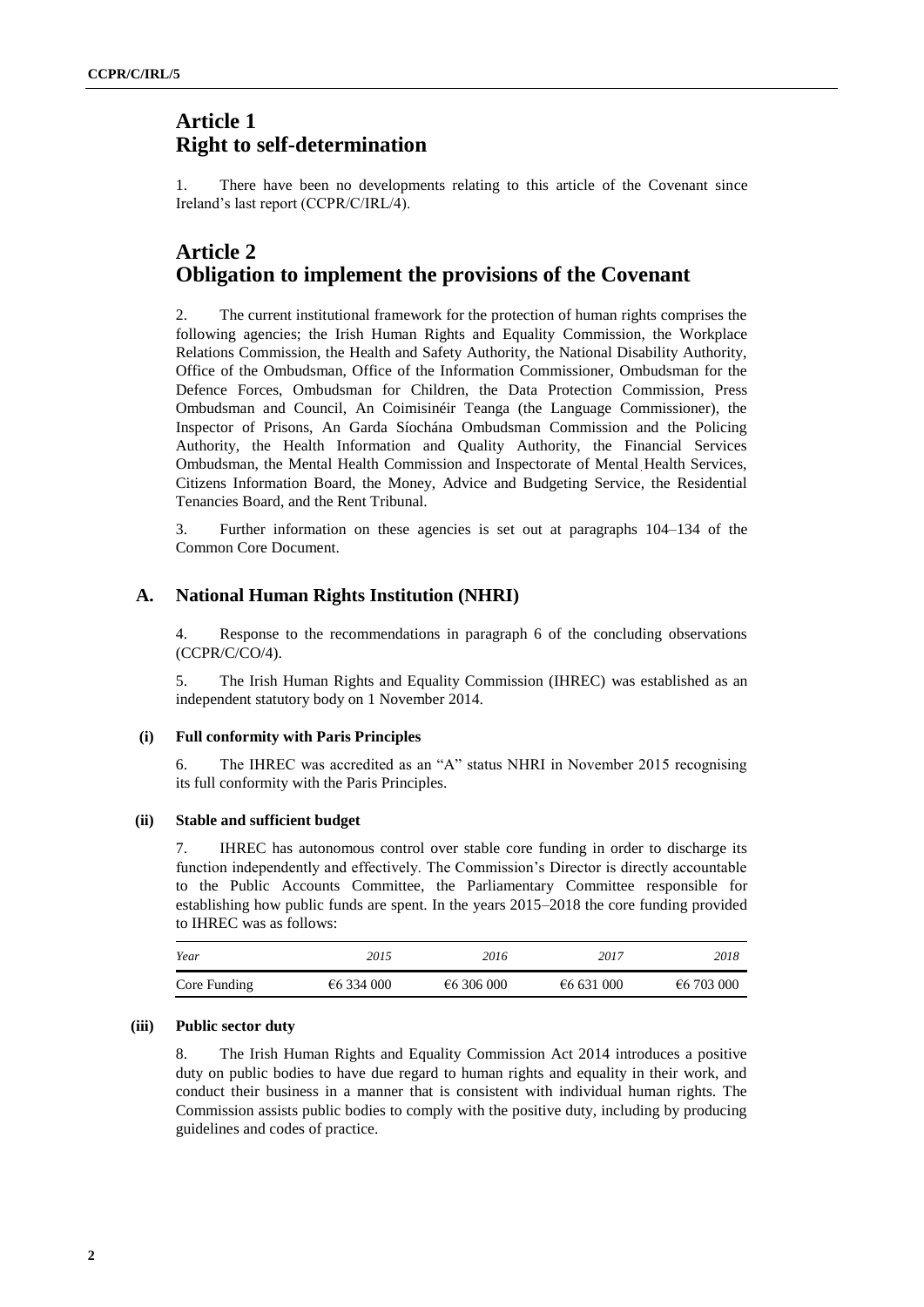## **Article 3 Equal right of men and women to the enjoyment of all civil and political rights**

### **A. The Constitution and the role of women**

9. Response to the recommendations in paragraph 7 of the concluding observations (CCPR/C/IRL/CO/4).

10. In September 2017, the Government signalled its intent to hold a referendum to delete Article 41.2 and the matter was referred to the Joint Oireachtas Committee on Justice and Equality for pre-legislative scrutiny. In its report, published in December 2018, the Committee agreed that the current wording of Article 41.2 is not acceptable and put forward two alternatives to the Government's proposal. The first was replacement by a provision containing more appropriate, gender-neutral language. The second option proposed a wide public consultation process, using the possible model of a Citizens' Assembly, to devise an amendment that would encompass the diversity of care work undertaken by persons of all genders. On 11 June 2019, the Government decided to establish a Citizens' Assembly to bring forward proposals to advance gender equality. Among other things, the Assembly is mandated to examine the social responsibility of care and women and men's co-responsibility for care, especially within the family. The Assembly may make proposals including for policy, legislative or constitutional change.

## **B. National Strategy for Women and Girls 2017–2020**

11. The National Strategy for Women and Girls 2017–2020 (NSWG) was launched in May 2017 and provides a whole-of-government framework to advance women's empowerment. The Strategy's vision is: "An Ireland where all women enjoy equality with men and can achieve their full potential, while enjoying a safe and fulfilling life". It sets out 6 high-level objectives which aim to advance socio-economic equality for women and girls; to promote their physical and mental well-being; to increase their visibility in society and equal and active citizenship; to promote women's participation in leadership; to combat gender based violence; and to embed gender equality in decision-making. These objectives are advanced through 139 actions, undertaken by Government Departments and State agencies, in cooperation with social partners and civil society as appropriate. Funding for actions included in the Strategy is provided under the voted moneys allocated to the Government Departments with responsibility for each action.

12. A Strategy Committee chaired by the Minister for Equality, Immigration and Integration and comprising government departments, women's groups, civil society actors, the trade union movement and business representatives, advise on its implementation. The first progress report was submitted to Government in March 2019 and is available online here.

13. Preparations are underway for a mid-term review of the Strategy during 2019.

## **C. Women's representation in leadership and decision-making**

### **(i) Political representation**

14. The Electoral (Amendment) (Political Funding) Act 2012 introduced gender quotas for national politics, requiring political parties to select at least 30% of candidates of each gender for national elections or else lose 50% of their State funding for the parliamentary term. There was an increase in the number of female candidates running in the 2016 general election. 35 women were elected to the Dáil, an increase of 10 on the 2011 general election and the highest ever number of female Teachtaí Dála (members of parliament). The percentage of women among Dáil members rose to 22% from 15% in 2011.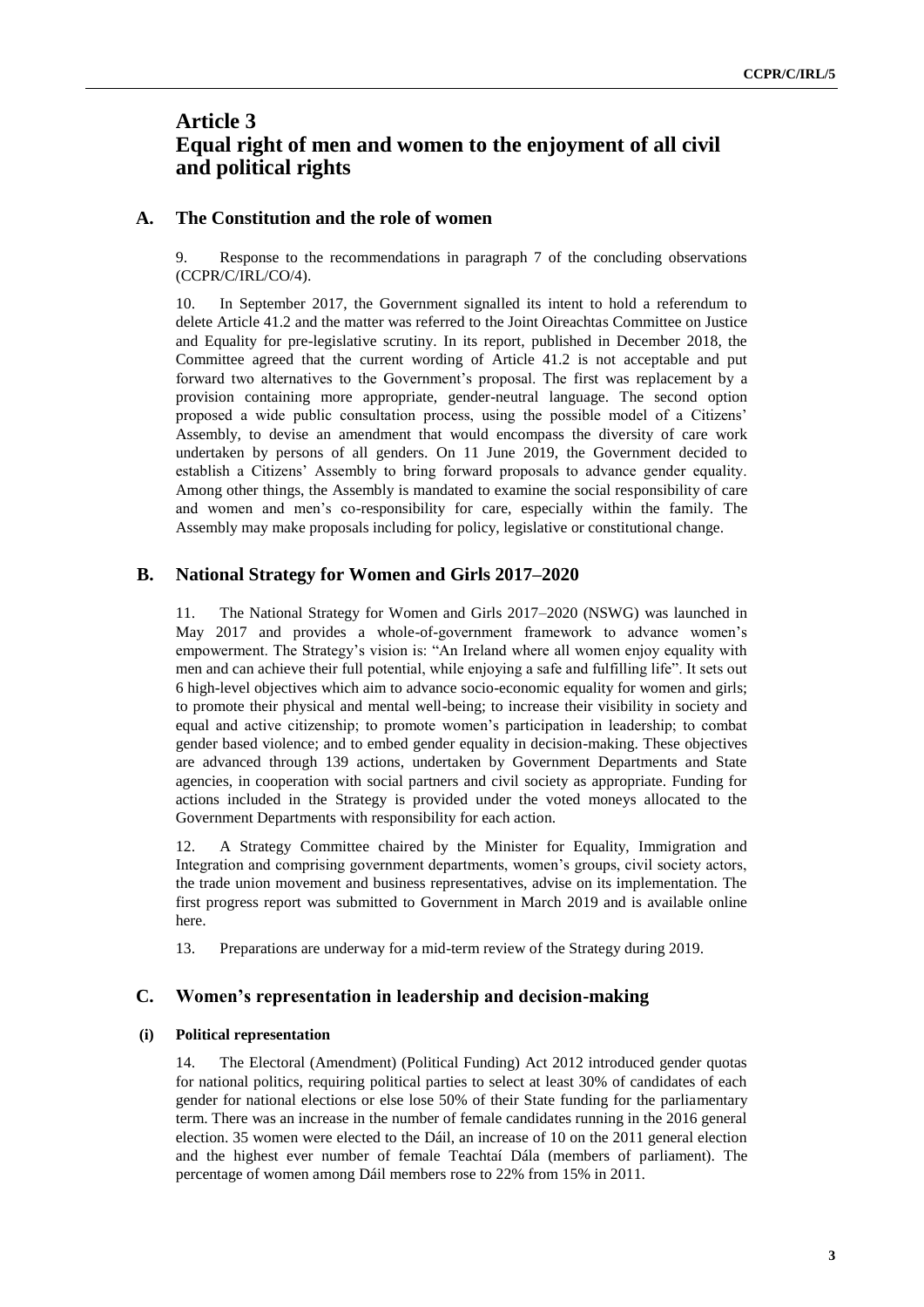15. The Irish Women's Parliamentary Caucus was established in 2017 as a cross-party forum for past and present Irish women parliamentarians to discuss and campaign on issues affecting women. It hosted the first International Congress of Parliamentary Women's Caucuses in September 2018, bringing together female parliamentarians from more than 40 countries.

16. Under a commitment in the National Strategy for Women and Girls, the Department of Housing, Planning and Local Government undertook projects that promoted the participation of women in the 2019 local elections. These included incentivising political parties to increase the proportion of women candidates and funding not-for-profit organisations to build awareness and support women in Ireland to run for politics.

#### **(ii) State boards**

17. Since the introduction of new guidelines for identifying candidates for appointment to positions on State Boards, the average representation of women among the membership of such boards has increased reaching 41.5% by December 2018. Almost half of individual boards, 48.5%, meet the Government's gender balance target of 40% for minimum representation of men and of women.

#### **(iii) Business leadership**

18. In 2018, 18.1% of board members of the largest publicly listed companies in Ireland were women. The "Balance for Better Business" Review Group of senior figures in business and the public service, was established in July 2018 in line with a Government commitment to boost the representation of women on corporate boards and senior business leadership in Ireland. The Group's first report, published in May 2019, outlined ambitious targets for listed Irish companies and advice on how to reach them.

#### **(iv) Leadership in the higher education sector**

19. Measures to further accelerate progress in achieving gender equality in Irish Higher Education Institutions were identified by the Gender Equality Taskforce in its November 2018 report.

## **D. Female labour market participation**

20. The Childcare Support Act 2018 was signed into law in July 2018. It underpins the National Childcare Scheme (NCS), currently in development and designed to have a positive impact on gender equality with reference to labour market participation and employment opportunities. It aims to support parental choice and geographic access with regard to registered Early Learning and Care and School Age Care providers. All children will be supported with priority given to those in lowest income and most disadvantaged groups, especially lone parents.

21. 'First 5: The Whole-of-Government Strategy for Babies, Young Children and their Families' (2019–2028) was published in November 2018. It sets out measures to encourage greater participation of women in public and private sectors, including extension in provision for unpaid Parental Leave from 18 to 26 weeks, and in the upper age limit of the child for which the leave can be taken from 8 to 12.

## **E. Violence against Women**

22. Responses to the recommendations in paragraph 8 of the concluding observations (CCPR/C/IRL/CO/4).

### **(i) Second National Strategy on Domestic, Sexual and Gender-based Violence 2016–2021**

23. The Second National Strategy on Domestic, Sexual and Gender-based Violence 2016–2021 (NSDSGBV) is a whole of Government response to Domestic and Sexual Violence and contains a range of actions to be implemented by Government Departments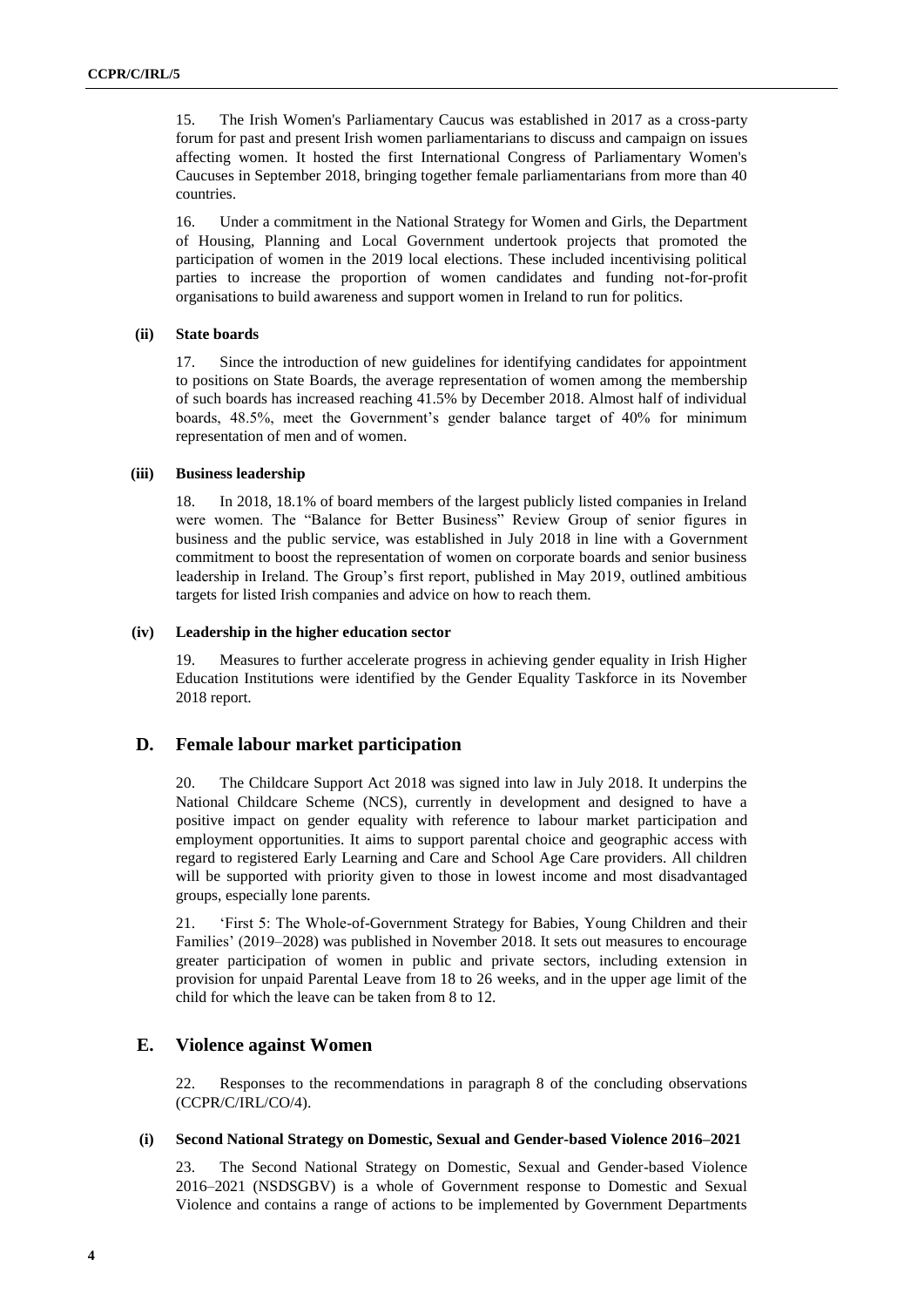and agencies. The bulk of the Strategy's actions are aimed at changing societal attitudes through awareness raising to help prevent domestic and sexual violence, improving services to victims and holding perpetrators to account. The community and voluntary sector, working in collaboration with the State agencies, has a crucial role in ensuring the delivery of a successful strategy. The strategy is a living document and has actions added on an ongoing basis. There are 72 actions with 13 having been added since its publication in 2016. The strategy is available online.

#### **(ii) Domestic Violence Act 2018**

24. The Domestic Violence Act 2018 came into operation on 1 January 2019. It updates and consolidates existing law in relation to domestic violence and incorporates new legislative provisions necessary to enable Ireland to ratify the Council of Europe Convention on Preventing and Combating Violence against Women and Domestic Violence (the "Istanbul Convention").

25. The Act creates a new criminal offence of forced marriage (section 38). A person commits this offence where they engage in behaviour involving violence, threats, undue influence or any form of coercion or duress, for the purposes of causing another person to enter into a ceremony of marriage. The Act also creates a new criminal offence of coercive control (section 39). This is controlling or coercive behaviour in an intimate relationship that causes fear of violence, or serious alarm or distress that has a substantial adverse impact on a person's day-to-day activities. The Act also provides for the relationship between a perpetrator and victim to be taken into account by the court as an aggravating factor in sentencing for violent and sexual offences, including manslaughter (section 40).

26. The Act provides that a court, when making a safety order or barring order, may prohibit a perpetrator of domestic violence from communicating with the victim electronically. The courts also have the possibility of recommending that a perpetrator engages with services such as programmes aimed at perpetrators of domestic violence, addiction or counselling services. In addition, the Courts Service is required to provide information on support services to victims of domestic violence.

27. The Act repeals the exemptions which had enabled persons under the age of 18 to marry. This measure assists in protecting minors from forced marriage.

#### **(iii) Istanbul Convention on preventing and combating violence against women and domestic violence**

28. The Criminal Law (Extraterritorial Jurisdiction) Act 2019 was signed into law on 5 March 2019. This final legislative action enabled Ireland to ratify the Istanbul Convention on 8 March 2019.

#### **(iv) Sex Offenders (Amendment) Bill**

29. The General Scheme of the Sex Offenders (Amendment) Bill was published in June 2018 amending provisions with regard to the management of sex offenders under that Act. It also includes a number of amendments to the notification requirements (sex offenders register) under the 2001 Act. The Bill is currently being drafted.

#### **(v) Criminal Law (Sexual Offences) Amendment Act 2019**

30. The Criminal Law (Sexual Offences) Amendment Act was enacted in February 2019. Its main purpose is to introduce stricter penalties for repeat sexual offenders and to equalise the maximum penalties for incest at 10 years for both male and female offenders.

31. The new provisions set out the arrangements for sentencing for repeat sexual offenders, allowing for minimum terms of imprisonment of three quarters of the maximum term of imprisonment prescribed by law in respect of such an offence. Where the maximum term is life imprisonment, the minimum shall be specified as a term of not less than 10 years.

32. The court has discretion in the application of the sentence if satisfied this would be disproportionate in all the circumstances of the case. The Act also contains amendments to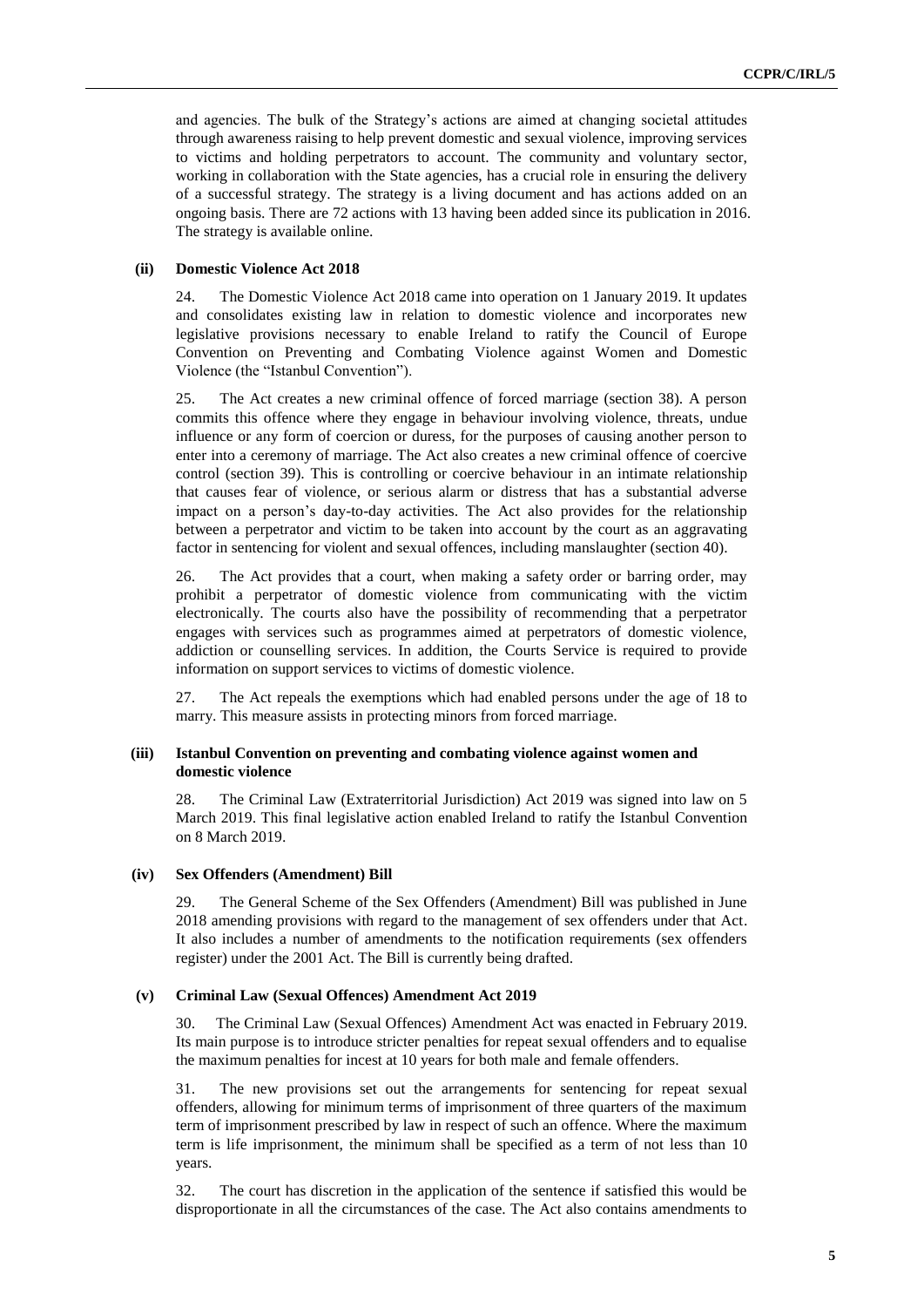the Punishment of Incest Act 1908 in order to equalise the penalty for incest at 10 years' imprisonment for offences by both males and females.

#### **(vi) Harassment, Harmful Communications and Related Offences Bill 2017**

33. In May 2019, the Government approved the drafting, on a priority basis, of amendments to the Harassment, Harmful Communications and Related Offences Bill 2017. The Bill is based on the 2016 report by the Law Reform Commission. It proposes a number of new offences, including taking and distributing intimate images without consent, online or digital harassment, a specific offence of stalking, an expanded offence with regard to sending threatening or indecent messages and also one which will deal with "revenge pornography". Work is also proceeding on the creation of a new image-based offence of up-skirting.

### **(vii) Implementation of the EU Victims Directive and the Criminal Justice (Victims of Crime) Act 2017**

34. The Criminal Justice (Victims of Crime) Act was enacted in November 2017 and transposes into domestic law the European Union's Victims Directive (2012/29/EU), which came into force on 16 November 2015. The Act provides new statutory rights for all victims of crime in Ireland and includes new rights such as the right to information and provision of certain supports and protection.

#### **(viii) Review of the investigation and prosecution of sexual offences**

35. In September 2018, following consultations with stakeholders, the Minister for Justice and Equality published Terms of Reference for the review of the investigation and prosecution of sexual offences. The Criminal Justice Strategic Committee has established a working group tasked with completing the review in 2019. It is chaired by Mr. Tom O'Malley BL, a member of the Law Reform Commission and Senior Lecturer in Law at NUI Galway and comprises experts from the Courts Service, Probation Service, An Garda Síochána and the Office of the Director of Public Prosecutions. The working group has been asked to have particular regard to published reports by expert bodies including the Rape Crisis Network Ireland.

#### **(ix) Services**

#### *(a) Tusla, Child and Family Agency*

36. Tusla, the Child and Family Agency has statutory responsibility for the care and protection of all victims of domestic, sexual and gender-based violence (DSGBV). Responsibility for funding of these services transferred to Tusla in its entirety in 2015 to enable a coordinated approach with a dedicated national budget, single line of accountability and greater support and oversight for service provision.

37. In 2018, Tusla allocated  $\epsilon$ 23.8 million to DSGBV services, an increase of  $\epsilon$ 1.7 million over 2017, and an overall increase of  $64.3m$  (22%), since 2015. A network of 59 supported organisations provide, inter alia, emergency refuge accommodation services for women and children, community-based domestic violence services, and Rape Crisis Centres.

38. Tusla's key objective is to enhance access to quality services for victims of domestic violence by working in partnership with relevant statutory agencies, non-governmental organisations and other partners to progress implementation of actions under the NSDSGBV and the Council of Europe Convention on the Prevention of Violence Against Women and Domestic Violence (the Istanbul Convention).

#### *(b) Sexual Assault Treatment Units (SATU)*

39. The Department of Health commenced a policy review on Sexual Assault Treatment Units in 2018. These specialised units provide services to the victims of sexual assault 24 hours a day, 365 days a year at 6 locations nationwide. They aim to provide these services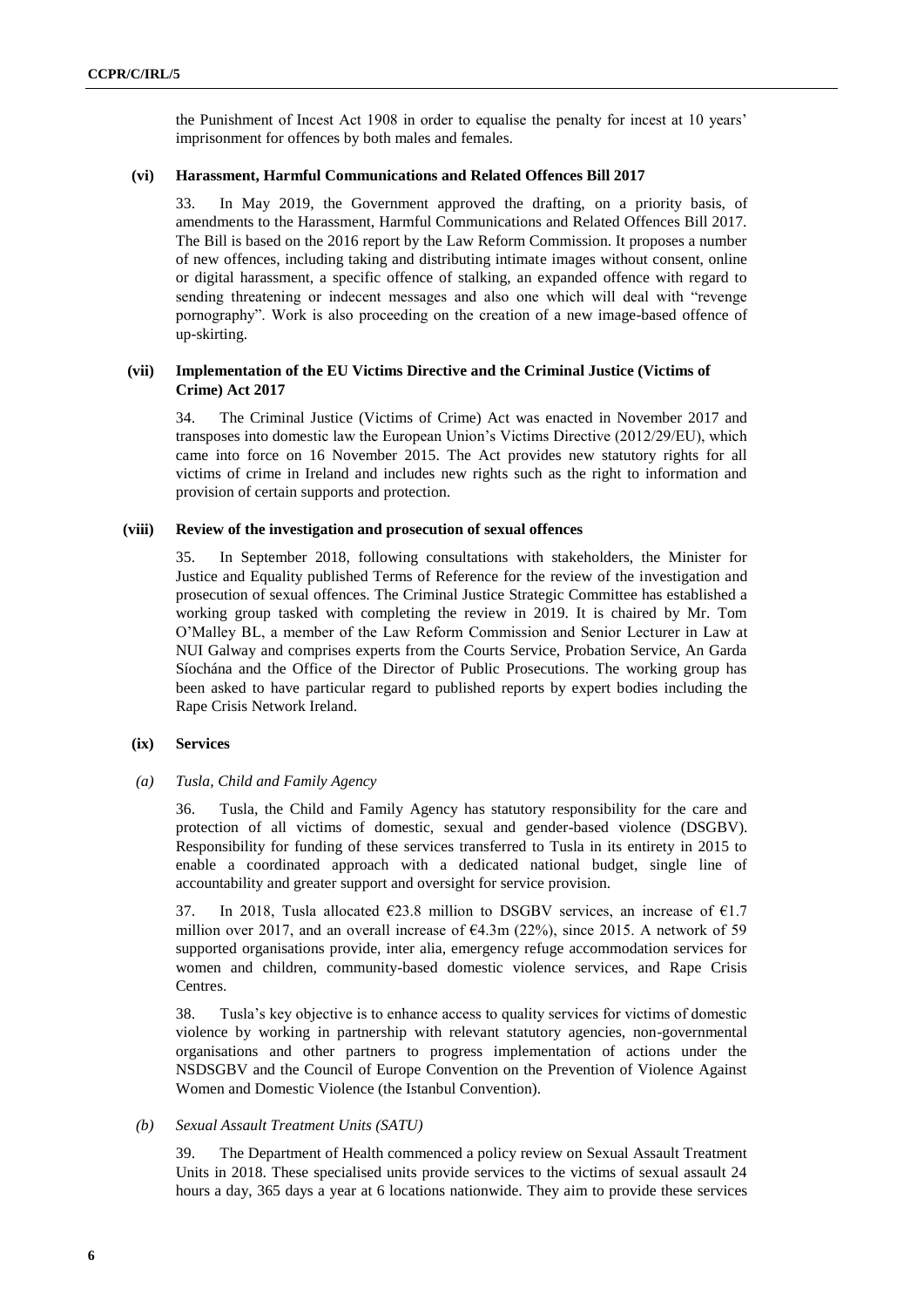within three hours of first contact, working in close collaboration with the Rape Crisis Centres and An Garda Síochána.

#### *(c) Garda National Protective Services Bureau*

40. The Garda National Protective Services Bureau was established in 2015 and is tasked with improving services to victims and the investigation of sexual and domestic violence incidents, and identifying and managing risk. It works with a nationwide network of Garda Victim Services Offices with dedicated staff in each of the 28 Garda Divisions.

#### **(x) Data collection**

#### *(a) Central Statistics Office (CSO)*

41. The Central Statistics Office, Ireland's national statistical office, is a statutorily independent body whose purpose is to impartially collect, analyse and make available statistics about Ireland's people, society and economy. It is responsible for publishing crime statistics in the State.

42. In 2018 the Government endorsed the recommendations contained in the Commission for the Future of Policing in Ireland report. One such recommendation addressed the need to improve the quality of the crime data in Ireland, and the way in which Gardaí record crime investigations. New publications of all Victim of Crime statistics by the CSO are now analysed by gender, age, date reported and the time between date of occurrence of the crime and the date reported.

43. Incidents of crime are recorded by An Garda Síochána on the computerised PULSE (Police Using Leading Systems Effectively) system. PULSE now provides for the automatic inclusion of Motive of Domestic Violence on non-crime domestic incidents. PULSE records age, gender, relationship/marital status, disability, religion, nationality and country of birth, but not ethnicity.

#### *(b) Sexual violence prevalence study*

44. In November 2018, the Cabinet approved the undertaking of a large national survey on the prevalence of sexual violence, to be repeated every decade, by the CSO. A completed sample of 5,000 adults, and a wide range of intimate questions on abuse in adult life and in childhood are envisaged. Provision has been made in the budget of the Department of Justice and Equality for the cost of the preparatory work required for the first year. The Government have agreed in principle to provide the necessary resources in succeeding years through annual Budget allocations.

#### **(xi) Prevention of domestic, sexual and gender-based violence**

45. The Department of Justice and Equality provides funding for awareness raising activities and perpetrator intervention programmes. Of the allocated  $\epsilon$ 2.205 million non-pay budget in 2018, €950,000 was allocated for the national awareness campaign "What would you do?".

46. In 2018, the objective of campaign messaging moved from awareness raising to educational. Additional funding of €500,000 is being utilised to provide additional localisation to the national campaign over its lifetime.

47. The Department of Justice and Equality provided funding of €22,000 in 2018 to the Dublin Rape Crisis Centre for a sexual violence awareness and prevention programme for young people. This funding goes towards the running of five four-day long 'Bodyright' programme training events for staff from Youthreach and other alternative educational settings.

#### **(xii) Victims of Crime funding**

48. The Department of Justice and Equality provides annual funding to community and voluntary sector organisations in Ireland providing victim support services. Funding of  $\epsilon$ 1.712 million was provided to 56 such organisations in 2018. Such services continue to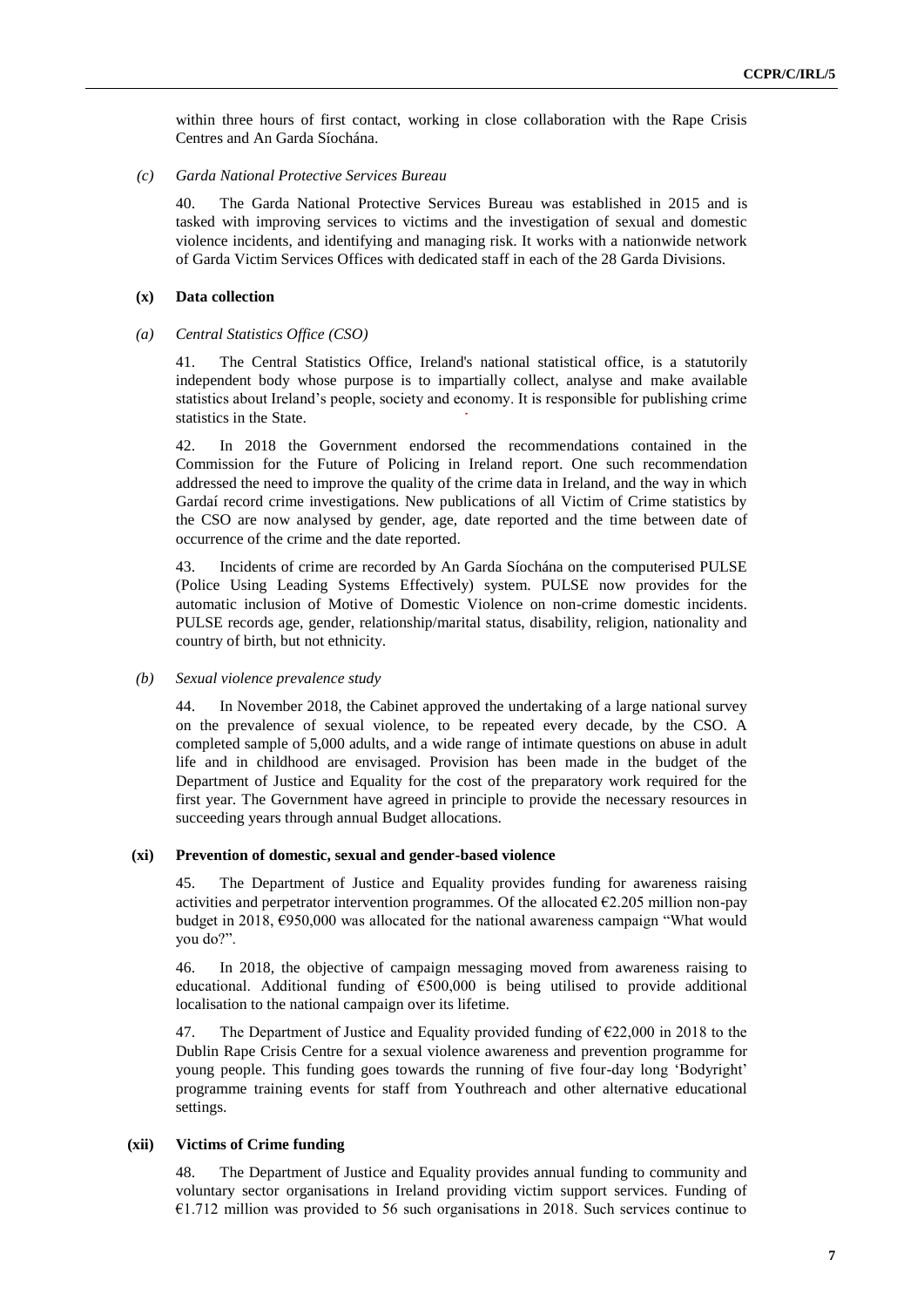provide important information and support to victims of crime, including emotional support, court accompaniment, accompaniment to Garda interviews, accompaniment to sexual assault treatment units, counselling and referral to other services. Funding is also provided for services for child victims of homicide and child victims of sexual violence, as well as to other services providing support to victims of domestic and sexual violence.

#### **(xiii) Domestic violence perpetrator programmes**

49. Domestic violence perpetrator intervention programmes are delivered through a combination of non-government organisations and the Probation Service. Under the NSDSGBV, work is advanced on rolling out the Choices Intervention Programme, a national programme working with male perpetrators of domestic abuse. The aim of this programme is to support and challenge men engaged in domestic abuse to change their behaviour and attitude towards their partners.

50. Key features of this programme include the use of a uniform risk assessment tool, individual and group work and integrated but separate partner support work with the partners or ex partners of perpetrators. Funding of approximately  $\epsilon$ 900,000 was made available by the Department of Justice and Equality in 2018 in order to deliver the Choices programme across 18 different locations in the State during the year and equivalent annual funding is expected to be provided in 2019.

## **F. Sexual Health and Reproductive Rights**

51. Responses to the recommendations in paragraph 9 of the concluding observations (CCPR/C/IRL/CO/4).

52. In Ireland, termination of pregnancy is regulated by constitutional and statute law. Until 2018, the principal constitutional issue was the equal right to life of the pregnant woman and the unborn as inserted into the Constitution by the Eighth Amendment in Article 40.3.3. Amending the legal position on abortion in Ireland required a change to Article 40.3.3 of the Constitution.

### **(i) Deliberative process**

53. Following the reports of a Citizens' Assembly, in June 2017 and a Joint Committee of the Oireachtas (Parliament) in December 2017, the Government agreed to hold a referendum to delete Article 40.3.3 and substitute it with wording confirming that the Oireachtas may make laws for the regulation of the termination of pregnancy.

54. The referendum was held on 25 May 2018 and passed, with a vote of 66.4% Yes to 33.6% No. The Thirty-sixth Amendment of the Constitution Act was signed into law by the President on 18 September 2018.

#### **(ii) Health (Regulation of Termination of Pregnancy) Act 2018**

55. On foot of the outcome of the referendum, the Health (Regulation of Termination of Pregnancy) Act 2018 was passed by the Houses of the Oireachtas on 13 December 2018 and signed into law by the President on 20 December 2018. Services for termination of pregnancy commenced on 1 January 2019.

56. The main purpose of the Health (Regulation of Termination of Pregnancy) Act 2018 is to set out the law governing access to termination of pregnancy in Ireland. It permits termination to be carried out in cases where there is a risk to the life, or of serious harm to the health, of the pregnant woman; where there is a condition present which is likely to lead to the death of the foetus either before or within 28 days of birth; and without restriction up to 12 weeks of pregnancy.

57. The Act provides universal access to termination of pregnancy services for people who are ordinarily resident in the State (i.e., services are provided free of charge). Women – from both within and outside the State – may also access the service on a private basis, should they so choose, subject to a fee.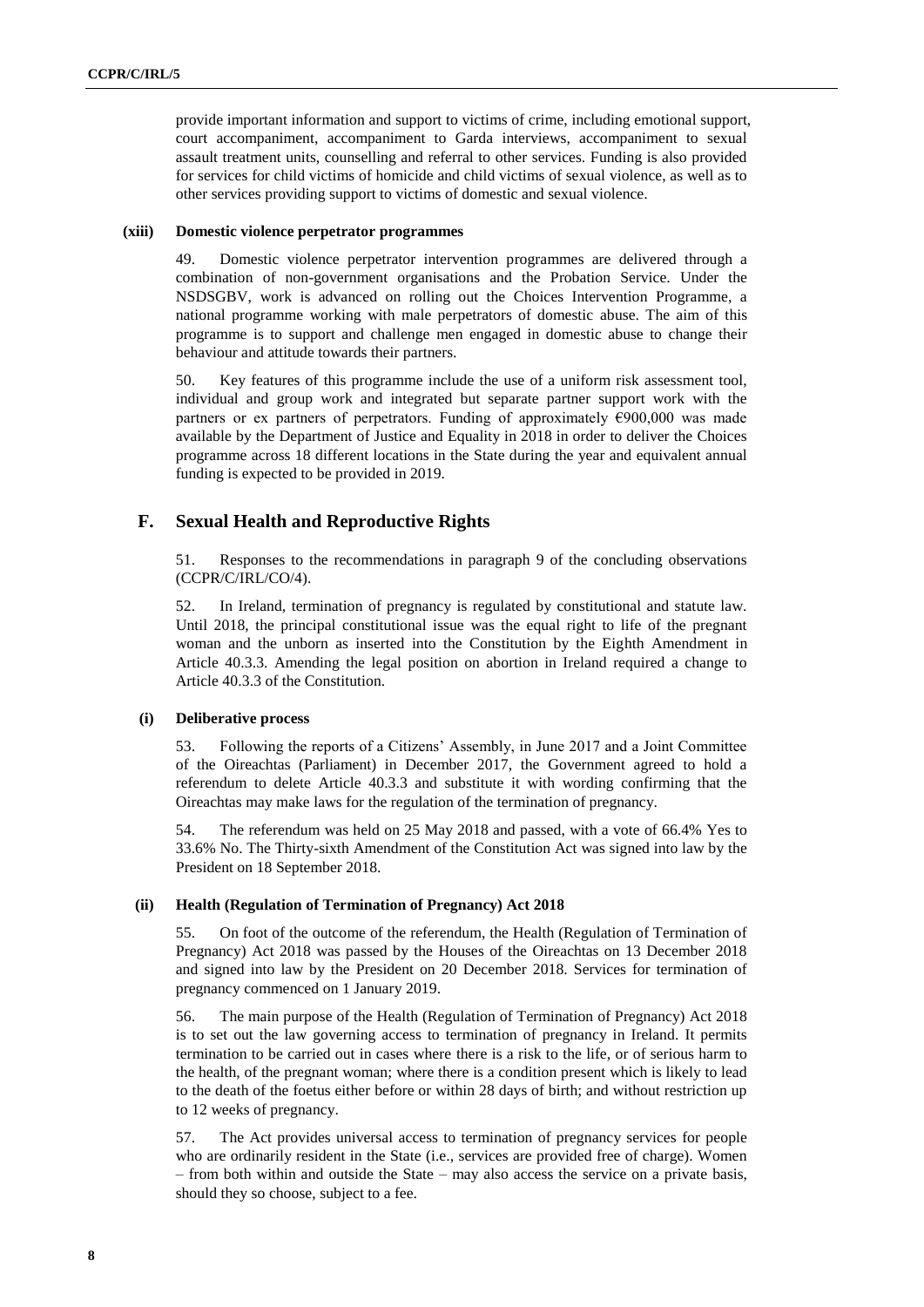58. The Act repealed the Regulation of Information (Services Outside the State for Termination of Pregnancies) Act 1995.

## **Articles 4 and 5 Limited rights of derogation**

59. There have been no developments relating to these articles of the Covenant since Ireland's last report (CCPR/C/IRL/4).

## **Article 6 Right to life**

#### **A. Coroners (Amendment) Act 2019**

60. The Coroners (Amendment) Act 2019 was signed into law on 23 July 2019. Its overall purpose is to set out in a clearer, more comprehensive, specific and stringent manner the legal framework for reporting and investigation of certain deaths. It will enhance Ireland's compliance with its obligations under the European Convention on Human Rights.

61. Among the measures in the Act are a strengthening of the powers available to coroners; requiring mandatory reporting in all cases of maternal or late maternal death, stillbirths (at not less than 24 weeks' gestation, or birthweight not less than 500g), intrapartum deaths and infant death; and mandatory inquest in cases of maternal death or late maternal death, and in any case where the deceased person was in State custody or detention at the time of his or her death (or immediately before the death).

## **B. Independent Commission for the Location of Victims' Remains**

62. For further information on the Commission, please see Ireland's fourth periodic report, (CCPR/C/IRL/4), in paragraphs 198–202.

63. The Commission had a total of 16 persons on its list of the Disappeared and, to date, the remains of 13 of the Disappeared have been recovered, eleven of whom were recovered directly through the Commission's efforts. Three cases remain.

## **Article 7 Right to freedom from torture or cruel, inhuman or degrading treatment or punishment**

#### **A. Magdalen Institutions**

64. Responses to the recommendations in paragraph 10 of the concluding observations (CCPR/C/IRL/CO/4).

#### **(i) Apology**

65. Ireland has issued two formal apologies to women who were resident in Magdalen Laundries. In February, 2013 the then Taoiseach (Prime Minister), issued an apology on behalf of the Government in Dáil Éireann (Lower House of the Irish Parliament). In June, 2018 the President of Ireland issued an apology to the women. That latter apology was made during the course of the 'Dublin Honours Magdalenes' event held in June, 2018, further details of which are set out below.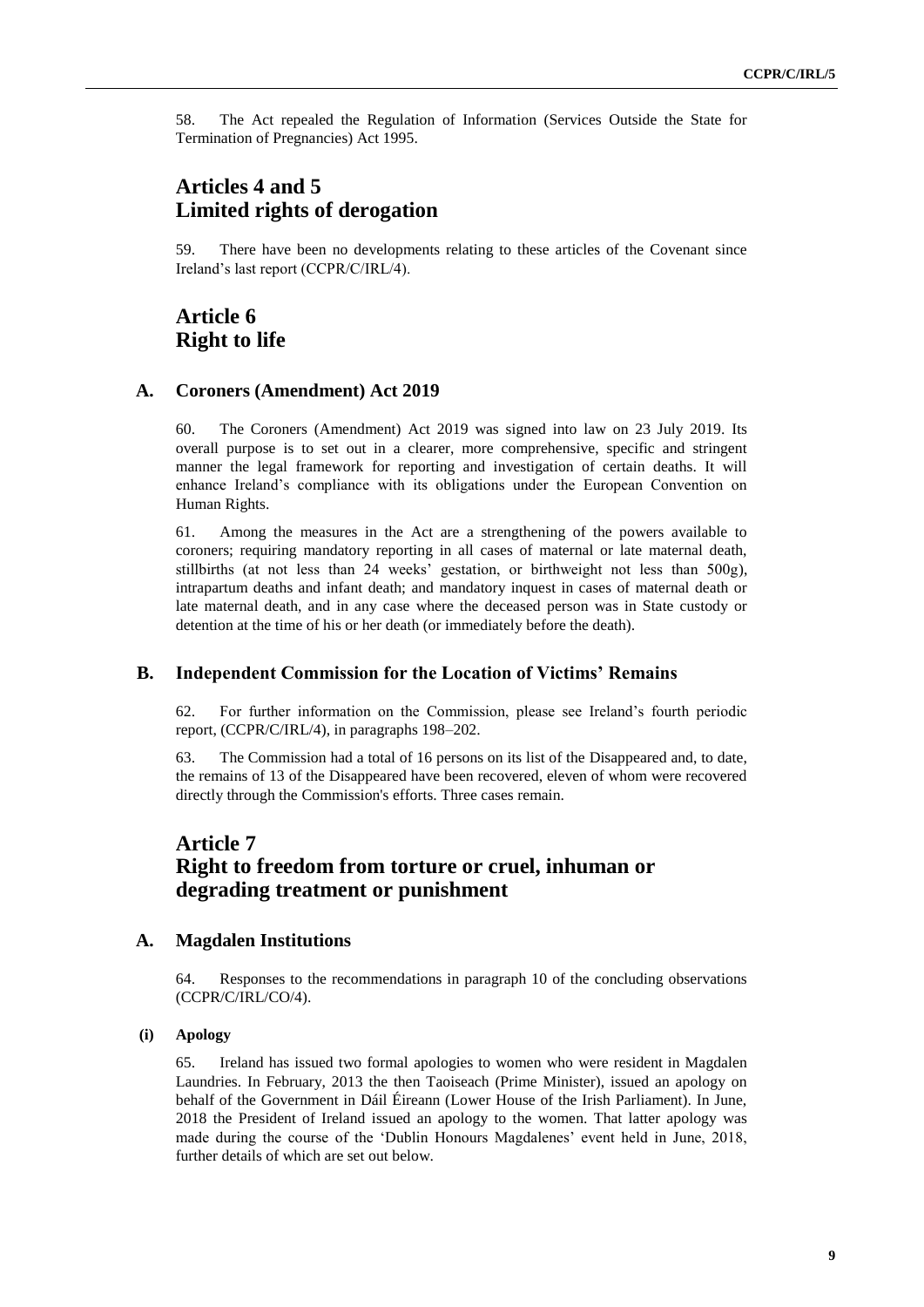#### **(ii) Investigations**

66. The Irish Government is satisfied that the findings of the report of the Inter-Departmental Committee to establish the facts of State involvement with Magdalen Laundries – the McAleese Report  $(2013)$  – brought into the public arena a considerable amount of information not previously known about Magdalen Laundries and showed that many of the preconceptions about these institutions were not supported by the facts. The content of the report has been fully accepted by the Irish Government. The McAleese Committee had no remit to investigate or make determinations about allegations of torture or any other criminal offence. However, it did take the opportunity to record evidence and testimony that might throw light on allegations of systematic abuse. No factual evidence to support allegations of systematic torture or ill treatment of a criminal nature in these institutions was found. The majority of women did report verbal abuse but not of a nature that would constitute a criminal offence. Working conditions were harsh and the work was physically demanding. A small number of women described instances of physical punishment, however, the majority said they had neither experienced nor seen other women suffer physical abuse. In addition, Mr Justice Quirke, whose report the 'Magdalen Commission Report' led to the establishment of the Magdalen Restorative Justice ex-gratia scheme, met with over 300 women and advised that their stories about their experience were consistent with the observations provided in the McAleese Report.

### **(iii) Prosecutions**

67. No individuals claiming to be victims of criminal abuse in Magdalen Laundries have made any complaints or requests to the Department of Justice and Equality seeking further inquiries or criminal investigations. It is open to anyone who believes a criminal act took place to make a complaint to the relevant authorities and it will be investigated.

### **(iv) Effective remedies for victims, including appropriate compensation, restitution and satisfaction**

68. Arising from a recommendation made by the Ombudsman, the Government decided in May 2018 to apply the scheme to women who worked in the laundries of the 12 'Magdalen' Institutions and who were resident in one of 14 adjoining institutions. The scheme established in 2013 also remains open. To date just over  $\epsilon$ 27.4 million has been paid in lump sum payments to 723 successful applicants, who also receive pension and health benefits. The Scheme has been advertised extensively in many countries as well as in Ireland.

### **(v) Support and rehabilitation services for victims**

69. A "Dublin Honours Magdalenes" event was held in June, 2018 attended by over 200 former residents of Magdalen institutions and companions. The event was organised by a voluntary group, with financial and other support from the Government. It provided an opportunity for the women to express their views on a suitable memorial. Options for this are currently under consideration.

70. Services to the women such as pension and health benefits are provided on a crossdepartmental basis and officials in the Department of Justice and Equality engage and advise the women on all matters.

## **B. Mother and Baby Homes**

71. Responses to the recommendations in paragraph 10 of the concluding observations (CCPR/C/IRL/CO/4).

72. The three-person Commission of Investigation into Mother and Baby Homes and Certain Related Matters was established by Government Order in February 2015 to provide a full account of what happened to vulnerable women and children in these Homes during the period 1922 to 1998. The Commission comprises Judge Yvonne Murphy (Chair), Dr William Duncan and Professor Mary E Daly and its scope includes seven specific questions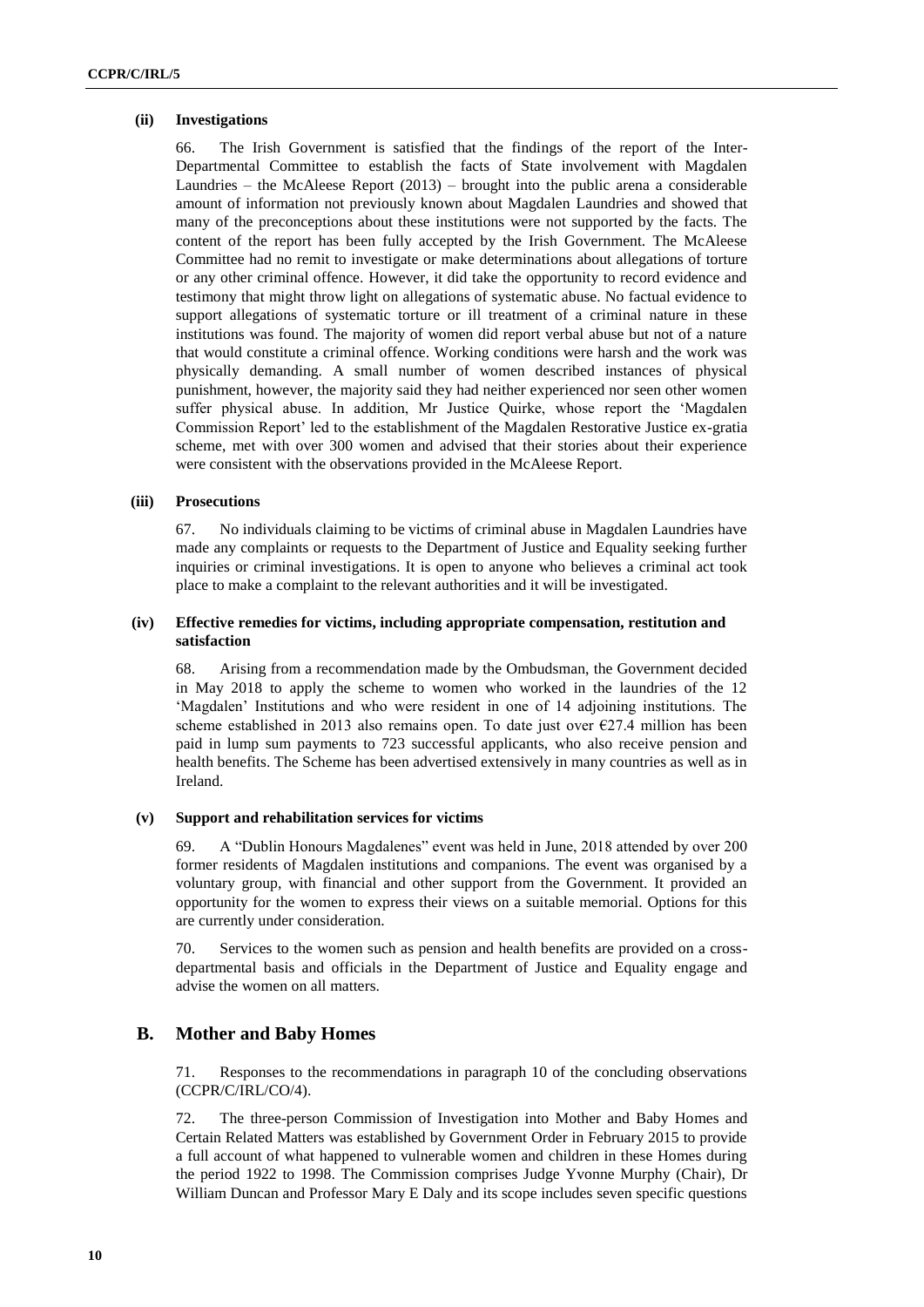on practices and procedures regarding the care, welfare, entry arrangements and exit pathways for the women and children who were residents of these institutions.

73. The Commission has prepared five Interim Reports to date: July 2016; September 2016, September 2017; December 2018 and April 2019. All five reports have been published. These Interim Reports focus on the investigative process, the collation and analysis of documentation and specific concerns around the scale of the task and the engagement with witnesses. The Commission's most recent report focused on burial practices. Its final report is due to be completed by February 2020.

74. In 2018 the Minister for Children and Youth Affairs established the Collaborative Forum to facilitate dialogue and action on issues of concern to former residents of the institutions which historically focused on services for unmarried mothers and their children.

75. The Forum's membership is comprised of a majority of former residents of Mother and Baby Homes and County Homes who were selected for appointment through an independent selection process.

76. In December 2018 the Forum submitted its first report which included a number of recommendations that are under consideration by the relevant Government departments.

77. In March 2017 the Commission reported that it had identified a significant number of children's remains in underground chambers on the Tuam site. It is believed that these chambers may have formed part of the wastewater treatment works at the former Home. In October 2018, Government approved the phased standard forensic excavation of the available site. New legislation is being developed to facilitate this action.

## **C. Symphysiotomy**

78. Responses to the recommendations in paragraph 11 of the concluding observations (CCPR/C/IRL/CO/4).

#### **(i) Investigations**

79. Three independent investigations have been undertaken on the issue of symphysiotomy. The first two reports, compiled by Professor Oonagh Walsh and Judge Yvonne Murphy respectively, sought to establish the extent of these procedures and whether a compensation scheme should be established.

80. The third and final report was produced by Judge Maureen Harding Clark and published in October 2016. Judge Clark provided a report in her capacity as Assessor to the Symphysiotomy Payment Scheme and also included an independent report on the issue of symphysiotomy. It contains appendices with historical information from hospital reports at the time symphysiotomies were undertaken and also an appendix with details on diagnostic imaging and clinical evidence supporting the conclusions arrived at by the Assessor and her clinical team.

#### **(ii) Punishment of perpetrators**

81. Judge Clark analysed available evidence on the issue, both domestic and international. In addressing the question of whether symphysiotomy was a deliberate act of torture, the Judge found that neither the records of the applicants to the Scheme nor narratives contained in the Clinical Reports from the major maternity hospitals at the time symphysiotomies were undertaken support the view that symphysiotomy was anything other than an attempt to improve maternal and foetal outcomes.

82. In her report, Judge Clark stated "[i]ts primary purpose was to avoid caesarean section by permanently enlarging a marginally small pelvis. Married women were expected to have several children as families at that time were large by today's norms… There was no evidence of any kind to suggest intention to inflict pain. The prevailing philosophy in the Dublin maternity hospitals was plainly conservative in relation to caesarean section and was repugnant to sterilisation". Judge Clark noted that most applicants to the Scheme had at least four normal deliveries after the symphysiotomy.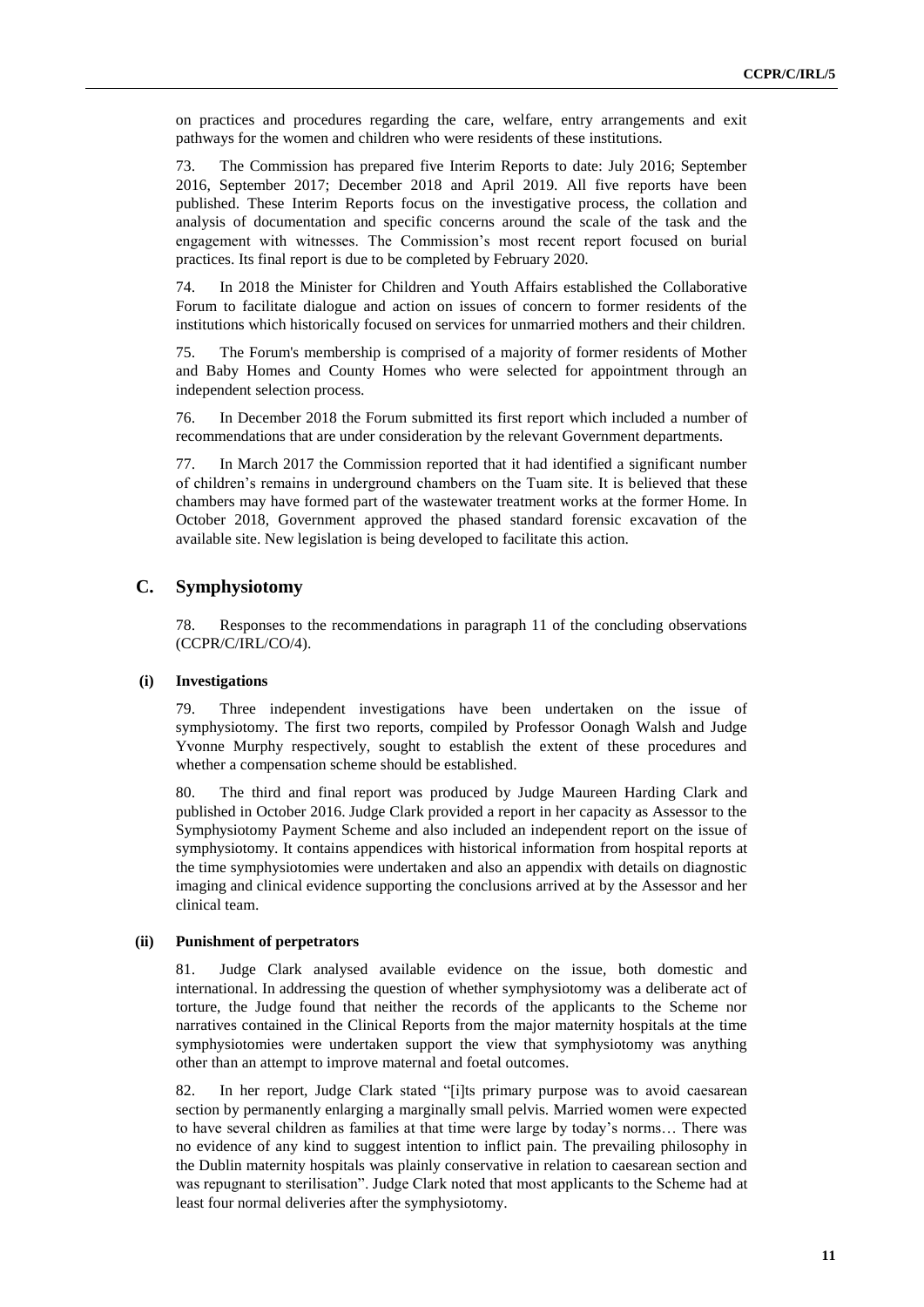83. Based on the research and evidence now collated including academic texts and the decision of a High Court case dating from 2015 (see below) it cannot be accepted that obstetricians at the time, were perpetrators who should now be punished. Irish and international studies indicate that symphysiotomy is not a banned procedure but has a place in obstetrics in certain limited circumstances. For example, it may still be used in the western world in the delivery of a trapped head in breech delivery, or in emergency obstetric situations.

#### **(iii) State provision of an effective remedy**

84. The State established the Symphysiotomy Payment Scheme in November 2014, with Judge Harding Clark acting as independent Assessor. The main purpose of the Scheme was to help find closure for the majority of women without the need to face an uncertain outcome though the courts. In establishing the ex-gratia scheme a key objective for the State was to ensure that the State's engagement with the women was undertaken in a sympathetic, compassionate and equitable fashion and that further stress was minimised. It was anticipated that around 350 women would apply to the Scheme, but in fact 590 applications were received. The Scheme concluded with awards being made to 399 women, ranging from  $\epsilon$ 50,000 to  $\epsilon$ 150,000. Many women took legal advice and the State facilitated this by payment of their legal costs. These total legal costs were circa  $\epsilon$ 2.1 million.

85. Judge Clark worked with each woman or her legal representative to locate medical records and met some of the women where necessary. Each application received an individual, careful assessment by Judge Clark assisted by a team of clinical experts. Medical evidence was sought to explain delivery records and when claims could not be reconciled with established facts, the applicant was examined by relevant clinical experts. When all efforts failed to obtain records, the Scheme moved to seeking secondary proof of symphysiotomy, by evidence of a scar and radiology evidence.

86. The Judge referred to "acquired group memory" to describe the statements from some women in instances where applicants clearly believed or had been led to believe that they had been "mutilated and that their pelvis had been sawn in half and broken in two or fractured". In a number of cases women thought they had undergone a symphysiotomy, but there was no medical evidence or clinical records to support this.

### **(iv) Access to the Courts**

87. The establishment of the ex-gratia scheme did not require or compel any woman to forgo her right to initiate a case in Court. In 2015, the High Court heard the case of woman who had a symphysiotomy 12 days before her baby was born in 1963. Having reviewed all of the evidence, the Judge held that the procedure "was not without justification". The High Court decision was upheld by the Court of Appeal and in 2017 the Supreme Court declined to hear a further appeal. Awards were made to three other women whose cases came before the courts prior to the commencement of the scheme.

#### *(a) Judicial Review and women choosing to opt-out of the Scheme*

88. The Scheme provided applicants with the option of a judicial review of the outcome of their case. However, no case was ever judicially reviewed. One woman opted out of the Scheme after receiving an offer of an award to pursue her claim through the Courts. At the conclusion of the Scheme it was estimated that around 33 individuals had lodged cases with the courts.

#### *(b) European Court of Human Rights (ECtHR) cases*

89. ECtHR has communicated three applications to Ireland [Kathleen O'Sullivan against Ireland, application no. 61836/17, Linda Farrell against Ireland, application no. 62007/17 and Winifred Madden against Ireland, application no. 61872/17] arising out of symphysiotomy.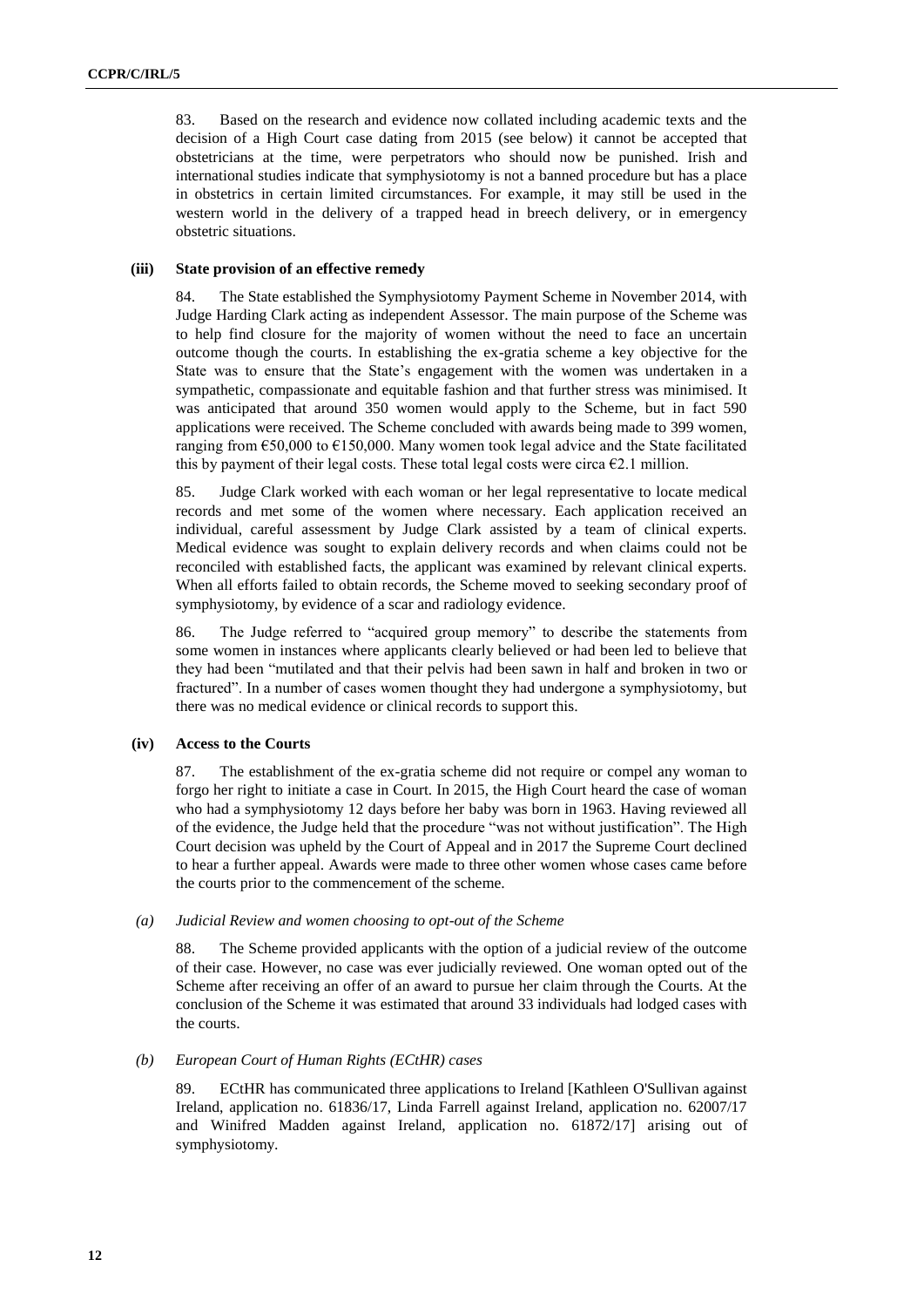#### **(v) On-going medical services**

90. The Irish health services provide on-going medical services to the women who suffered symphysiotomy. These include:

- The provision of full General Medical Services eligibility on medical grounds i.e. medical card;
- Independent clinical assessments/advice (including, where requested a home assessment by an occupational therapist or physiotherapist);
- The arrangement of appropriate fast-tracked follow-up care where possible;
- The provision of counselling, physiotherapy and home help services;
- The arrangement of home modifications where necessary;
- A support group which is facilitated by a counsellor was established in 2004 and is still ongoing.

#### **D. Non-consensual psychiatric treatment**

91. Responses to the recommendations in paragraph 12 of the concluding observations (CCPR/C/IRL/CO/4).

92. Information on the Mental Health Commission is set out in paragraph 125 of the Common Core Document.

93. Amendments to the Mental Health Act 2001 are being progressed on the basis of 165 recommendations made by an Expert Group Review.

94. The Mental Health (Amendment) Act 2015 came into force in February 2016. It provides that where a patient admitted involuntarily under the Mental Health Act 2001 has capacity and refuses ECT or medicine (after 3 months), that patient's wishes will be respected.

#### **E. Deprivation of liberty**

95. The Department of Health is continuing to progress the general scheme of a Bill to provide legislative clarity and procedural safeguards in regard to deprivation of liberty. A public consultation concluded in May 2018.

## **F. Corporal punishment**

96. Responses to the recommendations in paragraph 14 of the concluding observations (CCPR/C/IRL/CO/4).

97. In November 2015, the Children First Act 2015 was enacted. It amends the Non-Fatal Offences against the Person Act 1997 by inserting a new article 24A abolishing the defence of reasonable chastisement in relation to corporal punishment. The new law ensures that children have the full and necessary protection of the law in relation to corporal punishment in all settings; including the home. With regard to children in foster care, residential care and children who are placed in the care of relatives under the Child Care Act 1991, the removal of the defence of reasonable chastisement under Section 28 of the Children First Act 2015 was further strengthened by secondary legislation that came into effect in December 2015.

### **G. Ratification of the Optional Protocol to the Convention against Torture and Other Cruel, Inhuman or Degrading Treatment or Punishment**

98. Ireland signed the Optional Protocol to the UN Convention against Torture in 2007. The Government is committed to ratifying OPCAT and has tasked the Department of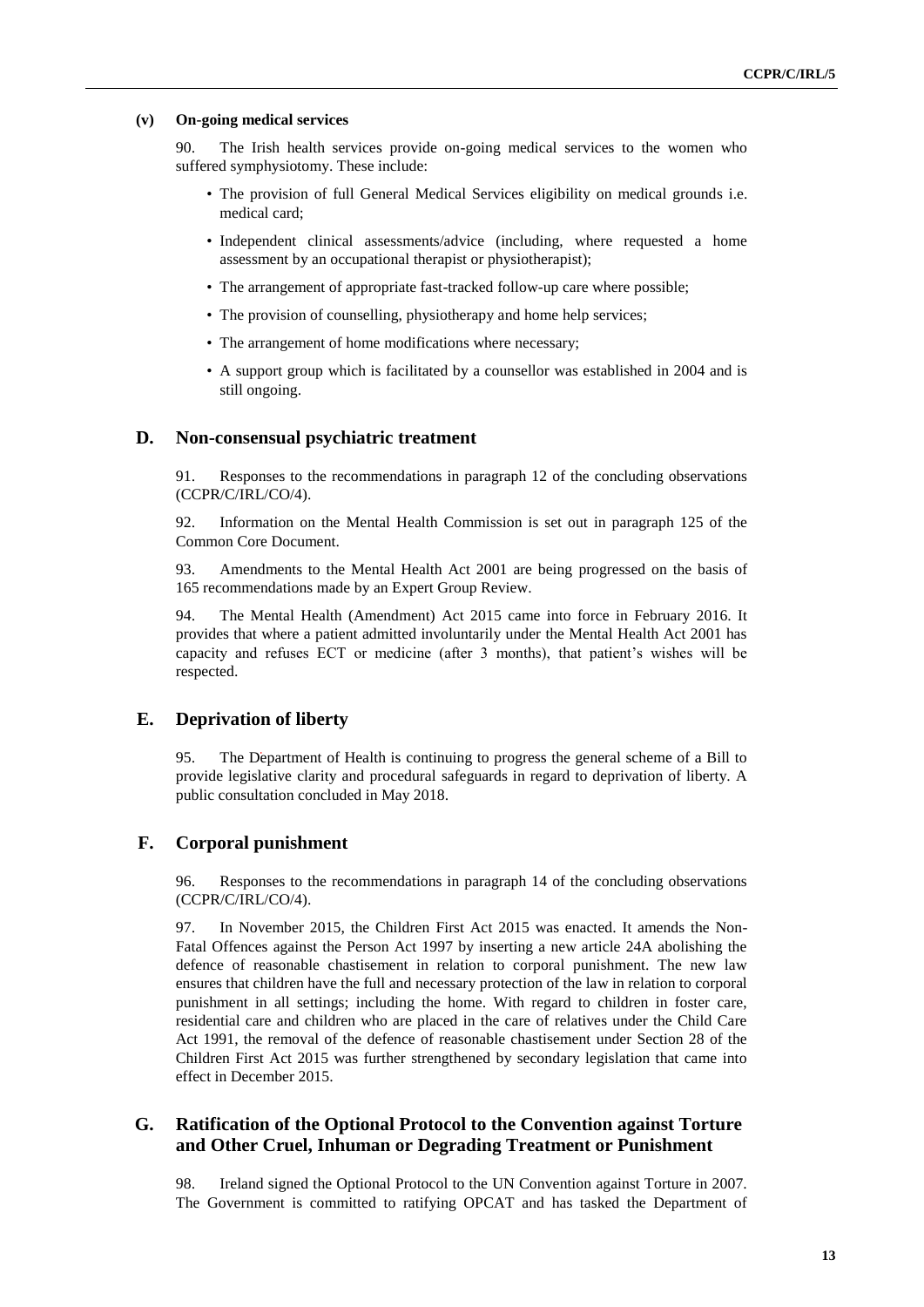Justice and Equality with progressing the necessary legislation in cooperation with relevant sectors including health, defence, children and youth affairs.

99. Following consultations with a number of key stakeholders during 2017 and 2018, the Department of Justice and Equality is in the process of finalising the relevant draft scheme of the Inspection of Places of Detention Bill. It is intended that it will provide for a network of National Preventive Mechanisms (NMP) in relevant sectors. It will also provide for a co-ordinating mechanism to assist these NMPs and liaise with relevant stakeholders in implementing OPCAT.

100. The Health Service Executive (HSE) published its national adult safeguarding operational policy and procedures, Safeguarding Vulnerable People at Risk of Abuse, in December 2014. The policy provides clear guidelines and procedures for staff to follow in cases of suspected abuse or neglect of adults at risk of abuse (including older people and adults with disabilities at risk of abuse). The HSE has established a number of structures to implement the policy. These measures have replaced the elder abuse policy and structures reported on in Ireland's fourth periodic report (CCPR/C/IRL/4) in paragraphs 43–47. They include a HSE National Safeguarding Office leading the national implementation of policy and training, specialist regional Safeguarding and Protection Teams (a social work-led service with circa 73 staff); a national network of designated safeguarding officers, safeguarding training for public health staff members; and an advisory National Safeguarding Committee.

## **Article 8 Right to freedom from slavery**

## **A. Human trafficking**

#### **(i) Second National Action Plan to Prevent and Combat Human Trafficking in Ireland**

101. The State's actions against human trafficking are underpinned by the Second National Action Plan to Prevent and Combat Human Trafficking in Ireland, launched in October 2016. The plan was drafted with the co-operation of State and civil society partners. Its goals are:

- Prevent trafficking in human beings.
- Identify, assist and protect and support victims of trafficking in human beings.
- Ensure an effective criminal justice response.
- Ensure that Ireland's response to human trafficking complies with the requirements of a human rights-based approach and is gender sensitive.
- Ensure effective co-ordination and co-operation between key actors, both nationally and internationally.
- Increase the level of knowledge of emerging trends in the trafficking of human beings.
- Continue to ensure an effective response to child trafficking.

#### **(ii) Legislation**

102. There have been a number of legislative developments during the period covered by this report. These include:

- The ILO Forced Labour Protocol, which reinforces the international legal framework for combating all forms of forced labour, including trafficking in persons, was ratified by Ireland in February 2019.
- The Domestic Violence Act 2018 created an offence of forced marriage, including removing a person from the State in the knowledge that they will be subject to violence, threats, undue influence or other forms of coercion or duress for the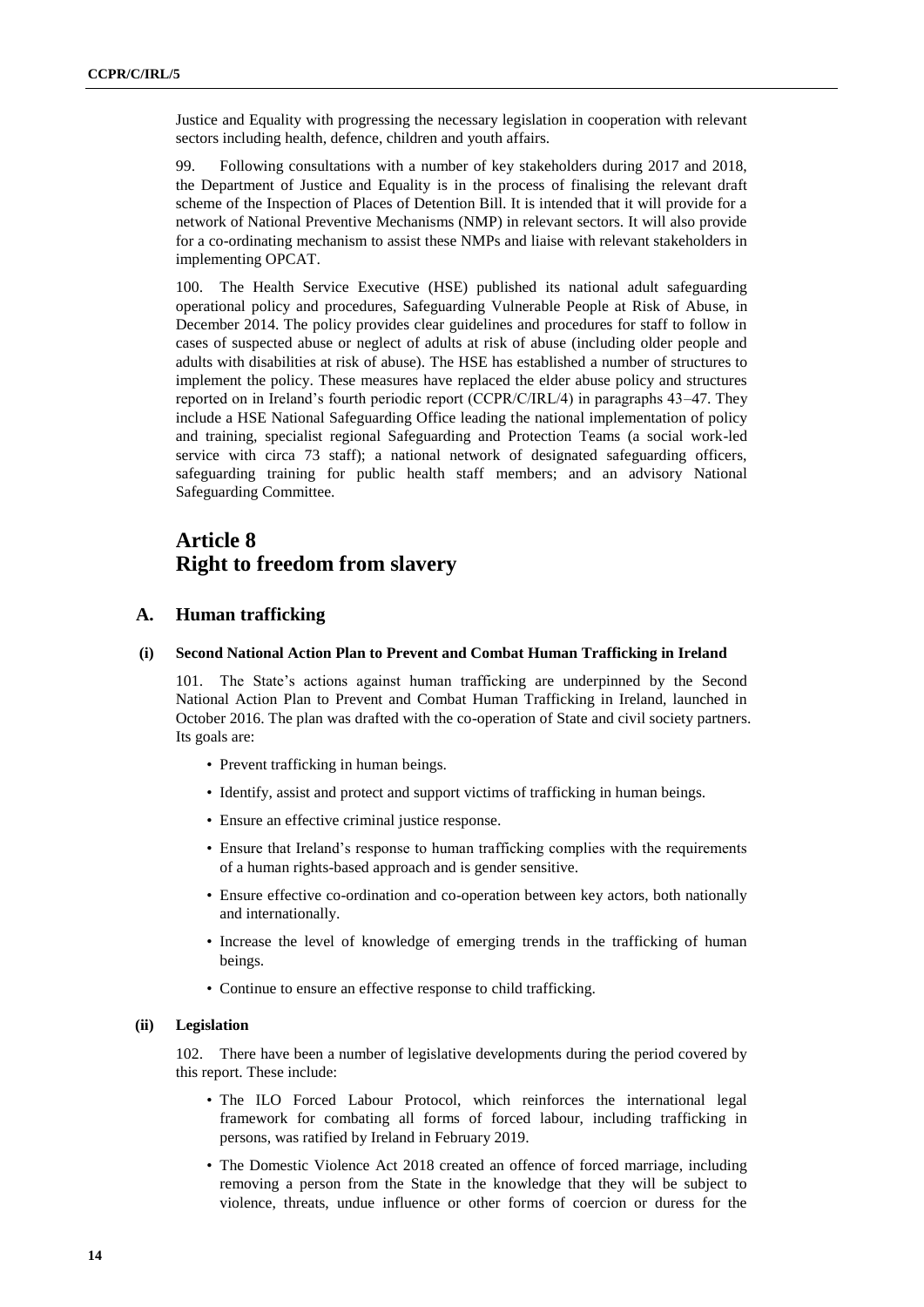purpose of causing another person to enter into a ceremony of marriage. This addresses acts of coercion where the purpose is a broader form of sexual exploitation.

- The Criminal Law (Sexual Offences) Act 2017 criminalised the purchase of sexual services while decriminalising those who provide sexual services. A new offence of paying for sexual activity with a trafficked person in the context of prostitution was created, carrying a potential penalty of up to 5 years' imprisonment.
- The Civil Registration (Amendment) Act 2014 includes provisions which make it more difficult to broker marriages of convenience and marriages where exploitation may be a factor.
- The Criminal Law (Human Trafficking) (Amendment) Act 2013 came into effect in August 2013 and transposes Directive 2011/36/EU into Irish law. It expanded the definition of human trafficking to include exploitation of a person for the purpose of forced begging and for forced participation in criminal activities for financial gain.

#### **(iii) Prosecutions**

103. An Garda Síochána continues to be active in investigating and prosecuting offences committed under Ireland's human trafficking laws. Between 2014 and 2017, there were 53 cases brought before the courts. Of these, 47 relate to minors who were exploited for personal gratification rather than commercial gain. The balance relates to one prosecution for human trafficking for sexual exploitation (commenced in 2016) and five prosecutions for trafficking for labour exploitation (one commenced in 2016; four commenced in 2017). In 2018, investigations were launched into 35 cases of trafficking for labour exploitation, 27 cases of sexual exploitation and two cases of trafficking for forced criminality.

- 104. Several specialised policing structures have been created:
	- The Garda National Protective Services Bureau (GNPSB), established in 2015, and local Divisional Protective Services Units.
	- The Human Trafficking Investigation and Co-Ordination Unit (HTICU), the national unit leading on the prosecution of human trafficking offences, and Operation Quest, which investigates prostitution and the criminality that surrounds it, are units within the GNPSB.

#### **(iv) Demand reduction efforts and training of officials**

105. Significant demand reduction efforts through awareness raising took place over the period covered by this report.

106. Awareness raising projects have included targeting industry, including a 2016 Cross-Border Conference focusing on indicators of serious labour exploitation, prevention in businesses and supply chains, and reducing demand for suppliers who use forced labour. Campaigns have also been carried out to target other particular groups.

107. The strategic positioning of digital adverts against human trafficking at Dublin Airport and the promotion of a national website, www.blueblindfold.gov.ie, have also formed part of the awareness raising efforts.

108. Specialised training is delivered to frontline actors most likely to come into contact with victims of trafficking. These include Gardaí, investigators, immigration officers and border guards, labour inspectors, social workers, diplomats and members of the Defence Forces.

#### **(v) Human Trafficking and International Protection Applications**

109. Response to recommendations in paragraph 20 of the concluding observations (CCPR/C/IRL/CO/4).

110. See paragraphs 193 to 196 for information on the International Protection Act 2015.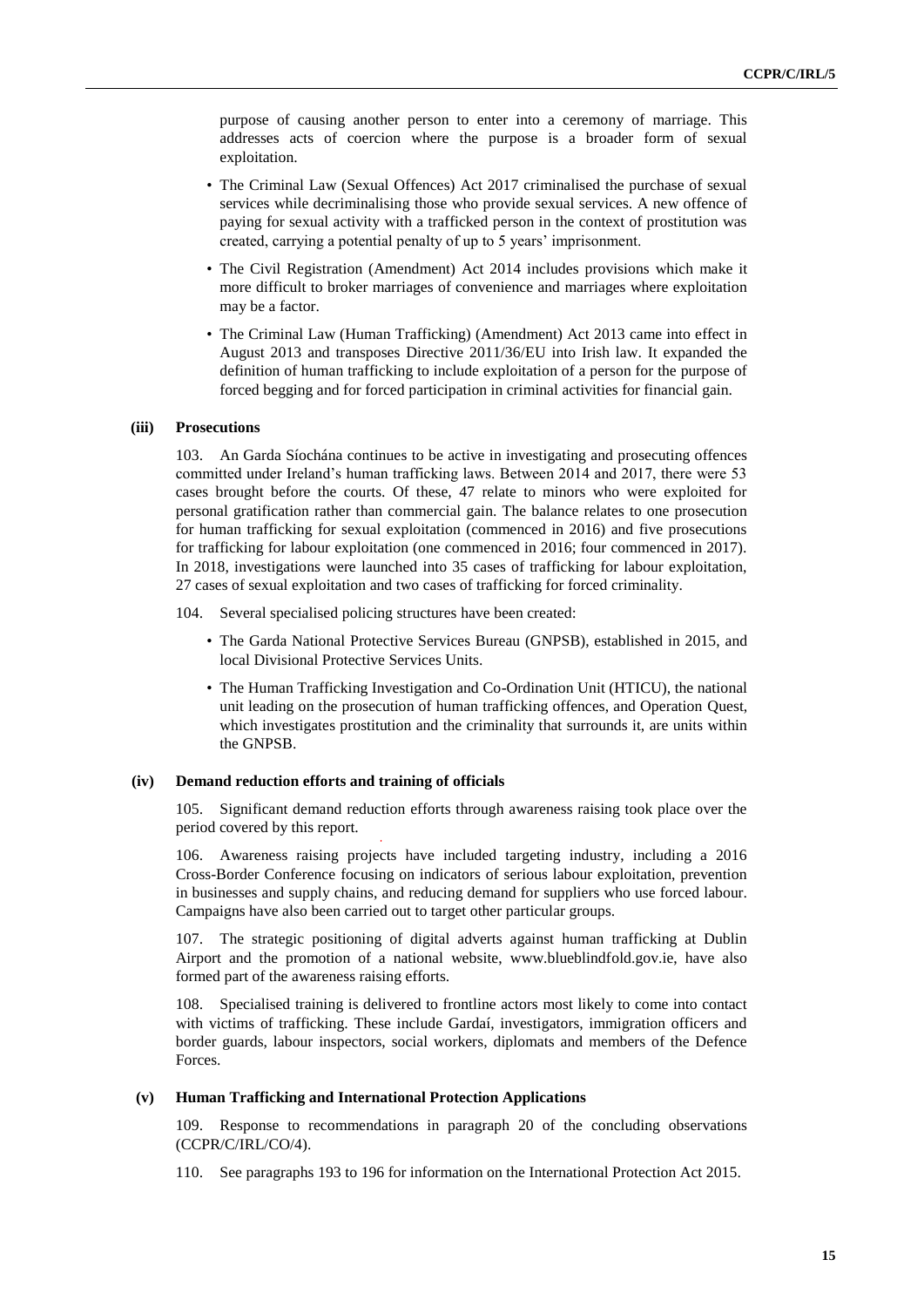### *(a) Access to recovery and reflection period by victims who are International Protection Applicants*

111. The Recovery and Reflection period applies to all victims of human trafficking, including victims who are International Protection Applicants. Engagement during this period is voluntary on behalf of the victim or is necessary where there may be urgent issues that need to be addressed. During this period a person may not be deported.

#### *(b) Temporary Residence Permission for victims who are International Protection Applicants*

112. Non-EU citizens require permission to remain in the State. This may be acquired through two channels: firstly, an International Protection Applicant may receive permission upon applying for international protection; secondly, the Irish Naturalisation and Immigration Service (INIS) provides legal permission to live in Ireland while accessing the supports provided in the National Referral Mechanism (NRM). This temporary protection can evolve into a permanent residency status in Ireland.

113. International Protection Applicants automatically receive a permission to live in Ireland while their application is under consideration. In addition, if the person is identified as a victim, they will also have access to the NRM.

114. Within the International Protection Process, claims of human trafficking are considered as part of an application for International Protection. In certain circumstances, victims of trafficking can be considered a social group in danger of persecution if they were to be returned to their country of origin. Ireland recognises this and has previously granted protection under such grounds.

#### *(c) Use of Direct Provision Centres*

115. The adequacy of accommodation services provided to trafficking victims remains a priority. The existing Reception and Integration Agency (RIA)-based approach provides a geographical spread and medical services and facilities, including single-sex units.

116. Under the current model, transfers are possible from one centre to another for the health or security of the individual concerned.

117. While this accommodation is flexible, secure, and works well with other state actors, it is now recognised that best practice thinking is to place victims in specialist centres where they may receive specialist care and support each other.

#### *(d) Support to victims*

118. A range of assistance and support services are provided under Ireland's National Referral Mechanism (NRM) to both foreign and domestic victims of human trafficking, depending on their needs.

119. Where a victim does not wish to be referred to An Garda Síochána, NGOs receive State funding to provide services including emergency accommodation, counselling, medical care, and legal services.

120. The Legal Aid Board provides free legal advice to victims of human trafficking. Issues addressed cover immigration status in the State; the criminal trial process; information on civil and criminal compensation.

#### *(e) Child victims of trafficking*

121. The Second National Action Plan has a specific response to child trafficking. In relation to the protection of children against this crime, its principal actions are noted below:

#### Identification of child victims

122. Identifying a child victim of human trafficking at the time of entry to the State may represent the best opportunity to prevent their exploitation. Great emphasis therefore is placed on the training of border guards, including joint training with UK partners. Tusla is particularly alert to the vulnerabilities of separated children seeking asylum.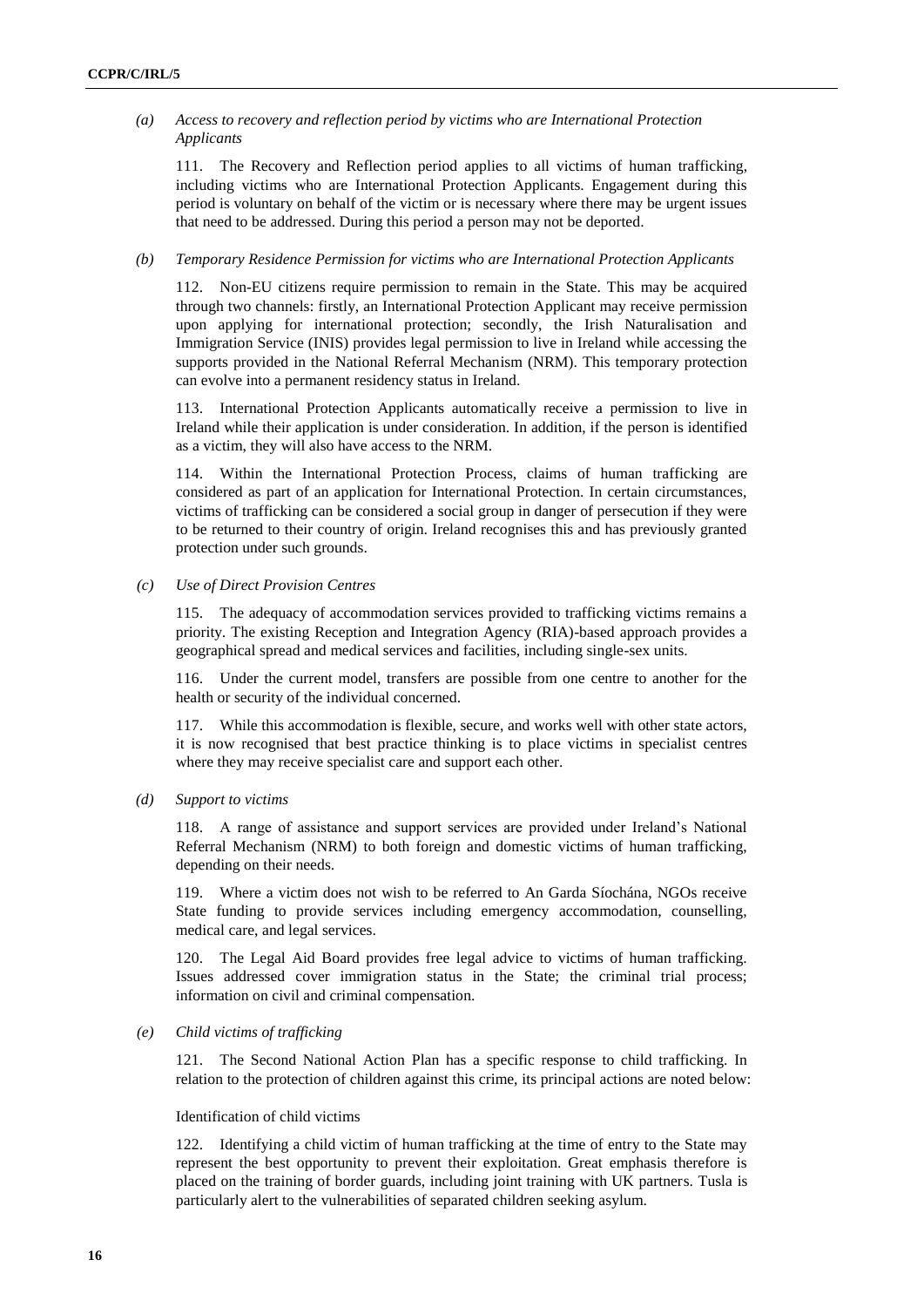123. Specialised training is also provided to public service personnel who may encounter child victims.

Providing assistance to child victims

124. The Children First Act 2015 (see paragraphs 290 to 292), provides for mandatory reporting by key professionals; improves child safeguarding arrangements in organisations providing services to children and provides for cooperation and information-sharing between agencies when Tusla is undertaking child protection. In relation to in-country trafficking, under Section 12 of the Child Care Act 1991, An Garda Síochána has the authority to remove a child from a family situation where the child is deemed to be at serious risk and deliver them to the care of Tusla as soon as possible.

125. Tusla and HTICU have developed a protocol in relation to unaccompanied minors who arrive at ports of entry in Dublin. The Protocol covers such areas as co-operative interviewing, joint training and awareness-raising and the sharing of information.

126. Further safeguards are in place with the designation of managers of reception centres for asylum seekers as "designated liaison persons," responsible for ensuring that child welfare reporting procedures are followed.

Best interests of the child

127. The Irish Government accepts that the best interests of the child should be the primary consideration in all actions concerning every child, including victims or presumed victims of trafficking. Tusla uses the UNHCR best practice principles in this regard. All separated children, including those who are identified as trafficked, are allocated a dedicated social worker at the point of referral/entry into care to act as the key carer and liaises with residential staff and foster parents in relation to the care of the child. The International Protection Act 2015 also incorporates this 'best interests principle.'

*(f) Funding* 

128. Funding has been provided to organisations working with victims of human trafficking to undertake projects to address the personal and social development needs of victims and raise awareness of related issues. The Department of Justice and Equality also provides significant mainstream funding (totalling circa  $\epsilon$ 400,000 p.a.) to two NGOs, Ruhama and MRCI, who provide front line services to victims of, respectively, sexual and labour exploitation.

### **B. Atypical Working Scheme**

129. The Atypical Working Scheme for seafarers is administered by an inter-Departmental Oversight Group, which includes representatives from the Departments of Agriculture, Food and the Marine, Business Enterprise and Innovation, Justice and Equality, and Transport, Tourism and Sport.

130. Under the Scheme, a written contract of employment for a duration of 12 months must be in place between the employer and employee, certified by a practicing solicitor, to ensure that the person in question enjoys the full regulatory regime governing workplaces and any associated enforcement. A copy of this contract must be lodged with the central depository for Sea-Fishing Boats. A seafarer can make an application at any time during the 12 months for permission to move their employment to the owner of another qualifying vessel. This process is identical to that undertaken by the crew member to secure their original permission.

131. At least 50% of the members of the crew must be nationals of EU member states. This ensures that the non-EEA employees have a comparator in the workplace to help safeguard their rights. Employers/ships owners must comply with requirements under EU and National law.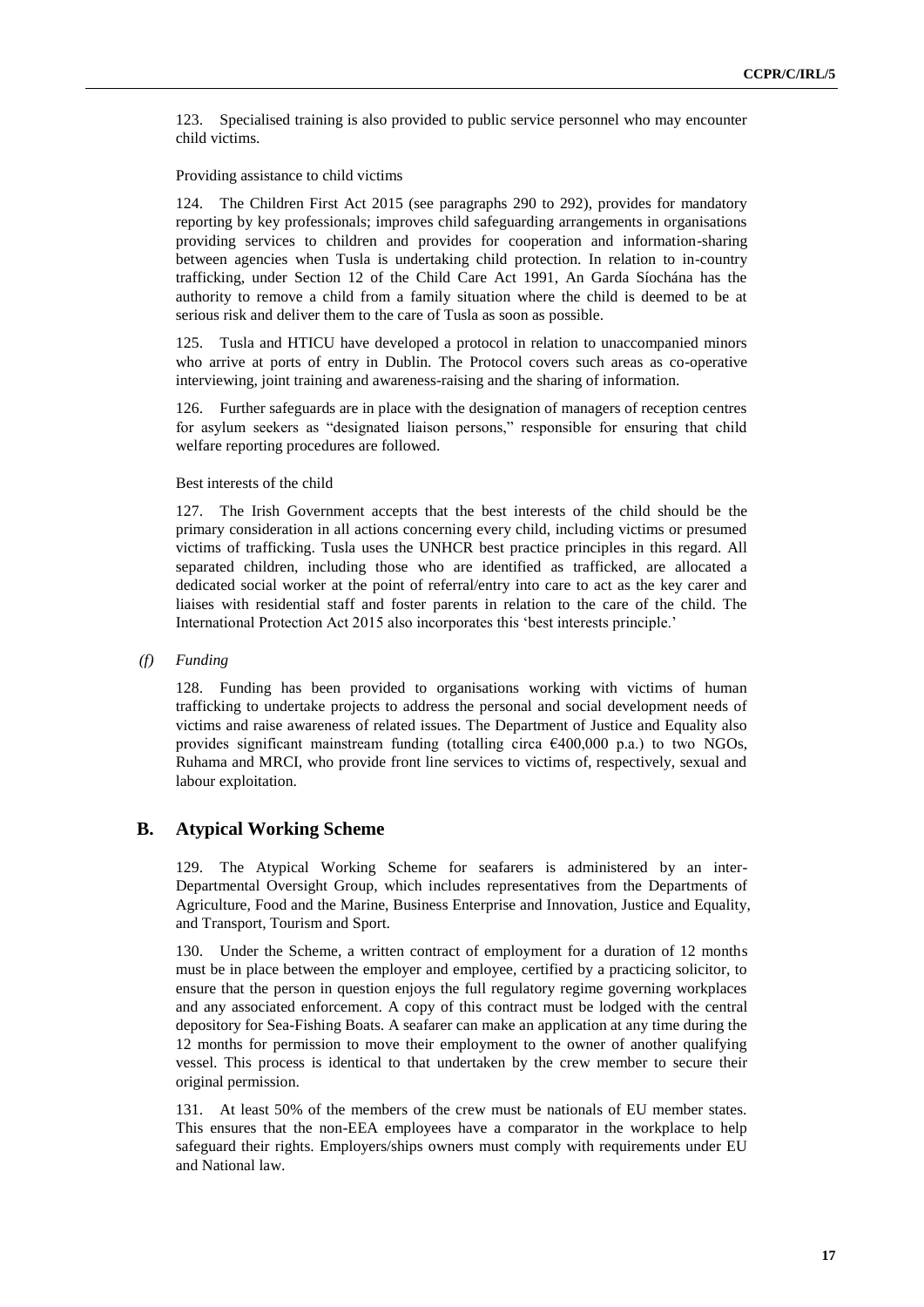132. The Workplace Relations Commission (WRC) does not have an express statutory role under Irish Human Trafficking and Forced Labour legislation. However, WRC Inspectors are trained in the identification of the indicators of Trafficking of Human Beings. The WRC is represented on the National Structures established to combat Forced Labour and is also a member of the High-Level Group on Combatting Trafficking in Human Beings established by the Criminal Justice Policy Unit of the Department of Justice and Equality. The Inspectorate of the WRC works closely with the Garda National Immigration Bureau (GNIB) and the Garda National Protective Services Unit in terms of the reporting of potential immigration and human trafficking issues encountered during inspections.

#### **(i) Enforcement actions of the WRC**

133. From April 2016 to the end of February 2019, 351 port inspections of the 186 whitefish vessels participating in this Scheme since 2016 were undertaken by WRC Inspectors. By the end of February 2019, the WRC inspection services had completed additional inspections and/or follow ups in respect of 149 vessels. These revealed that in 54% of cases no contraventions were detected. In cases where a contravention was detected, the matter was addressed following the issue of a Contravention Notice (i.e. without recourse to legal proceedings) in 89% of cases. While breaches of employment law have been detected during inspections of the Atypical Working Scheme, there has also been a noticeable improvement in compliance by the vessel owners.

134. Of some 171 vessels that come within the scope of the Atypical Working Scheme, the WRC inspection services have inspected 169 (over 99% of all vessels). Two of the vessels registered under this Scheme have not been detected in Irish ports in recent times.

## **C. ILO Developments**

135. In February 2019, Ireland deposited its instrument of ratification of the Forced Labour Protocol, becoming the twenty-ninth country worldwide to ratify the Protocol.

## **Article 9 Right to liberty and security of the person**

## **A. Duration of detention and special care**

136. For further information on the duration of detention, please see Ireland's fourth periodic report (CCPR/C/IRL/4) in paragraphs 303–317.

137. Special care is a secure care placement (i.e. detention in a secure facility) for children with highly complex behavioural and emotional needs that cannot be met in foster or general residential care. It is intended as a short-term secure care placement in a therapeutic environment with the intention of returning the child to a community or familybased setting as soon as possible.

138. Special care is used to address the risk of harm that may be caused to a child's life, health, safety, development or welfare by their behaviour. Children are admitted following a successful application to Tusla's Special Care Admissions Committee and upon the granting by the High Court of a special care order. The age range for admissions is 11 to 17.

139. The deprivation of liberty under a special care order is intended to protect the child's own welfare. It is not envisioned as a response to criminal activity and the granting of a special care order is subject to stringent requirements upon Tusla and the High Court. Special care orders are reviewed every 28 days.

140. Special care is regulated by the Child Care Act 1991 (as amended) and the Health Act 2007 (Care and Welfare of Children in Special Care Units) Regulations 2017. All special care units are designated centres under the Health Act 2007, and as such they are registered and inspected by HIQA an independent authority providing oversight of the health and care sectors.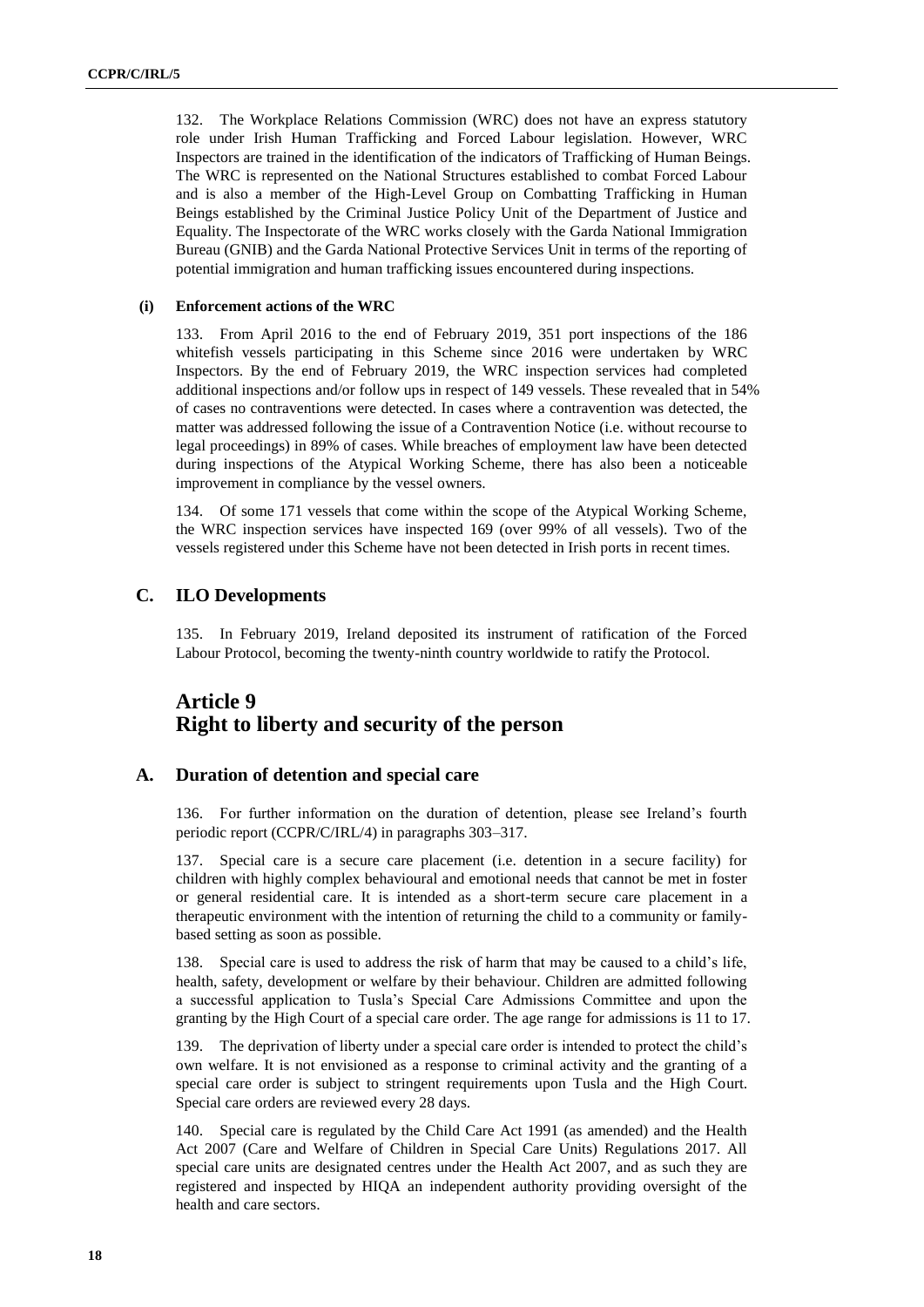141. A very small minority of children have highly specialised needs that require specialised secure psychiatric interventions and secure general placement outside the State. A specialised psychiatric facility in the UK is used to provide these placements.

142. The placement of Irish children in care in secure psychiatric facilities outside of Irish jurisdiction by Order of the Irish High Court occurs within the framework of Council Regulation (EC) No 2201/2003 – the Brussels II bis Regulation. The High Court retains regular oversight of these placements. Tusla maintains governance and oversight via its statutory obligations to children in its care.

143. The unit in which the children are placed are inspected and monitored by its national authorities and the Agency is attentive to the standard of care delivered in this specialised unit.

### **B. Police complaints procedure**

144. The Garda Síochána (Amendment) Act 2015 expanded the remit and powers of the Garda Síochána Ombudsman Commission (GSOC), the independent body responsible for receiving and dealing with complaints made by members of the public concerning the conduct of members of the Garda Síochána. In summary, the Act provides for the inclusion, for the first time, of the Garda Commissioner within the investigative remit of GSOC; the conferral of additional police powers on GSOC for criminal investigation purposes; and greater autonomy for GSOC in examining Garda practices, policies and procedures. It also enables the Garda Síochána Inspectorate to carry out inspections on its own initiative without the need for the prior approval of the Minister for Justice and Equality. Furthermore, the Garda Síochána (Policing Authority and Miscellaneous Provisions) Act 2015 provides for the establishment of the Policing Authority, an independent body, to oversee the performance of the functions of the Garda Síochána in relation to policing. As part of its remit, it holds meetings in public with the Garda Commissioner and the senior leadership team.

145. The report of the Commission on the Future of Policing in Ireland (CoFPI) to review all aspects of policing in Ireland was accepted by Government in December 2018. In relation to police misconduct it makes a range of recommendations aimed at reinforcing the independence of GSOC and ensuring that the processes for investigating allegations of misconduct are swift and transparent.

146. The Government has approved the development of the Policing and Community Safety Bill to give effect to the recommendations of the Commission report.

## **Article 10 The rights of prisoners**

147. Responses to the recommendations in paragraph 15 of the concluding observations (CCPR/C/IRL/CO/4).

### **A. Conditions of detention**

#### **(i) Overcrowding**

148. Efforts to reduce overcrowding are outlined in documents pertaining to Ireland's second national periodic report to CAT (CAT/C/SR.1548) which is available online.

149. Alternatives to custody, such as the Community Return Programme, continue to be pursued. For information on the programme, please see paragraph 386 in Ireland's fourth periodic report (CCPR/C/IRL/4). Since 2011, approximately 2,350 prisoners have been released early from prison to take part in the Community Return Scheme and approximately 2,650 prisoners have been released to take part in the Community Support Scheme.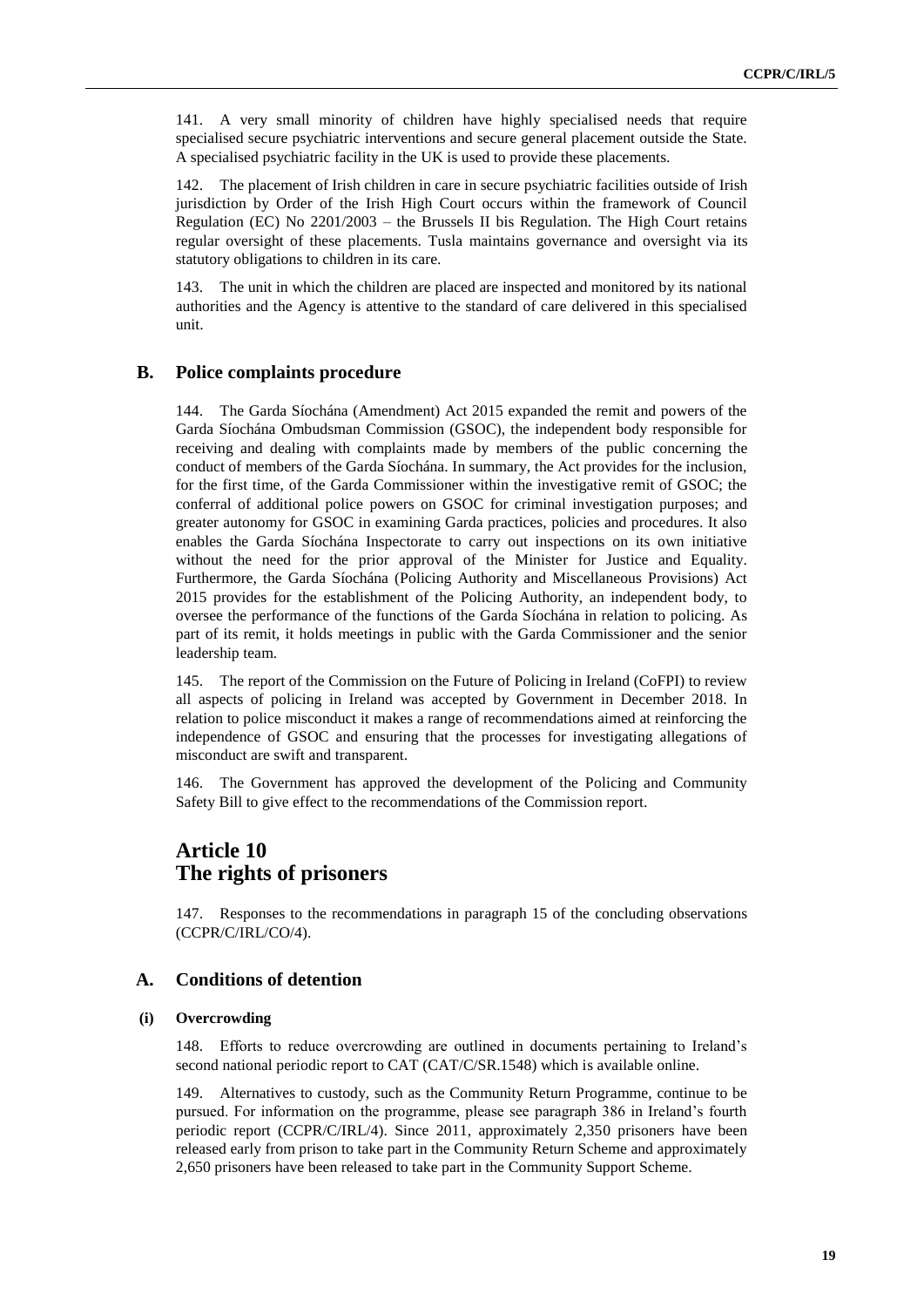150. Further, the Fines (Payment and Recovery) Act 2014 provides that the Court imposing a fine shall take into account a person's financial circumstances. As a result, there is a reduction in the number of committals to prison on short sentences.

151. Significant investment in the modernisation and renovation of parts of the prison estate and the construction of a new accommodation unit has been made. Refurbishment has taken place at Wheatfield Prison, Cloverhill Prison and the Dóchas Centre. Parts of Limerick Prison remain out of commission to facilitate a major capital building programme.

152. The average number of prisoners in the prison system peaked in 2011 (4,390) and then declined year-on-year until 2017 (3,680). However, 2018 saw a sharp increase with an average number in custody of 3,893. In May 2019, there were 3,988 prisoners in custody with a bed capacity of 4,244, which equates to an occupancy rate of 94%.

#### **(ii) Lack of in cell sanitation**

153. The Irish Prison Service is committed to a prison estate that provides safe, secure and humane custody, that upholds the dignity of all users, and that reflects and supports a modern and progressive penal policy.

154. Information on the elimination of "slopping out" is contained in the report of the review of Ireland's second report under the Convention against Torture in July 2017.

155. A large capital investment project underway at Limerick Prison will see significant improvements in prisoner accommodation and related support facilities for all prisoners. When completed in 2021 "slopping out' will be eliminated at Limerick Prison. Refurbishment works are also being carried out at Portlaoise Prison and all but one block of the prison now provides for in-cell sanitation. The IPS remains committed to the elimination of slopping out in the prison system.

#### **(iii) Lack of segregation of remand and convicted prisoners, also segregation of detained immigrants and sentenced prisoners**

156. On 3 May 2019 there were 680 prisoners detained on trial/remand warrants with 237 sharing a cell with a sentenced prisoner. Where possible, remand prisoners are held separately from sentenced prisoners however due to increasing numbers this is not always possible. Cloverhill Prison is the only dedicated remand prison and it has been affected more significantly due to the increased number of committals in the past year.

157. Where an applicant for international protection is detained, the conditions of detention as set out in the European Communities (Reception Conditions) Regulations 2018, which transposed the EU (recast) Reception Conditions Directive into national law, are applied. In relation to the separate detention of persons refused entry/being removed from the State and those in the criminal process, a project is currently underway Dublin Airport to provide Garda Síochána-run detention facilities in this regard.

#### **(iv) Inter-prisoner violence**

158. A Violence Reduction Unit was established in Portlaoise Prison in November 2018. The operation of the Unit is grounded in international best practice and has due regard for obligations under European human rights law.

159. The Unit aims to meet each prisoner's complex needs through improving their psychological health, wellbeing and behaviour in a centre of excellence operated by highly trained staff.

160. While operational and security factors remain important, a key feature of the management structure of this Unit is the significantly enhanced role of the Psychology Service. This new approach is intrinsic to the ethos of the Unit and forms the basis of the decision-making process.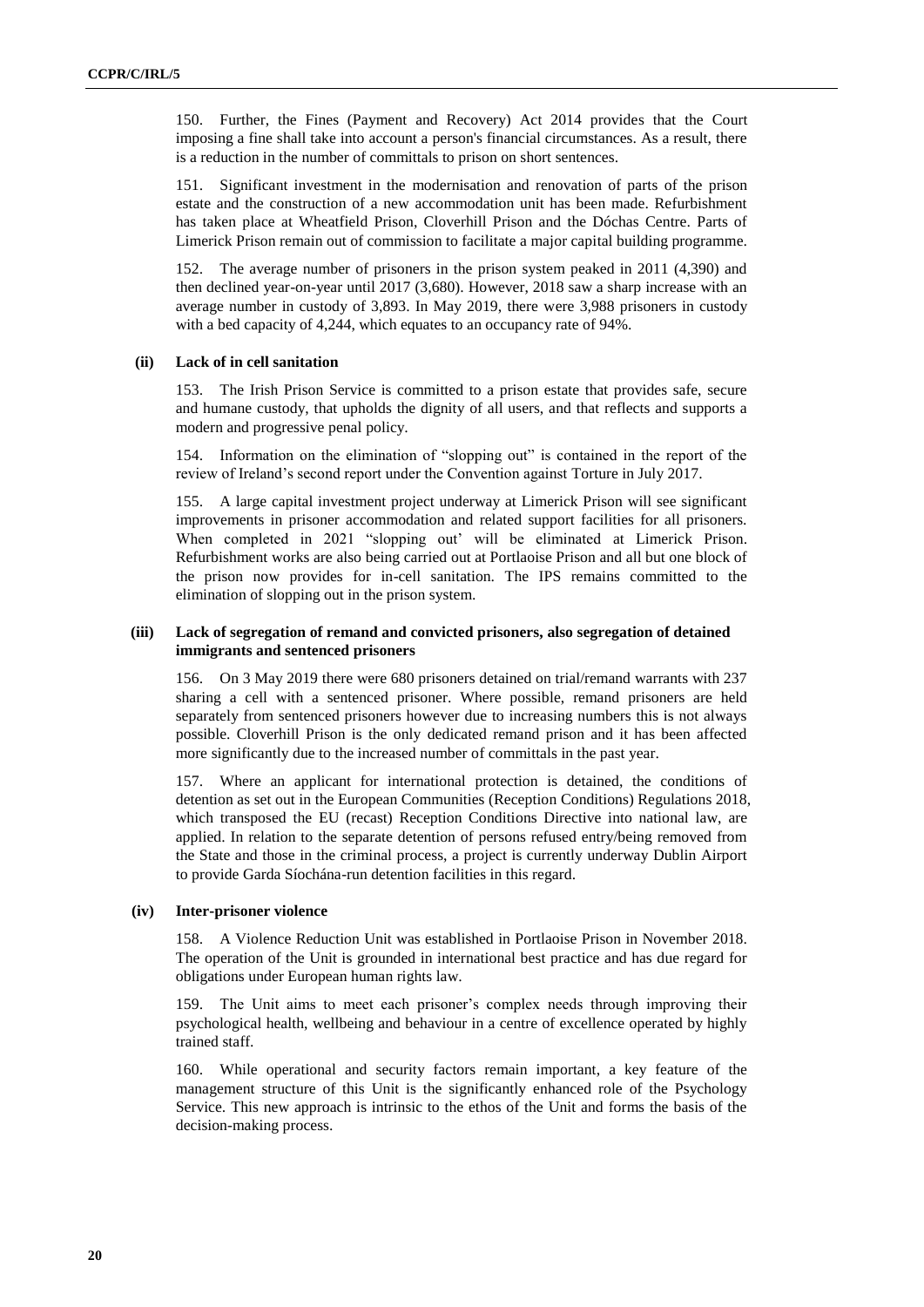| Prison/Place of      |                |                |                |                |          |                |          |
|----------------------|----------------|----------------|----------------|----------------|----------|----------------|----------|
| Detention            | 2012           | 2013           | 2014           | 2015           | 2016     | 2017           | 2018     |
| Arbour Hill          | $\overline{4}$ | 7              | 6              | 5              | $\Omega$ | $\theta$       | 1        |
| Castlerea*           | 73             | 103            | 119            | 117            | 139      | 79             | 76       |
| Cloverhill           | 97             | 76             | 90             | 88             | 82       | 42             | 54       |
| Cork                 | 43             | 30             | 51             | 27             | 33       | 44             | 42       |
| Dóchas Centre        | 25             | 21             | 16             | 47             | 30       | 33             | 28       |
| Limerick             | 45             | 31             | 37             | 24             | 5        | 18             | 28       |
| Loughan House        | 1              | $\Omega$       | $\Omega$       | 1              | $\Omega$ | $\theta$       | $\Omega$ |
| Midlands             | 68             | 88             | 77             | 47             | 50       | 45             | 44       |
| Mountjoy (Male)      | 92             | 107            | 96             | 176            | 156      | 113            | 110      |
| St.Patrick's Inst.   | 156            | 57             | 9              | $\overline{2}$ | $\Omega$ | N/A            | N/A      |
| Portlaoise           | 12             | 5              | 11             | $\overline{2}$ | 15       | 14             | $\Omega$ |
| Shelton Abbey        | 1              | $\theta$       | $\theta$       | $\theta$       | $\Omega$ | $\mathbf{0}$   | 3        |
| <b>Training Unit</b> | $\Omega$       | $\theta$       | 1              | $\theta$       | $\theta$ | $\overline{c}$ | N/A      |
| Wheatfield           | 98             | 77             | 74             | 47             | 55       | 24             | 20       |
| <b>PSEC</b>          | $\overline{0}$ | $\overline{2}$ | $\overline{2}$ | $\overline{4}$ | 7        | 3              | 12       |
| <b>Total</b>         | 715            | 604            | 589            | 587            | 572      | 417            | 418      |

#### *(a) Prisoner on prisoner assaults*

#### **(v) Fully independent complaints system**

161. A prisoner complaints system was introduced in November 2012. For information on this system, please see Ireland's second periodic report to CAT (CAT/C/IRL/2), paragraphs 170 to 173.

162. The then Inspector of Prisons carried out a review of the system in June 2016 and published his findings along with a set of recommendations in his report "Review, Evaluation and Analysis of the Operation of the present Irish Prison Service Complaints Procedure".

163. Two of the key recommendations in the Inspector's report were that the complaints category system be simplified and that prisoners' complaints should be subject to review by the Ombudsman, who would also be able to deal with complaints directly in the case of undue delay. The recommendations were accepted and the IPS have been in advanced discussions with the Ombudsman's office with the view to establishing an effective complaints system for prisoners.

## **B. Juvenile justice**

#### **(i) Oberstown Children Detention Campus**

164. In accordance with section 196 of the Children Act 2001, Oberstown Children Detention Campus provides accommodation for all children remanded for a period of pretrial detention, or committed to a period of detention, by a court of law who are aged not less than 10 years old and less than 18 years. Oberstown has a current capacity of 48 places for boys and 6 places for girls. A comprehensive care model of Care, Education, Health and Wellbeing, Offending Behaviour and Preparation for returning to families and community (CEHOP) was developed by Oberstown with the aim of achieving the best outcomes for young people in detention, in line with section 158 of the Children Act 2001. The principal objective is to provide appropriate educational, training and other programmes and facilities for children referred to them by a court.

165. Oberstown is staffed predominantly with residential social care workers who work directly with the children in each unit. In addition, children also have access to the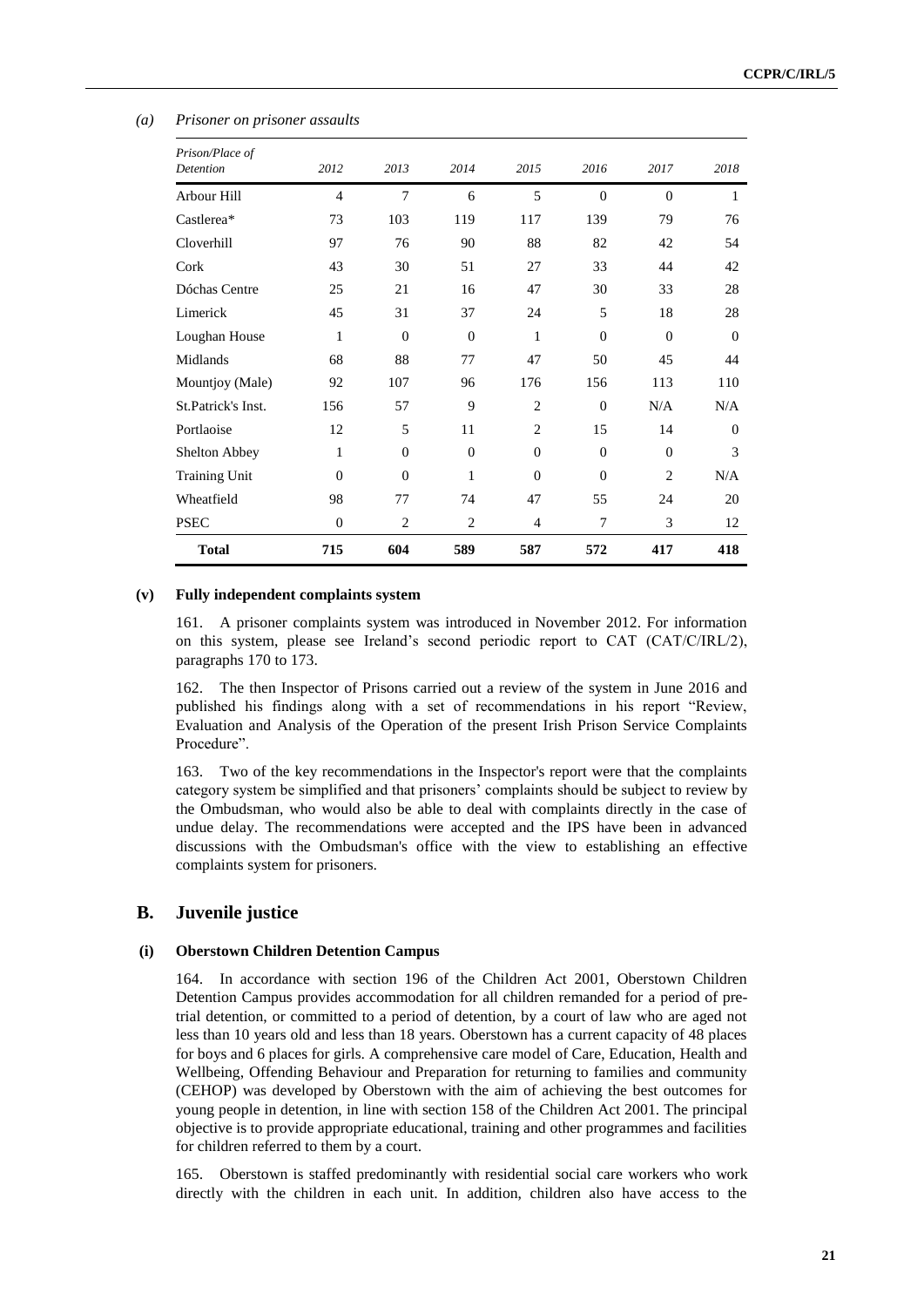Assessment, Consultation and Therapy Service (ACTS), a national service that provides clinical services to children in Oberstown. The role of the service is to determine, based on the results of a mental health screening in conjunction with other available reports, if young people need more specialist assessment or intervention from specialists within the clinical team. Provision of an in-reach psychiatric service is provided through the HSE. Currently a psychiatrist and psychiatric nurse work as part of the multidisciplinary team which includes the ACTS and the Oberstown staff.

166. The provision of education in Oberstown is the responsibility of the Department of Education and Skills. The curriculum includes both primary and secondary level courses, remedial literacy and numeracy based on an Individual Educational Plan (IEP) as well as a wide range of vocational and Quality and Qualifications Ireland (QQI) accredited awards through the Oberstown Education Facility.

167. In April 2012, a capital investment package in excess of €56 million was secured to re-develop the facilities at Oberstown into the National Children Detention Facility. This has resulted in the development of 6 new residential units on campus, a new educational centre and a new administration building which includes facilities for meetings and a fully furnished health suite. The building works were completed in the main in 2016.

168. Section 155 of the Children Act allows for the transfer of children who reach the age of 18 in a children detention school to a prison or place of detention. It further allows for the Director of a children detention school to allow a child stay in the children detention school for up to 6 months after their 18th birthday if they are engaged in a course of education or are nearing the end of their period of detention.

#### **(ii) Children (Amendment) Act 2015**

169. Oberstown had comprised three children detention schools (CDS), each of which was separately managed, namely, Oberstown Boys School, Oberstown Girls School and Trinity House School. It was proposed that the three schools should be amalgamated and a unitary management structure put in place to form the Oberstown Children Detention Campus. In order to achieve this, the relevant provisions of the Children (Amendment) Act 2015 were commenced in June 2016.

170. The Act also includes provisions dealing with: remission of sentences in the children detention schools; repeal of provisions which permit the detention of children in adult prison facilities; clarification on the legal detention status of children who reach the age of 18 years while serving a sentence in the children detention schools; clarification of the power of An Garda Síochána to detain children already serving a sentence, for questioning in relation to other offences.

171. The Minister for Children and Youth Affairs made an order enabling the detention of 17-year-old males who are remanded in custody to Oberstown Boys School and Trinity House School with effect from 30 March 2015.

172. The Minister also signed the necessary orders, with effect from the 31 March 2017, under the Children (Amendment) Act 2015, to end the practice of detaining 17-year-old boys in adult prison facilities, such as St Patrick's Institution. Since then, all children who have been sentenced to a period of detention by the courts are accommodated in Oberstown.

#### **(iii) Children's Rights**

173. Systems are in place in Oberstown to ensure children are informed of their rights and have access to advocacy and guardian-ad-litem services. Oberstown Children Detention Campus has a published Complaints Policy and a Designated Liaison Person (DLP) is available to address any complaints from children or staff. In addition, children may contact the Office of the Ombudsman for Children.

#### **(iv) Separation of remands from committals**

174. In line with section 88 of the Children Act 2001, children remanded in custody to Oberstown are, as far as practicable and where it is in the interests of the child, kept separate from children in respect of whom a period of detention has been imposed.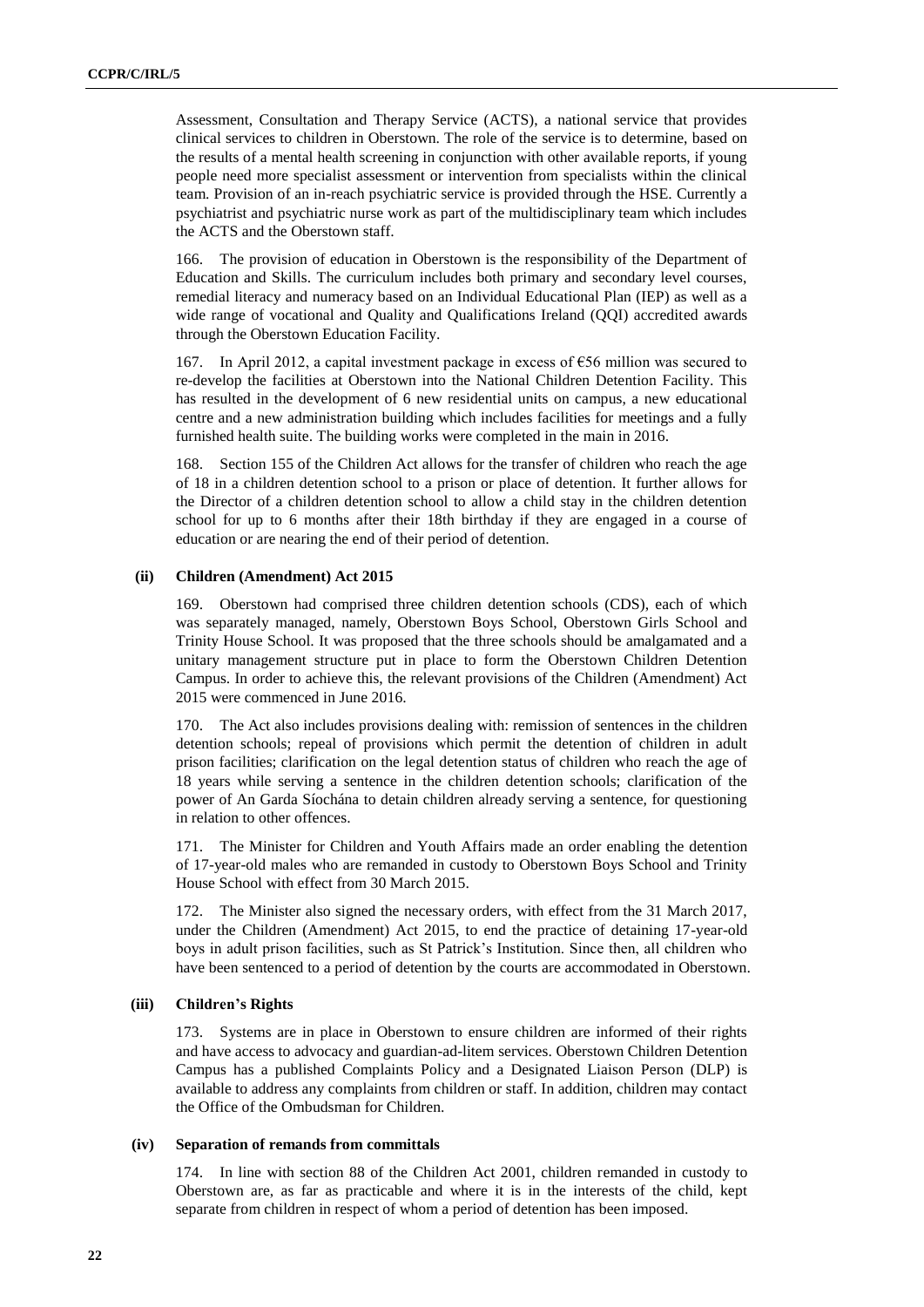#### **(v) Inspection**

175. The Criminal Justice Policy Unit developed a Safeguarding Policy to promote children's welfare, to safeguard children from harm or abuse, and to protect staff from potential false allegations of abuse. This followed a review of the Child Protection Policy document, which was in use across Oberstown. The Child Welfare Advisor in the Unit, also has responsibility for standards, inspections and complaint mechanisms in detention. Under Sections 185 and 186 of the Children Act, the Health Information and Quality Authority (HIQA) is appointed to inspect Oberstown. Its report and subsequent action plans are published.

176. Oberstown was inspected by the European Council's Committee for the Prevention of Torture and Inhuman or Degrading Treatment or Punishment in 2014.

#### **(vi) Bail Supervision Scheme**

177. Since October 2016, the Department of Children and Youth Affairs has operated a pilot Bail Supervision Scheme in the Dublin Children's Court, which is being evaluated with a view to examining the potential for its wider roll-out in the State. Over 50 referrals relating to young people and their families have been supported by the Scheme. The results from these referrals show increasing compliance with bail conditions; reduction in breaches of bail or new criminal activity, and a return to education.

#### **(vii) Figures**

178. In 2017, Oberstown had 176 children remanded in custody and 46 children sentenced to a period of detention over the course of the year.

#### **(viii) Youth Justice Action Plan 2014–2018**

179. The Youth Justice Action Plan, launched in April 2014, focused on children and young people who required targeted, strategic attention because their behaviour had led to their involvement in the youth justice system. It included a number of specific goals and objectives targeted at delivering better outcomes for children and to reduce crime and make communities safer.

180. The Action Plan also formed part of the broader national policies, particularly "Better Outcomes, Brighter Futures – the National Policy Framework for Children and Young People 2014 – 2020". Progress reports for the years 2014 through to 2017 have been published. Work has begun on preparing a new national Youth Justice Strategy which is expected to be published in 2020.

## **Article 11 Right not to be imprisoned for failure to fulfil a contractual obligation**

#### **A. Imprisonment for failure to pay fines**

181. Response to the recommendation in paragraph 16 of the concluding observations (CCPR/C/IRL/CO/4).

182. The Fines (Payment and Recovery) Act 2014 was fully commenced and implemented on 11 January 2016. The Act provides that:

- Fines will be set at a level that takes into account the person's financial circumstances;
- All fines over  $\epsilon$ 100 can be paid by instalments with the procedure for this provided for by way of regulation;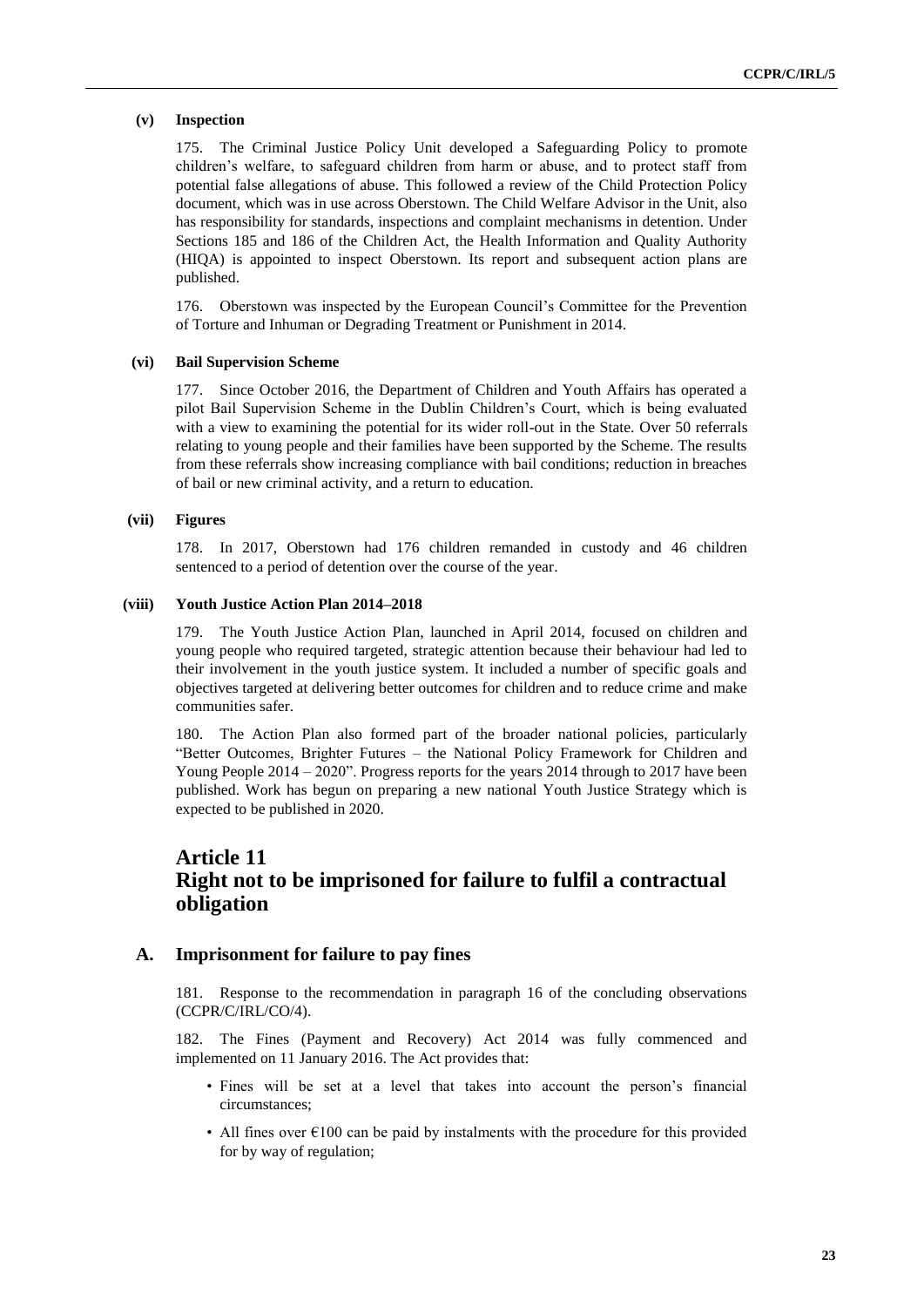- If a person defaults, he or she is brought back to court where the judge first considers making an Attachment Order to a fined person's earnings which does not include attachment to social protection payments;
- If it is not appropriate to make an Attachment Order, the judge can make either a Recovery Order in cases where the fine is more than €500, or a Community Service Order;
- Where either an Attachment Order or a Recovery Order is made and the fine is still not recovered in full, the court can make a Community Service Order.

183. Imprisonment will only apply where it is not appropriate to make an Attachment Order, a Recovery Order or a Community Service Order or where a Community Service Order is made and the fined person fails to comply with it.

## **Article 12 Right to freedom of movement**

### **A. Right to travel and freedom of movement**

184. For information on the right to travel as recognised in Ireland, please see Ireland's fourth periodic report (CCPR/C/IRL/4) in paragraph 538.

### **B. Freedom of movement after Brexit**

185. Both the Irish and British governments have committed to maintain the Common Travel Area (CTA) in all circumstances and entered into a Memorandum of Understanding to that effect on 8 May 2019. Under the CTA – which dates back to the 1920s – Irish citizens in the UK, and British citizens in Ireland, have the right to reside, work, study, and access healthcare, social security and public services in each other's countries as well as to vote in certain elections.

186. Ireland is a co-guarantor and co-signatory of the 1998 Good Friday Agreement (GFA) which is the foundation of the Peace Process in Northern Ireland. The GFA includes important provisions in respect of Citizenship and Identity and a Chapter on Rights, Safeguards and Equality of Opportunity.

187. In the context of the UK decision to leave the European Union, a key priority for Ireland has been to ensure that the GFA in all its parts is respected, including the provisions on Citizenship and Identity and the Chapter on Rights, Safeguards and Equality of Opportunity. These issues were specifically addressed as part of the Article 50 withdrawal negotiations between the EU and the UK.

188. Under any scenario for the UK's exit from the European Union, the obligations and commitments of the Irish and UK Governments under the Good Friday Agreement remain and Ireland will continue to work with the UK as co-guarantor to secure the full implementation of the Agreement and the effective operation of all of the institutions of the Agreement.

## **C. Travel with the intent to commit a terrorist act**

189. The Government Legislative Programme includes the Terrorist Offences (Amendment) Bill which will give effect to the EU Directive (2017/541) on combatting terrorism, which consolidates existing EU measures to which Ireland had already given effect in the Criminal Justice (Terrorist Offences) Acts 2005–2015. The provisions of the Directive are largely in place already. Some amendments will be necessary to transpose provisions related to travel to third countries to engage in terrorist activities.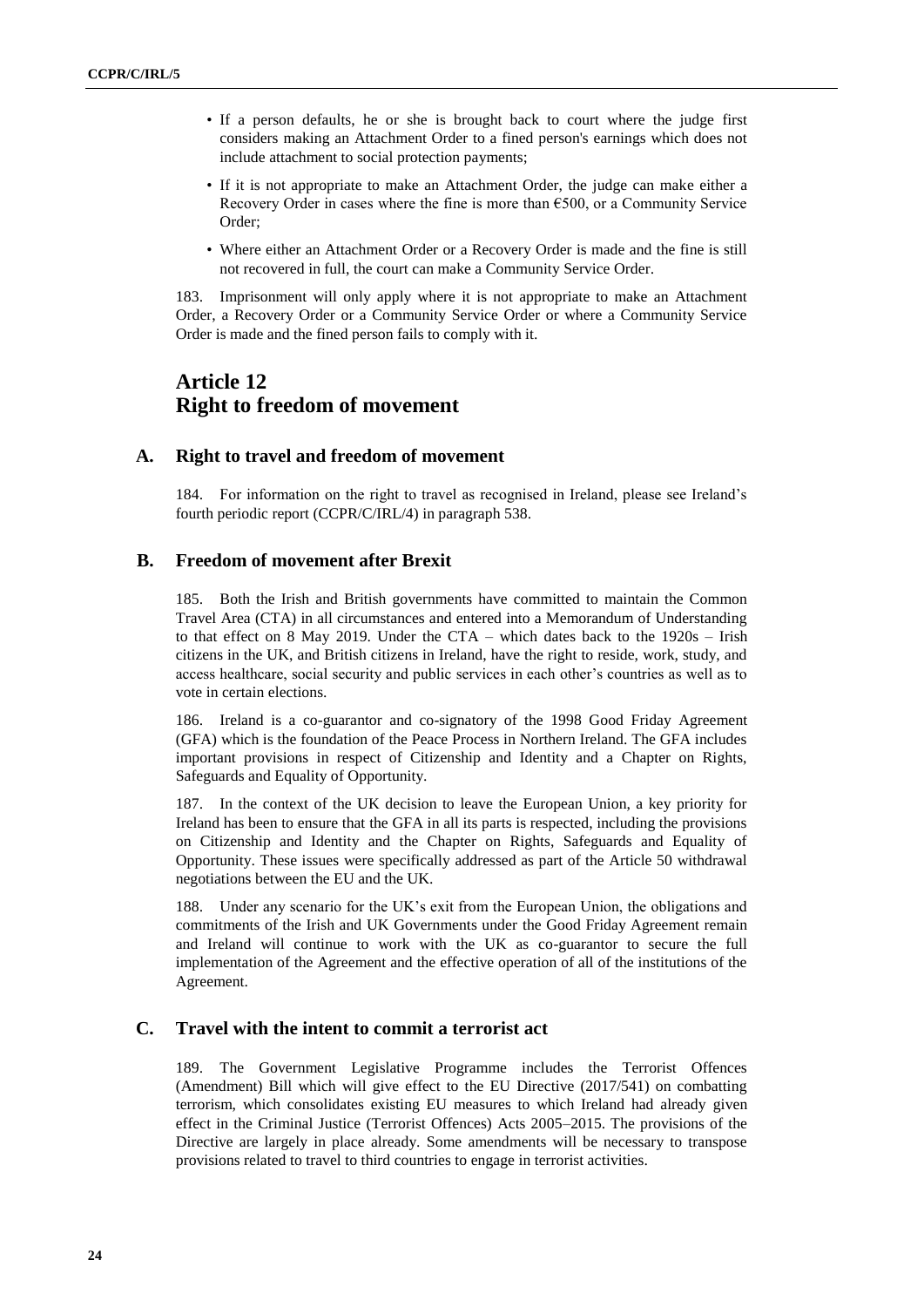## **Article 13 Rights of aliens**

#### **A. International Protection System**

190. Responses to the recommendations in paragraph 19 of the concluding observations (CCPR/C/IRL/CO/4).

191. In October 2014 a Working Group to Report to Government on Improvements to the Protection Process, including Direct Provision and Supports to Asylum Seekers was established by the Minister for Justice and Equality to carry out a complete review of the international protection system.

192. The Working Group was chaired by Mr Justice Bryan McMahon and comprised of members from UNHCR, NGOs, the protection seeker community, academia and relevant Irish Government Departments and Offices. The final report of the Working Group was published in June 2015. The Working Group made 173 recommendations for the reform of the protection process, including direct provision. The report was accepted by Government and three separate itemised progress reports on the implementation of the recommendations have been published, and 98% of the Working Group's recommendations have been implemented.

#### **(i) International Protection Act**

193. The International Protection Act 2015 was signed into law in December 2015 and commenced in December 2016.

194. The Act introduced a single procedure for applications for international protection, encompassing an examination and determination of eligibility for international protection (refugee or subsidiary protection) and permission to remain. Under the single procedure, an applicant makes one application only and will have all grounds determined in one process.

195. The Act also provided for a number of structural reforms. The former Office of the Refugee Applications Commissioner was subsumed into the Department of Justice and Equality as part of the new dedicated "Protection Office". Further, the Refugee Appeals Tribunal was re-established as the International Protection Appeals Tribunal with enhanced provisions relating to efficiency of proceedings and consistency of decisions.

196. Other key features of the Act include:

• Enhanced measures to improve the efficiency of the asylum system.

Specific guarantees for unaccompanied minor applicants.

- The enhancement of the national laws in respect of the EU Directive for giving temporary protection in the event of a mass influx of displaced persons to the territory of the Union.
- Permission to remain in the State if international protection is refused in compliance with Articles 3 and 8 of the European Convention on Human Rights.
- Provision for deportation orders to be made in respect of applicants that are refused permission to be in the State on all grounds and who do not opt for voluntary return. Such orders may be enforced under the Immigration Acts.
- Amendment of the Immigration Acts with regard to the removal of foreign nationals from the State, the civilianisation of border control duties, the designation of approved ports for immigration purposes and absolute clarity of the power of the Executive in relation to the entry into and presence in the State of foreign nationals.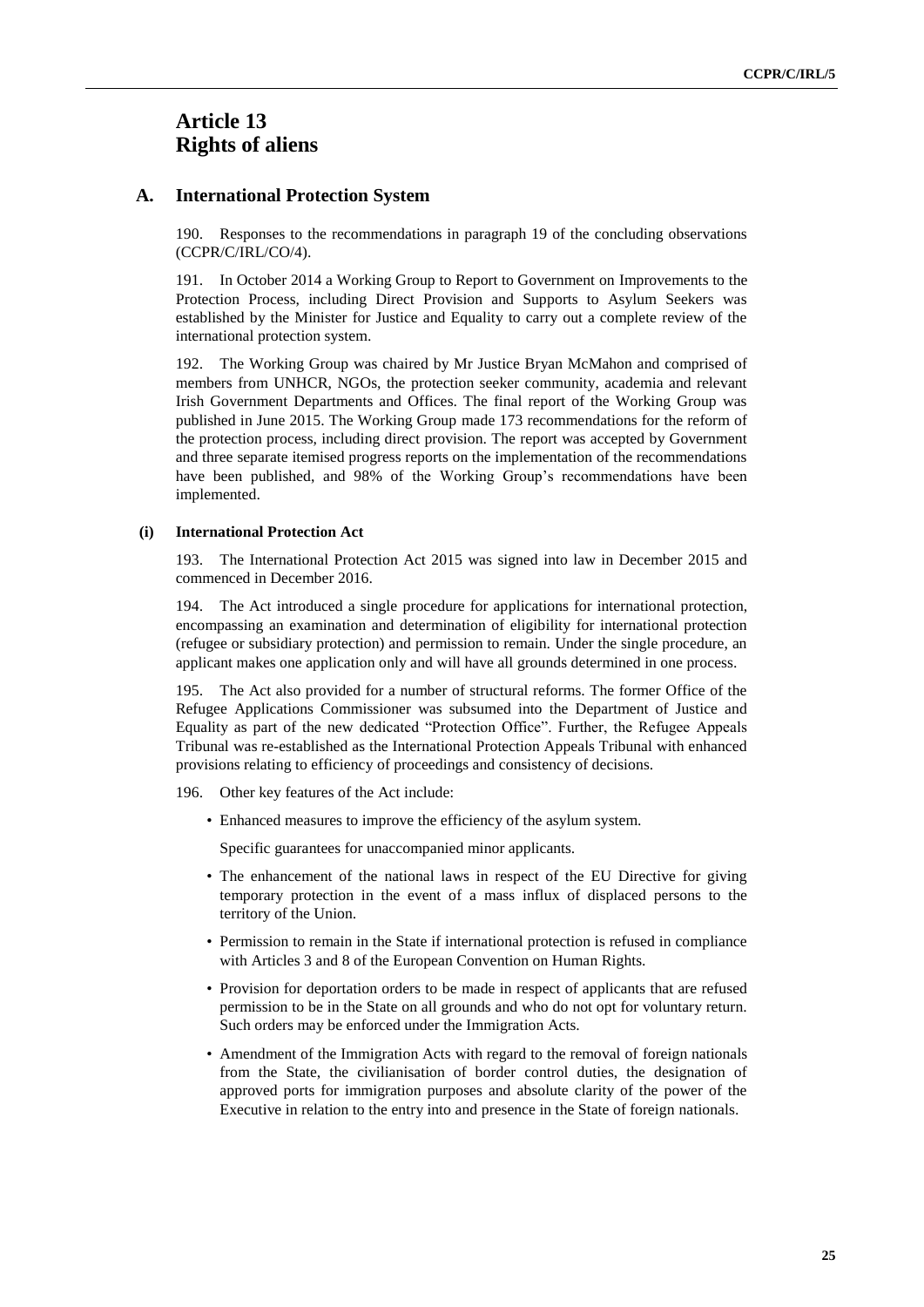## **B. Deportation**

### **(i) Illegal immigrants**

197. Any third country national who is illegally resident in the State is liable to be issued with a proposal to deport notification under section 3 of the Immigration Act 1999 (as amended). The notice indicates the options that can be exercised within a period of 15 working days, namely to leave the State voluntarily, to consent to deportation or to submit written representations setting out reasons as to why they should not have a Deportation Order made in respect of them.

198. While the State actively promotes the option of voluntary return at every available opportunity, directly and through the IOM, the majority of third country nationals, having legal representation, choose to submit written representations making a case as to why they ought to be granted permission to remain in the State.

199. In each case, the written representations submitted, as well as all other information and documentation on the relevant person's file, must be considered under the eleven headings set out in section 3(6) of the Immigration Act 1999 (as amended), and all other applicable legislation, before a decision is taken to make a Deportation Order or to grant permission to remain.

200. The person's right to a private and family life, under Article 8 of the European Convention on Human Rights (ECHR) will also be considered, as will the person's position vis-á-vis refoulement. Consideration will also be given to the rights of any Irish citizens directly associated with the case.

201. Only after all of these matters have been considered can a decision be taken to make a Deportation Order in respect of the relevant person or to grant them permission to remain in the State.

202. Where a decision to make a Deportation Order is taken, it is open to the relevant person to request a judicial review of the decision. In such circumstances it is a matter for the High Court to decide whether or not the impugned decision has been lawfully made. Where legal challenge is taken, no steps will be taken to enforce the Deportation Order until the matters before the Court have been resolved.

### **(ii) Specific to international protection applicants**

203. Where a third country national makes an application for international protection, their claims for international protection and discretionary permission to remain are considered as part of a single application procedure. Where the international protection claim is refused at first instance by the International Protection Office, this refusal determination can be appealed to an independent appeals body, the International Protection Appeals Tribunal. Where international protection is refused, both at first instance and on appeal, and the claims for permission to remain have also been refused, including on review, the relevant person is given five days to exercise the option of voluntary return.

204. The State actively promotes the option of voluntary return at this juncture. Where this voluntary return option is not exercised, and that person has no other basis to remain in the State, a Deportation Order will be made in respect of that person.

205. Where a decision is taken to refuse international protection and permission to remain, either of these outcomes can be challenged in the High Court by way of judicial review. In such circumstances, it will be a matter for the High Court to decide if or not the impugned decision has been lawfully made. Where legal challenge is taken, no further steps will be taken in that case until the matters before the Court have been resolved.

#### **(iii) New information**

206. Any person subject to a Deportation Order can make a request, under section 3(11) of the Immigration Act 1999 (as amended), to have that Order revoked if they can point to new information or materially changed circumstances which were not before the decisionmaker, nor were capable of being put before the decision-maker, when the decision to make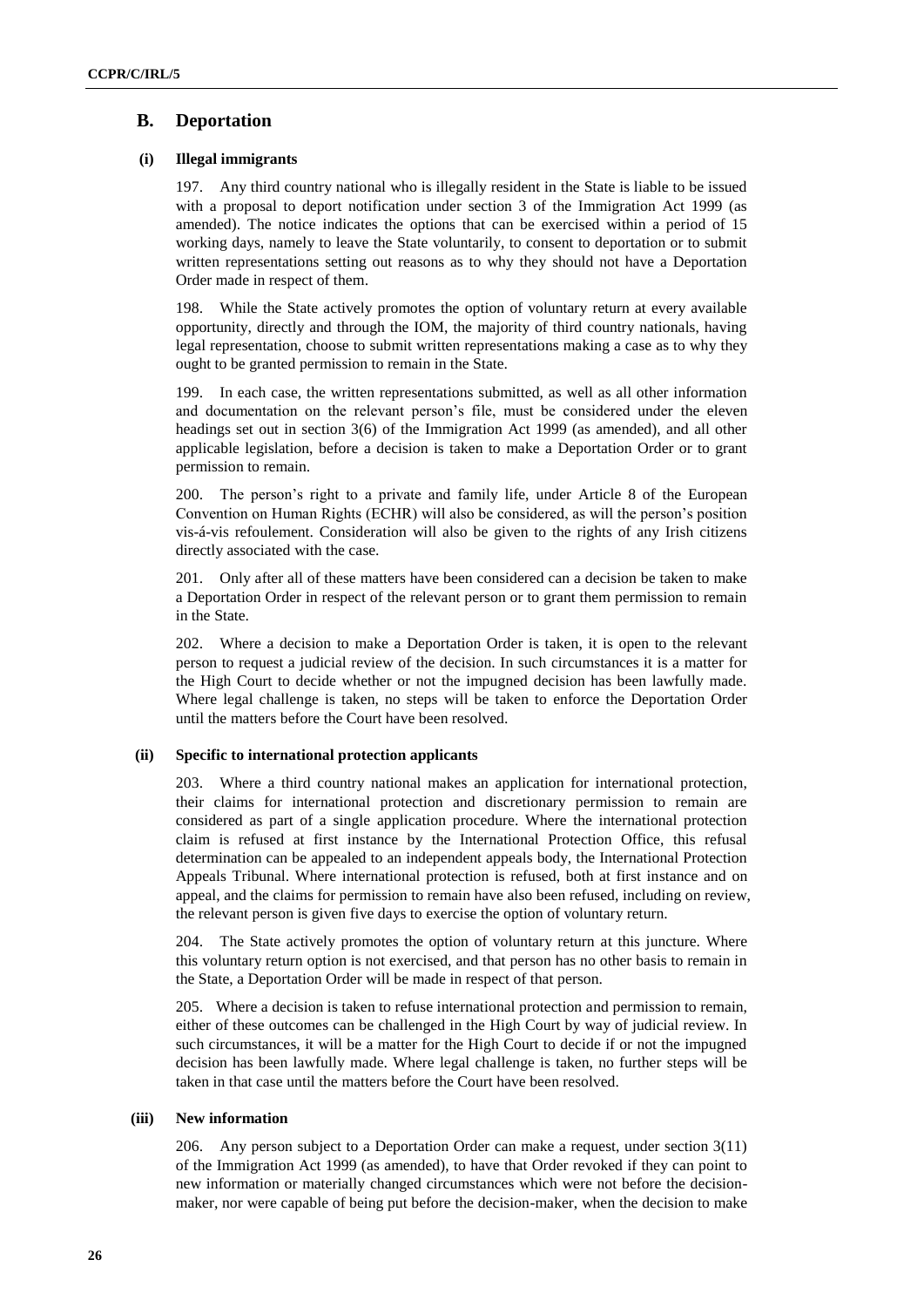a Deportation Order was taken. The outcome of the consideration of any such request will be that the existing Deportation Order will be either affirmed or revoked.

#### **(iv) Statistical information**

207. The following table sets out statistical information on deportation orders made and effected and voluntary returns facilitated in the last five years:

| Table A: Deportations and voluntary returns |                         |                                    |                               |  |
|---------------------------------------------|-------------------------|------------------------------------|-------------------------------|--|
| Year                                        | Deportation Orders made | <b>Deportation Orders Effected</b> | Voluntary Returns facilitated |  |
| 2014                                        | 742                     | 114                                | 242                           |  |
| 2015                                        | 764                     | 251                                | 132                           |  |
| 2016                                        | 1196                    | 428                                | 187                           |  |
| 2017                                        | 932                     | 140                                | 181                           |  |
| 2018                                        | 1 187                   | 163                                | 213                           |  |

### **C. Direct Provision**

208. Between 2015 and 2017, the number of applicants who left the direct provision system after a period of three years or less increased significantly from 36% to 72%. Work is continuing to improve the situation further.

209. The government has committed to developing an Immigration and Residency Reform Bill and work on this legislation has commenced.

#### **(i) EU Receptions Conditions Directive (2013/33/EU)**

210. In July 2018 the European Communities (Reception Conditions) Regulations 2018, SI 230/2018 were signed, transposing the EU Receptions Conditions Directive (2013/33/EU) into Irish law. The Regulations bring in a number of important changes for asylum seekers in Ireland including introducing the right of International Protection Applicants to access the job market.

#### **(ii) Standards for Direct Provision Centres**

211. Following recommendations by the Working Group on Standards in Direct Provision, National Standards have been developed by the Standards Advisory Group, comprising representatives of Government Departments, NGOs and representative groups. These were published for public consultation in August 2018 and consist of three interconnected strands – Governance, Accommodation and People.

## **Article 14 Right to fair and equal treatment before the law**

#### **A. Equality and human rights infrastructure**

212. The Employment Equality Acts 1998 – 2015 and the Equal Status Acts 2000 – 2015 prohibit discrimination on nine grounds against those in employment, seeking access to employment or participating in vocational training, and those seeking goods and services. These grounds are gender, civil status, family status, sexual orientation, religious belief, age, disability, race and membership of the Traveller community.

213. The Equality (Miscellaneous Provisions) Act 2015 amended both the Employment Equality Acts and the Equal Status Acts. This Act provides for changes in the exclusion of discrimination on particular grounds in certain employments; provides for changes relating to discriminatory job advertisements; and gives further effect to Council Directives 2000/43/EC of 29 June 2000; 2000/78/EC of 27 November 2000, 2004/113/EC of 13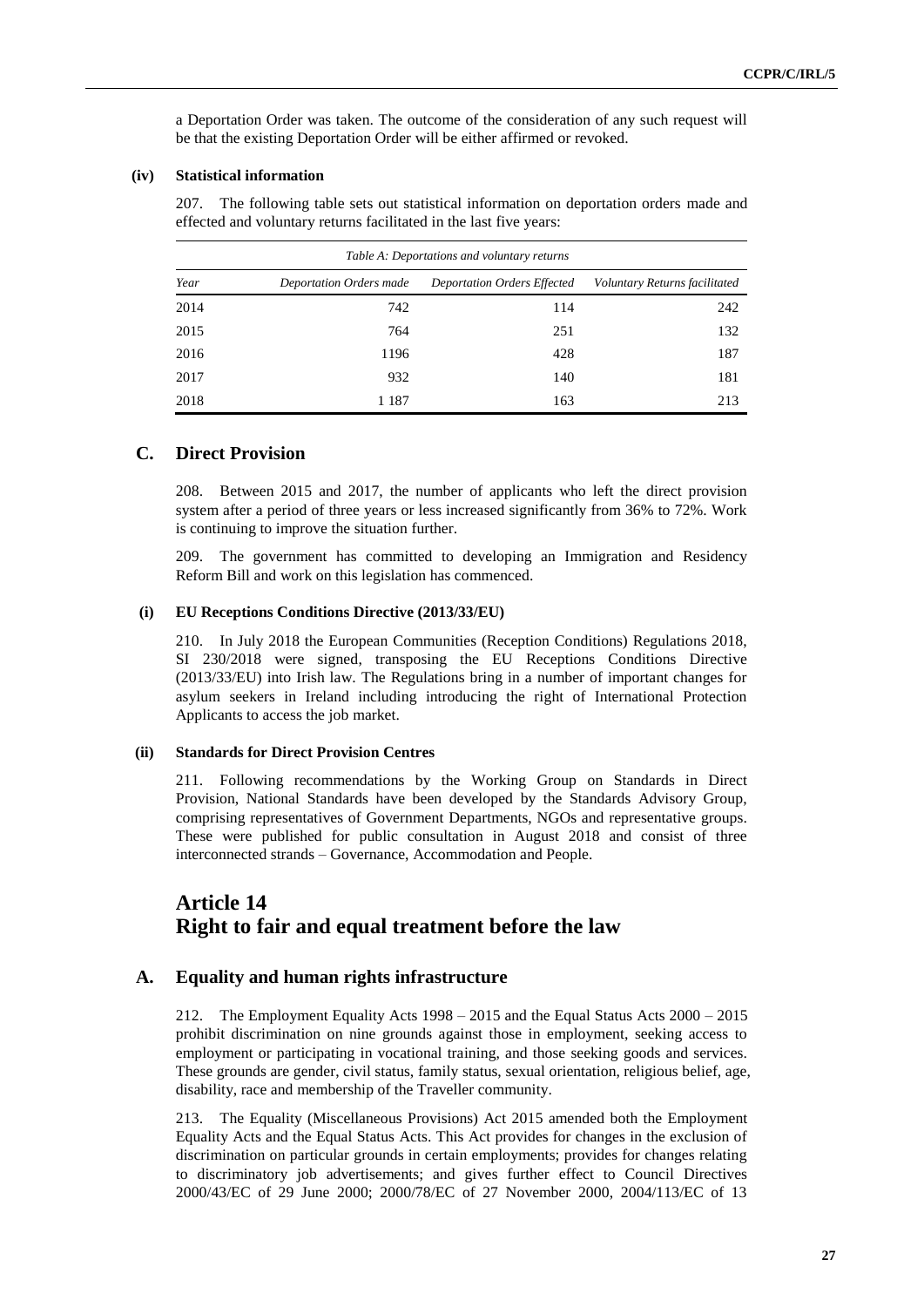December 2004 and 2006/54/EC of the European Parliament and of the Council of 5 July 2006; prohibits discrimination in the provision of accommodation on the basis of receipt of certain payments; and for those and other purposes, amends the Pensions Act 1990; the Employment Equality Act 1998 and the Equal Status Act 2000 and provides for matters connected therewith.

## **B. Garda Station Legal Advice Revised Scheme**

214. Response to the recommendation in paragraph 16 of the concluding observations (CCPR/C/IRL/CO/4).

215. Fees are paid to solicitors for consultations with persons detained in Garda stations in a number of circumstances. The Scheme was extended in May 2014 to include attendance of a solicitor at a formal interview between the Gardaí and the detainee. The Scheme is administered by the Legal Aid Board.

### **C. Legal Aid**

216. For information on legal aid, please see Ireland's fourth periodic report, CCPR/C/IRL/4, in paragraphs 579–588.

### **D. Judiciary**

#### **(i) Appointment of judges**

217. For information on general appointment of judges, please see Ireland's fourth periodic report (CCPR/C/IRL/4) in paragraphs 589–598.

#### **(ii) Gender breakdown of judges**

218. The gender breakdown of judges is as follows:

| Court           | No of male judges | No of female judges |
|-----------------|-------------------|---------------------|
| Supreme Court   | 5                 | 3                   |
| Court of Appeal | 5                 |                     |
| High Court      | 28                | 12                  |
| Circuit Court   | 23                | 17                  |
| District Court  | 37                | 27                  |
| <b>Total</b>    | 98                | 64                  |

219. Two of the highest legal officeholders in the State, the Director of Public Prosecutions and the Chief State Solicitor, are women.

#### **(iii) Tenure**

220. The tenure of judges in office is provided for under the provisions of the Courts (Supplemental Provisions) Act 1961 as amended.

221. There have been no developments since the previous state report. However, once enacted (anticipated in 2019), the Courts Act 2019 will amend the retirement age of District Court judges to 70 years. For further information on judges' tenure, please see Ireland's fourth periodic report, CCPR/C/IRL/4, in paragraphs 599–600.

### **E. Special Criminal Courts**

222. Information pertaining to the creation and functioning of the Special Criminal Courts can be found in the Common Core Document, in paragraph 65.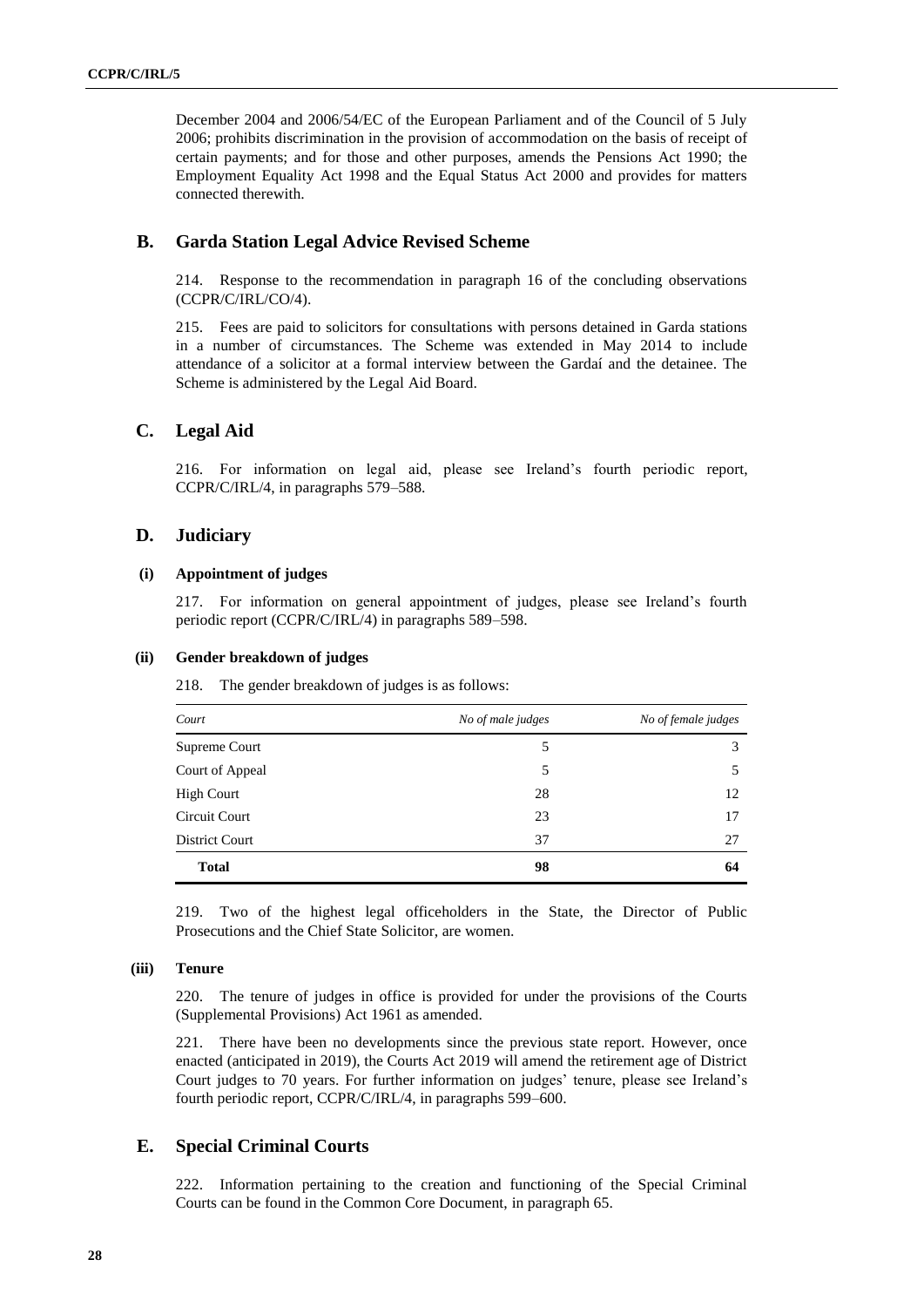## **F. Terrorism**

223. For information on the definition of terrorism, please see Ireland's fourth periodic report in paragraphs 567–573.

224. The Criminal Justice (Terrorist Offences) (Amendment) Act was signed into law in June 2015. The Act amends the Criminal Justice (Terrorist Offences) Act 2005 to create three new offences: public provocation to commit a terrorist offence, recruitment for terrorism and training for terrorism.

#### **(i) Prosecutions under the Offences against the State Act (2008–2011)**

The most recent arrest figures in respect of Section 30 of the Offences Against the State Act are as follows:

| Arrests, convictions and cases pending under the Offences against the State Act |         |             |               |  |
|---------------------------------------------------------------------------------|---------|-------------|---------------|--|
| Year ending                                                                     | Arrests | Convictions | Cases Pending |  |
| 31 May 2019                                                                     | 130     | 13          | 34            |  |
| 31 May 2018                                                                     | 194     | 23          | 84            |  |
| 31 May 2017                                                                     | 192     | 18          | 44            |  |
| 31 May 2016                                                                     | 226     | 16          | 58            |  |
| 31 May 2015                                                                     | 246     | 17          | 49            |  |

## **Article 15 Right not to have criminal sanctions imposed retrospectively**

225. There have been no developments relating to this article of the Covenant since Ireland's last report to the Committee.

## **Article 16 Right to be recognised before the law**

## **A. Assisted Decision Making (Capacity) Act 2015**

226. The Assisted Decision-Making (Capacity) Act 2015 provides a modern statutory framework to support decision-making by adults with capacity difficulties. Under the Act, capacity is assessed only in relation to the matter in question and only at the time in question. There is provision for three new types of decision-making support options (assisted decision-making, co-decision-making and decision-making representative) to respond to the range of needs that people may have. In each category, decisions can be made on personal welfare, property and finance, or a combination. Part 8 of the Act provides a legislative framework for Advance Healthcare Directives to enable a person with capacity to set out their will and preferences regarding treatment decisions that may arise in the future when they no longer have capacity.

227. In addition, the Act provides for the repeal of the Lunacy Regulation (Ireland) Act 1871 and the Marriage of Lunatics Act 1811. Finally, the Act also provides for the setting up of the Decision Support Service within the Mental Health Commission.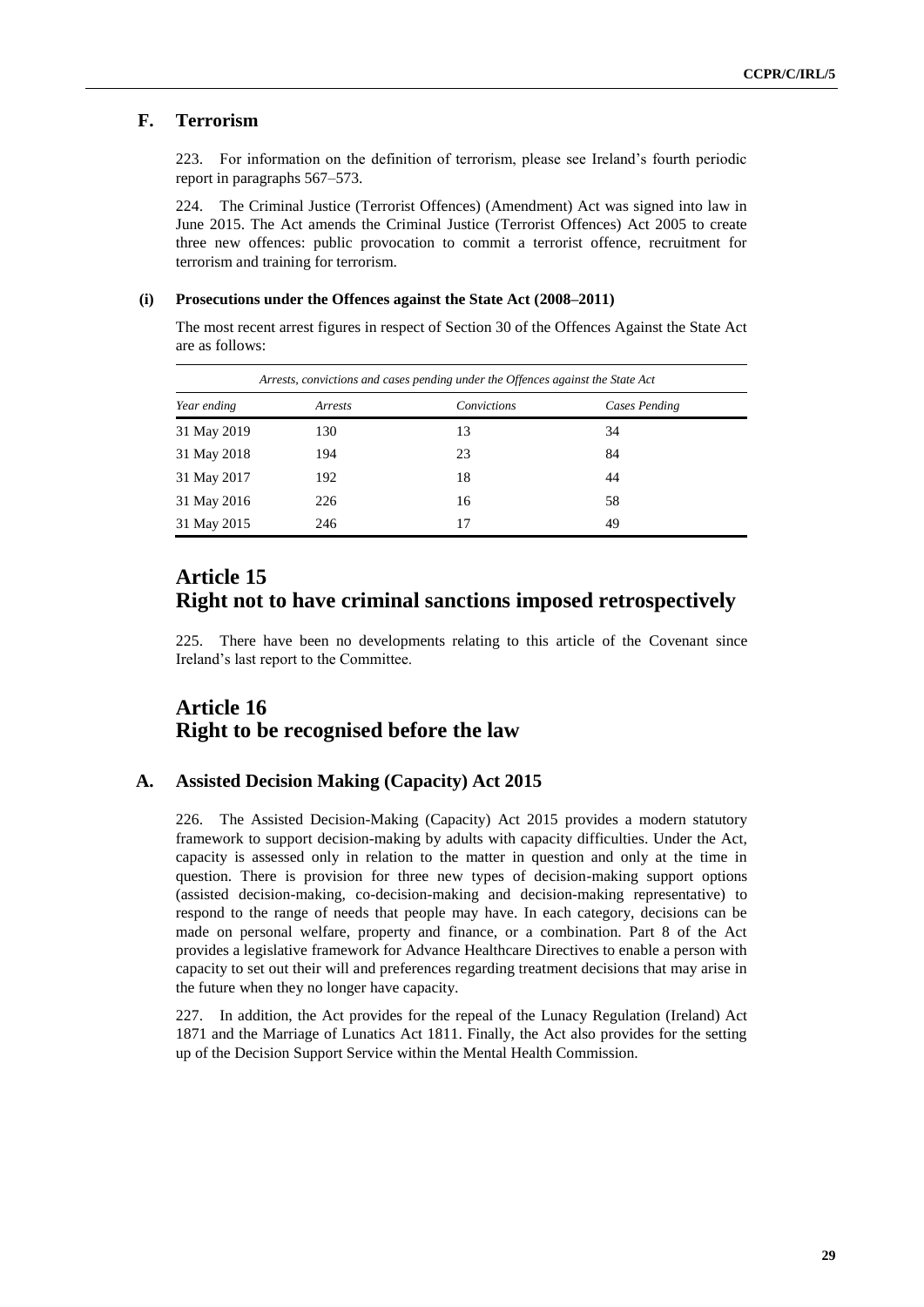## **Article 17 Right to privacy**

## **A. Data Protection**

228. The General Data Protection Regulation (GDPR) entered into force across the EU on 25 May 2018. An accompanying Directive, which establishes data protection standards for the processing of personal data by competent authorities for the purposes of the prevention, investigation, detection or prosecution of criminal offences and the execution of criminal penalties, also came into force in May 2018.

229. The Data Protection Act 2018 entered into force in May 2018. The key purposes of the Act are:

- To give further effect to the GDPR in the areas in which Member State flexibility is permitted: (e.g. digital age of consent, restriction of data subjects' rights, penalties, establishment of Data Protection Commission),
- To transpose the Directive into national law,
- To establish the Data Protection Commission as the State's data protection authority with the means to supervise and enforce the protection standards enshrined in the GDPR and Directive in an efficient and effective manner,
- To enact consequential amendments to various Acts that contain references to the Data Protection Acts 1988 and 2003.

230. The new legal framework generally provides for higher standards of data protection for individuals, and imposes increased obligations on bodies in the public and private sectors that process personal data. It also increases the range of possible sanctions for infringements of these standards and obligations.

231. The processing of personal data must comply with the data protection principles set out in Article 5 GDPR and must have a legal basis. Similar provisions are set out in section 71 of the Data Protection Act 2018 in respect of the processing of personal data for law enforcement purposes.

### **(i) Remedies**

232. A data subject who considers that their data protection rights have been infringed may lodge a complaint with the Data Protection Commission. The Commission is required to examine all complaints and take such action as it considers appropriate, having regard to the nature and circumstances of the complaint. The supervision and enforcement powers of the Commission are set out in Part 6 of the Data Protection Act 2018. Chapter VII of the GDPR provides for a "consistency mechanism", including for the designation of a "lead" supervisory authority, in respect of cross-border cases.

233. Sections 117 and 128 of the Data Protection Act 2018 provide that a data subject who considers that their data protection rights have been infringed has the right to seek a judicial remedy, including a right to seek compensation in respect of material or nonmaterial damage.

234. A not-for-profit body, organisation or association which satisfies the conditions set out in Article 80.1 of the GDPR (section 120 of the Data Protection Act 2018, in the case of the Directive) may lodge a complaint with the Data Protection Commission or seek a judicial remedy on behalf of a data subject.

### **(ii) Genetic Data**

235. Genetic data, as defined in Article 4(13) of the General Data Protection Regulation (GDPR), are personal data for the purposes of the GDPR and the Data Protection Act 2018. Moreover, under Article 9 of the GDPR and section 69 of the 2018 Act, genetic data are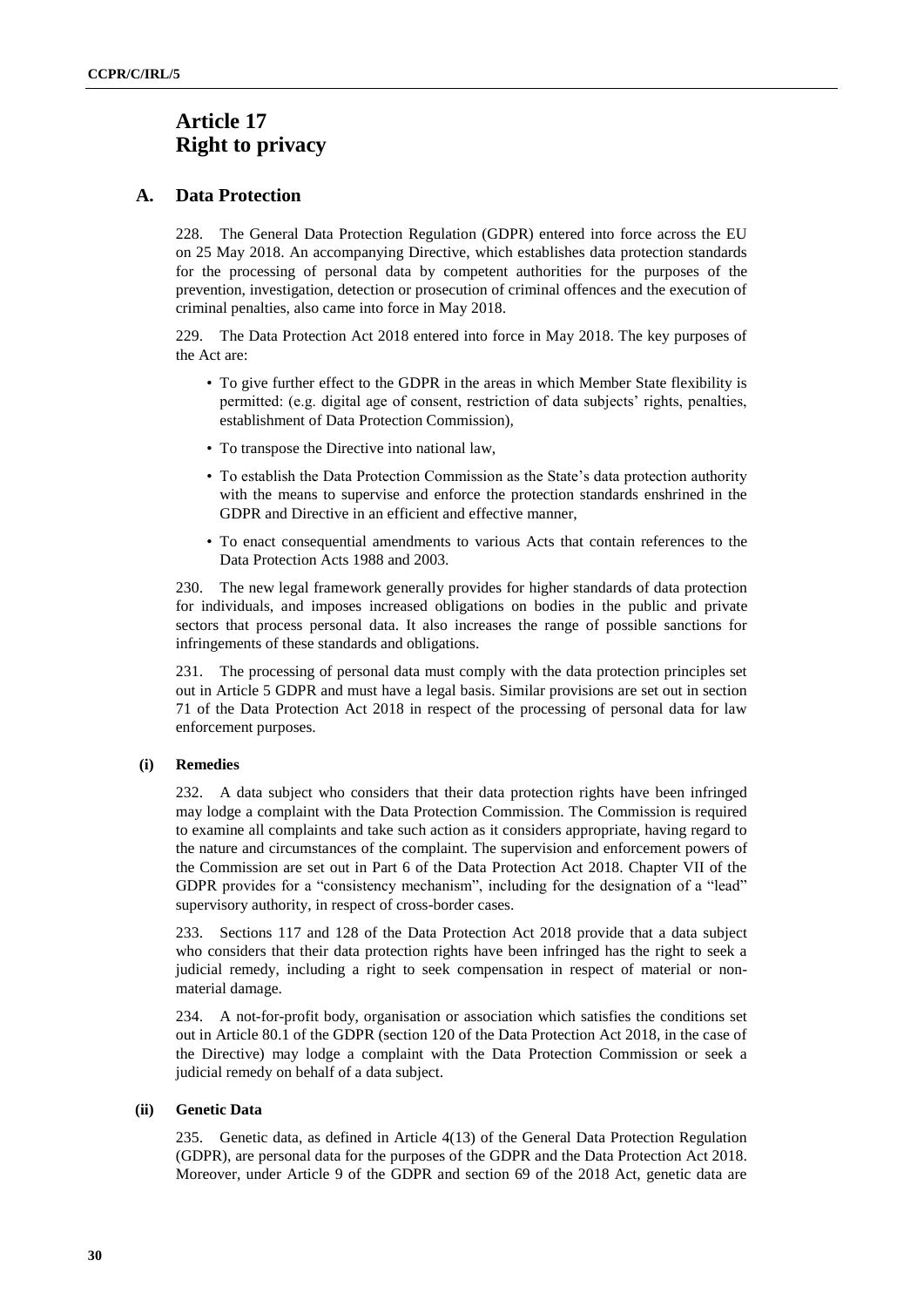classified as a special category of personal data and the processing of such data is subject to enhanced protection standards.

236. Article 9(4) of the GDPR also provides that Member States may maintain or introduce further conditions, including limitations, with regard to the processing of inter alia genetic data. In this context, section 42(2) of the Disability Act 2005, as amended by the Data Protection Act 2018, prohibits the processing of genetic data in relation to the following:

- Employment of a person,
- A policy of insurance or life assurance,
- A policy of health insurance or health-related insurance,
- An occupational pension, a retirement annuity contract or any other pension arrangement, or
- The mortgaging of property.

#### **B. Gender recognition**

237. Response to the recommendations in paragraph 7 of the concluding observations (CCPR/C/IRL/CO/4).

238. The Gender Recognition Act 2015 came into effect in September 2015. The Act provides that a person aged 18 years or over may apply for legal gender recognition in their preferred gender on the basis of self-determination. This is done by means of an administrative process, involving a written application and a statutory declaration to live in the person's preferred gender for the rest of their life. There is also provision to revoke a legal change of gender, if the person so wishes.

239. A person aged 16 and not yet 18 years old may apply to the Court through a parent, or next friend, for an exemption from the requirement of a minimum age for gender recognition of 18 years. An application to the Court must be accompanied by a certificate from the child's primary treating medical practitioner and also a certificate from an endocrinologist or psychiatrist who has no connection with the child. There are currently no provisions for a person under 16 years to apply for legal gender recognition.

240. Once a gender recognition certificate is issued, the person's preferred gender becomes the legal gender for all purposes, including dealings with the State, public bodies, and civil and commercial society. A person can, if they wish, obtain a new birth certificate which shows their new legal gender, where their birth is registered in the State. They may also, if they wish, update other official documents, such as their passport, to reflect their new legal gender identity.

241. A review of the Act was conducted in 2018. The report, published in July 2018 recommended that a system of gender recognition be introduced for children of all ages and for people who are non-binary. Other recommendations concern issues such as Birth Certificate Reference Numbers; costs and privacy associated with updating official documents; the provision of information; and a further review of the Act.

242. Following the result of the Marriage Equality Referendum, the Gender Recognition Act 2015 was amended by section 24 of the Marriage Act 2015 to remove restrictions on persons who are married, or in a civil partnership, from applying for a gender recognition certificate.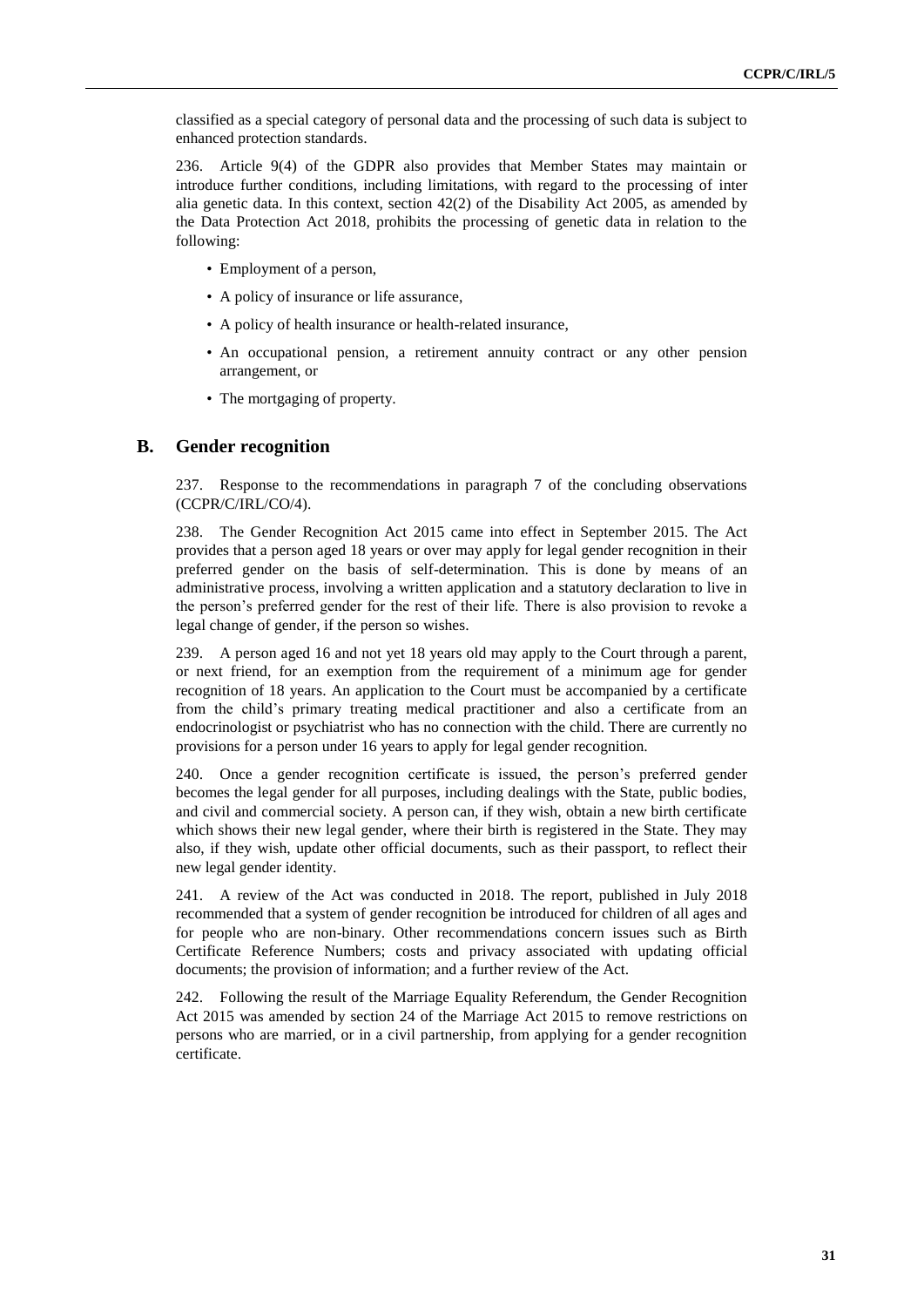## **Article 18 Right to freedom of thought, conscience and religion**

## **A. Blasphemy**

243. Response to the recommendations in paragraph 22 of the concluding observations (CCPR/C/IRL/CO/4).

244. A referendum to remove the offence of blasphemy from the Constitution was held in October 2018 with 64.8% voting in favour.

245. The Thirty-Seventh Amendment of the Constitution (Repeal of Offence of Publication or Utterance of Blasphemous Matter) Act 2018 provides for the removal of the reference to "blasphemous" from the Constitution. (Article 40.6.1˚i of the Constitution had previously specified that the publication or utterance of blasphemous, seditious, or indecent matter was an offence which should be punishable in accordance with law.) The legislation necessary to remove the offence of blasphemy from the statute book – the Blasphemy (Abolition of Offences and Related Matters) Bill 2019 – was published on 19 July 2019.

## **B. Freedom of religion in schools**

246. Response to the recommendations in paragraph 21 of the concluding observations (CCPR/C/IRL/CO/4).

### **(i) School Admissions**

247. The Education (Admission to Schools) Act 2018 provides for the amendment of the Equal Status Act 2000 to remove, in the case of recognised denominational primary schools, the existing provision that permits such schools to use religion as a selection criterion in school admissions. There is a protection in this provision to ensure that a child of a minority religion can access a school providing a religious instruction or religious education programme consistent with his or her religious beliefs. Schools that are not oversubscribed must continue to accept all applicants, regardless of religion and this will be further enforced by the remaining provisions of the Act, when commenced.

248. The Act contains a provision which, when commenced, will require that school enrolment policies include details of the school's arrangements for any students who do not wish to attend religious instruction.

### **(ii) Increasing school choice**

249. The number of multi-denominational schools at post-primary level has increased by almost 9% in the last 10 years from 321 in 2009 to 349 in 2018. Schools under the patronage of Education and Training Boards are multi-denominational in nature, providing for their local communities regardless of their composition. At primary level, the number of multi-denominational schools has risen from 73 to 119 – an increase of 63%.

250. The Programme for Government commits to providing 400 multi-/nondenominational schools by 2030. The Schools Reconfiguration for Diversity process has been developed in order to help meet this target by providing more multi-/nondenominational schools across the country, in line with the choices of families and school communities. The reconfiguration process involves the transfer of live schools and has the potential to significantly increase patronage diversity in our school system.

251. In addition to the main provisions of this process, the "early movers" provision enables school communities to directly engage their patron and seek a transfer of patronage to a multi-denominational patron.

252. While the Schools Reconfiguration process structures are being progressed, the Department of Education and Skills is continuing to work with the main stakeholders to progress delivery of diversity in areas already identified as part of the 2012 and 2013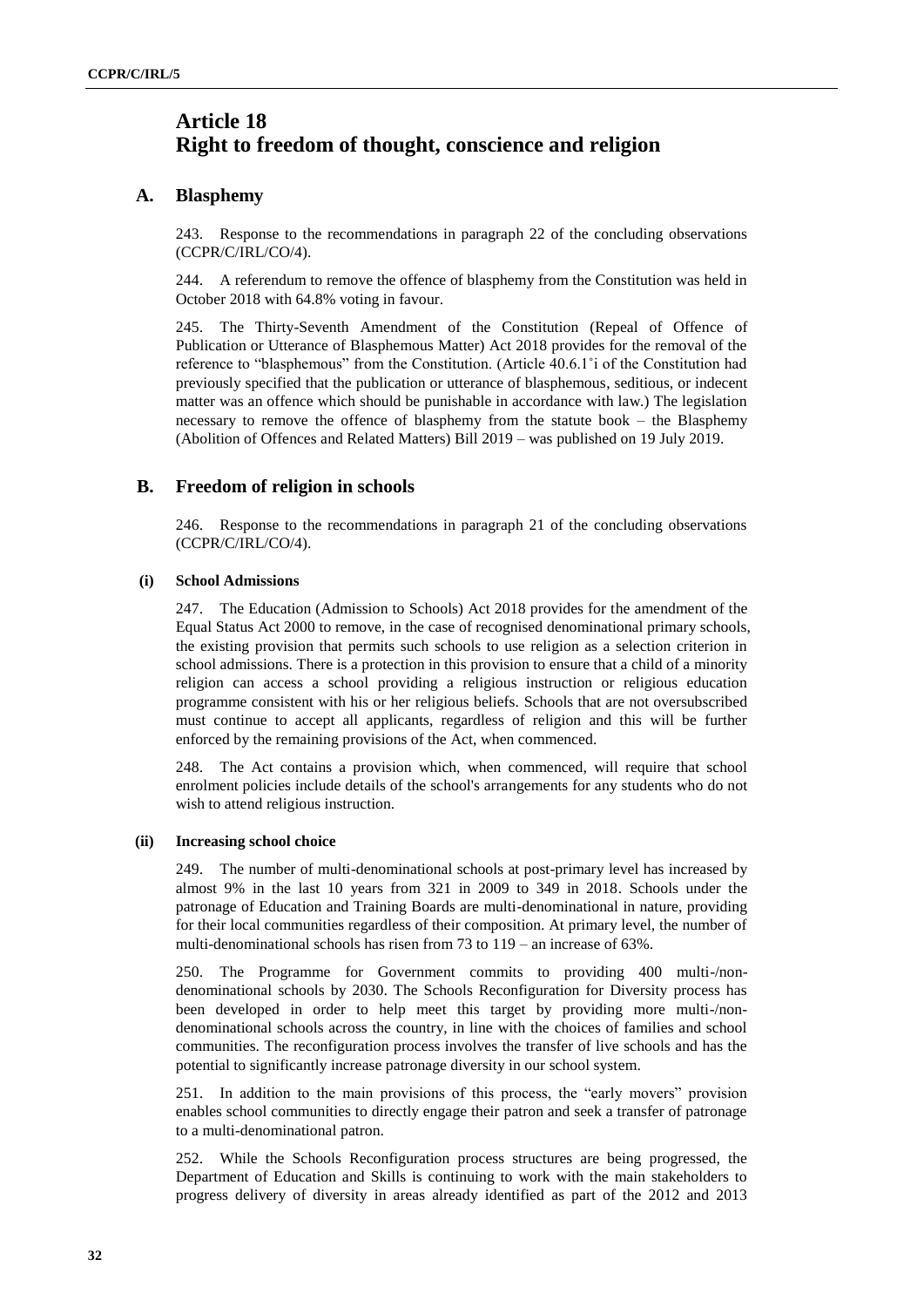surveys under the patronage divesting process. In this regard, 11 multi-denominational schools have opened and it has been announced that a twelfth school will be established under this process by September 2019. The divestment model does not involve building new schools but requires the availability of school premises vacated, for example, due to amalgamation or closure.

#### **(iii) Relationships and Sexual Education (RSE)**

253. The National Council for Curriculum and Assessment (NCCA) is currently conducting a review of Relationships and Sexual Education (RSE) in schools, looking at both the content of RSE curriculum and support materials, as well as the delivery of the curriculum to students.

254. The review comprises a desk review of recently published research; consultations with key actors who have responsibility for or who work in the area; and working directly with schools to examine the experience of RSE in the classroom.

## **Article 19 Right to freedom of expression**

## **A. Broadcasting**

255. The Broadcasting Act 2009 provides for the licensing of traditional broadcast television and radio media. On-demand Audiovisual Services are regulated by co-regulation through the On-Demand Audiovisual Services Group. The regulation of Audiovisual Media Services is currently being revised to implement the provisions of the Audiovisual Media Services Directive introduced by the EU in November 2018.

256. No state-controlled media business or organisation exists in Ireland. Ireland's broadcast media landscape comprises of a mix of Public Service Broadcasters, Commercial Television and Radio (both national and local) broadcasters, and Community Radio and Television Broadcasters. In accordance with the Audiovisual Media Services Directive, no restrictions are placed upon channels broadcasting into Ireland from other EU Member States.

257. No system of licensing exists for print media.

258. The Competition and Consumer Protection Act 2014 introduced a new method of assessment for transactions involving media businesses. In addition to being assessed on Competition grounds by the Competition and Consumer Protection Commission, parties to a proposed "Media Merger" must notify the Minister for Communications, Climate Action and the Environment, who carries out an assessment to determine whether the results of the proposed transaction will be contrary to the public interest in protecting plurality of the media in the State.

## **B. Review of Defamation Act**

259. The Department of Justice and Equality is currently reviewing the operation of the Defamation Act 2009 in accordance with a statutory requirement under Section 5 of the Act. The review included a public consultation process.

## **C. Online Safety**

#### **(i) Action Plan for Online Safety**

260. Ireland's first Action Plan for Online Safety was published in July 2018. The Action Plan reflects a whole-of-Government approach and contains twenty-five Actions under five main Goals. The actions are assigned to six different Government Departments for implementation. The Action Plan is available online.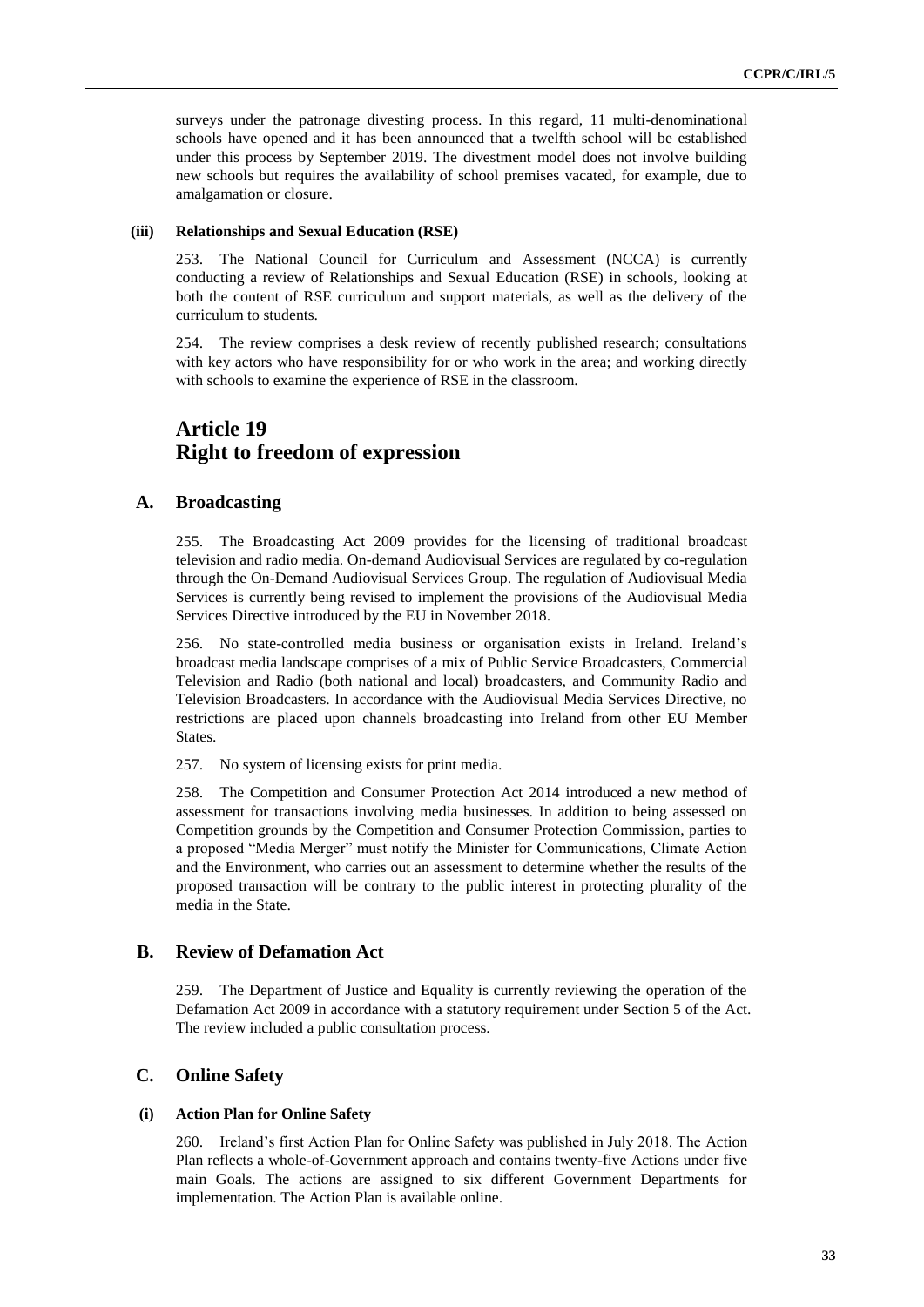#### **(ii) Garda Blocking Initiative**

261. The Department of Justice and Equality has oversight of the Garda Blocking Initiative, which was launched in November 2014. Under a Memorandum of Understanding, a large internet service provider has agreed to block access to child abuse material on its network in accordance with a list provided by An Garda Síochána. If a user attempts to access child sexual abuse material that is included on this list, whether deliberately or mistakenly, access will be blocked and an advisory message will be displayed outlining the reasons why. One of the aims of the Initiative is to minimise inadvertent viewing of illegal material in particular by children.

262. Under the Action Plan, the Department of Justice and Equality will engage with providers and An Garda Síochána to extend the Garda blocking initiative to those providers with the largest share of the market.

## **Article 20 Prohibition of incitement to hatred**

### **A. National Migrant Integration Policy**

263. A new comprehensive Migrant Integration Strategy was launched in February 2017. This Strategy, which covers the period 2017 to 2020, contains 76 actions to be delivered by Government Departments, local authorities, public bodies, local communities, the business sector, sporting and arts organisations and NGOs, across a range of public policy and service provision areas. The Strategy is available online.

264. A Monitoring and Coordination Committee has been put in place. It is chaired by the Minister of State for Equality, Immigration and Integration and comprises senior officials from Government Departments and Agencies and representatives from Civil Society Organisations. It meets three times a year.

## **B. Incitement to Hatred**

265. Under the 1989 Prohibition of Incitement to Hatred Act, it is an offence to incite hatred against a group of persons, based on a range of identity characteristics. In addition to this prohibition on incitement, where any crime is prosecuted under the wider criminal law, the judge in the case can consider hate or bias motivation as an aggravating factor to be taken into account at sentencing.

266. A review is underway examining the efficacy of the legislation and what amendments might be required in order to ensure it is effective and fit for purpose in a modern democracy. A public consultation on the Act is due to commence shortly.

267. Separately, the Department of Justice and Equality is undertaking research into hate crime (offences under the general criminal law, such as assault or criminal damage, that are committed with a hate or bias motivation), to learn from the approaches taken in other jurisdictions.

## **Article 21 Right to peaceful assembly**

268. There have been no developments relating to this article since Ireland's last periodic report, CCPR/C/IRL/4.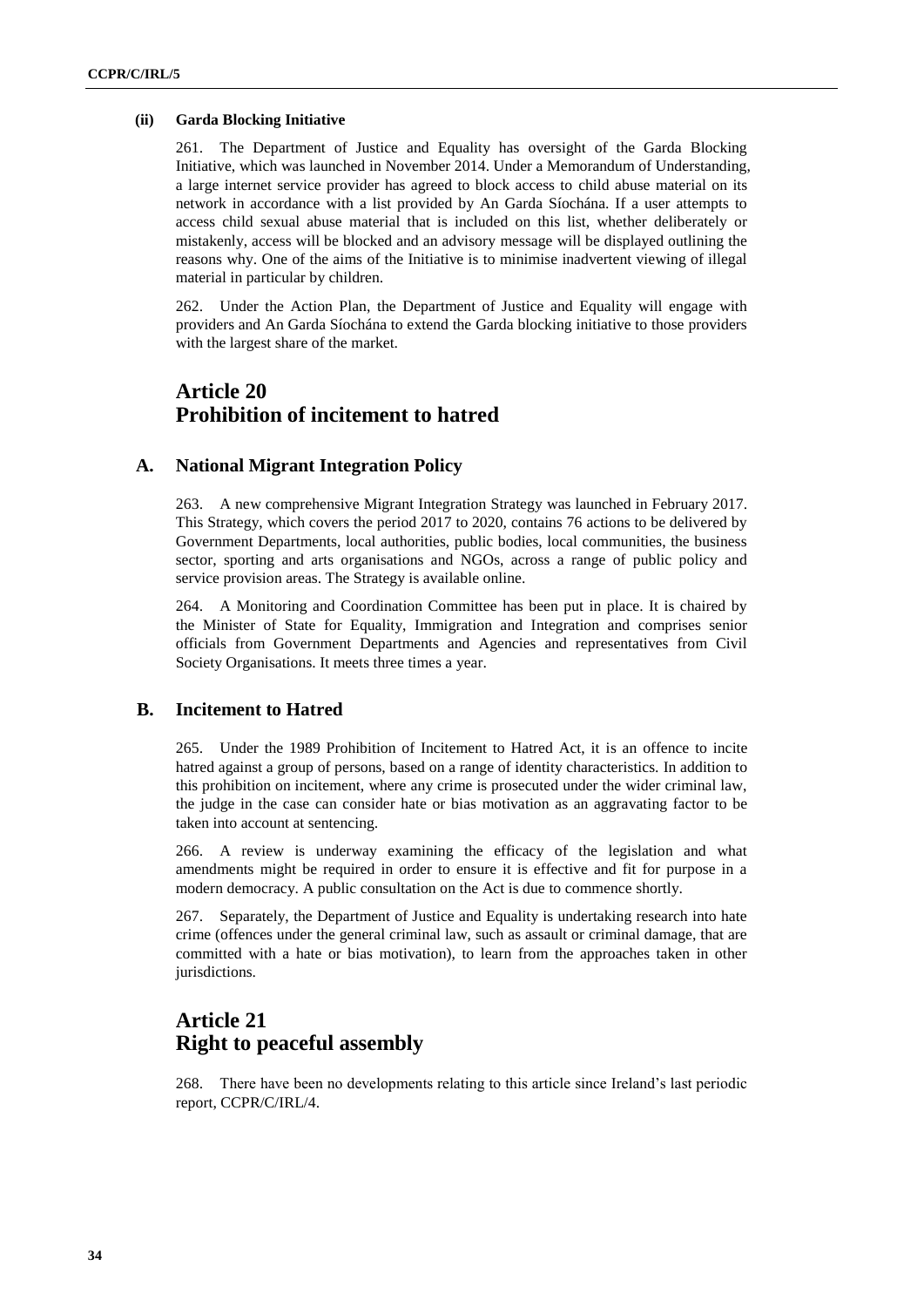## **Article 22 Right to freedom of association**

## **A. Trade Unions**

269. For information on the legislative provisions regarding the regulation of trade unions, please see Ireland's third periodic report (CCPR/C/IRL/3) in paragraphs 427–431.

270. In total there are forty-six registered trade unions with negotiation licences in Ireland, ten of which are employers' unions. No applications for registration of a trade union have been rejected in the period covered by this report. Membership numbers of trade unions vary in size with the smallest membership being 11 and largest being 202,787. The total number of members in registered trade unions in Ireland at the end of 2018 was approximately 567,242 (26% of the workforce).

271. The Irish Congress of Trade Unions (ICTU) is the single umbrella organisation for trade unions, representing a range of interests of ICTU members, both in Ireland and in Northern Ireland. The Department of Business, Enterprise and Innovation provides an annual grant of  $\epsilon$ 900,000 to the ICTU to assist in meeting the cost of its education, training and advisory services. The fund's objective is to support the creation of a stable institutional framework for industrial relations, enabling the trade union movement to develop a centralised policy formulation, training and technical support role. The monies allocated finance several activities including the ILO's Decent Work Agenda.

### **(i) Industrial relations**

272. General information on the State's industrial relations framework is set out in previous reports under the ICCPR.

273. The Industrial Relations (Amendment) Act 2015 which came into effect on 1 August 2015 provides a clear and balanced mechanism by which the fairness of the employment conditions of workers in their totality can be assessed in employments where collective bargaining does not take place. It brings clarity and certainty for employers in terms of managing their workplaces in this respect and ensures the retention of Ireland's voluntary system of industrial relations. Where an employer chooses not to engage in collective bargaining, an effective framework exists that allows a trade union to have the remuneration and terms and conditions of its members in that employment assessed against relevant comparators and determined by the Labour Court, if necessary.

## **Article 23 Rights of the Family**

## **A. Marriage Equality**

274. A referendum on the question of amending the Constitution of Ireland to allow marriage to be contracted by two persons without distinction as to their sex was held on 22 May 2015. The referendum proposed to add the following text to Article 41 of the Constitution of Ireland: – "Marriage may be contracted in accordance with law by two persons without distinction as to their sex".

275. The referendum was passed by 62% of voters which meant Ireland became the first state to extend marriage rights to same-sex couples by popular vote. The Marriage Act 2015, giving legislative effect to the constitutional amendment, was enacted in October 2015 and came into operation in November 2015. As of that date, same-sex couples who married abroad could also have their marriages recognised in Ireland.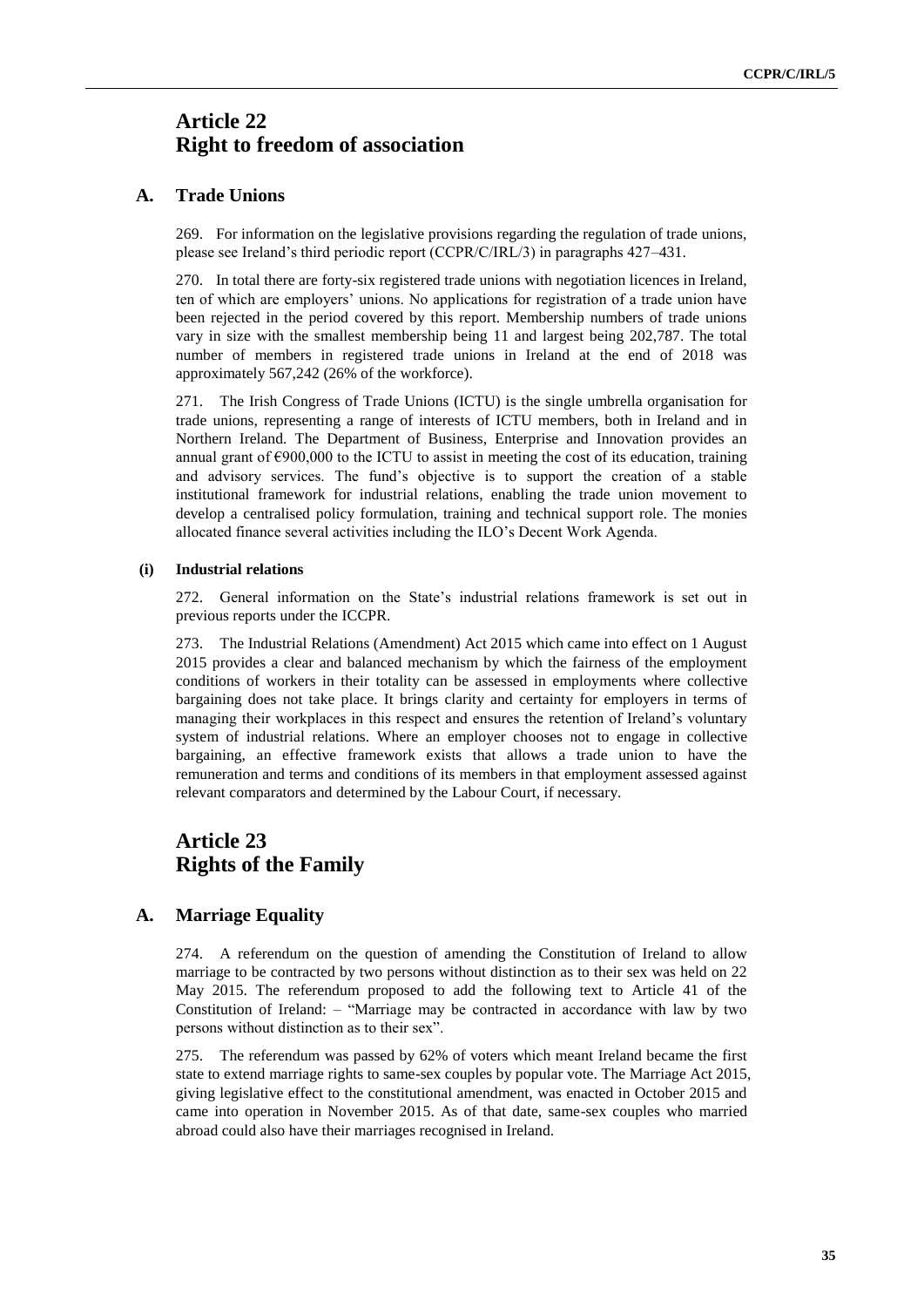## **B. Divorce Referendum**

276. The Thirty-eighth Amendment of the Constitution (Dissolution of Marriage) Act 2019 was signed into law on 11 June 2019. The Act provides for the following amendments to the Constitution that were approved by the people in a referendum on 24 May 2019:

(1) Removing from Article 41.3.2 of the Constitution the minimum living apart period for spouses seeking a divorce; and

(2) Replacing the text of Article 41.3.3, which deals with the recognition of foreign divorces.

277. In July 2019, the Minister for Justice and Equality published the General Scheme of a Family Law Bill to reduce the minimum living apart period specified in the Family Law (Divorce) Act 1996 to two years during the previous three years (from four years during the previous five years).

## **Article 24 Rights of the Child**

### **A. Children's Rights**

### **(i) Best interests of the Child**

278. Article 42A.4 of the Constitution requires that provision be made by law that in the resolution of all proceedings concerning the guardianship or custody of, or access to, any child, the best interests of the child shall be the paramount consideration. It also requires that provision be made by law for securing, as far as practicable, that in all such proceedings in respect of any child who is capable of forming his or her own views, the views of the child shall be ascertained and given due weight, having regard to the age and maturity of the child.

### **B. Children and Family Relationships Act 2015**

279. The Children and Family Relationships Act 2015 was enacted in April 2015 and modernised family law in relation to a wide range of areas such as parentage, custody, access, maintenance and donor-assisted human reproduction.

280. The 2015 Act addresses the rights of children to legal security, to the care of their parents and important adults in their lives, and to equality before the law. Step-parents, civil partners and cohabiting partners can now apply for custody, or to become guardians of a child. The Act also makes it easier for grandparents and other key people in a child's life to apply for access to children.

281. Parts 2 and 3 of the 2015 Act also provide a new legal framework for donor-assisted human reproduction and are intended to provide legal certainty to children born through donor-assisted human reproduction in terms of their parentage. Commencement of these parts is planned for May 2020.

## **C. Guardianship of Infants Act 1964**

282. Section 3 of the Guardianship of Infants Act 1964, as amended by section 45 of the Children and Family Relationships Act 2015, provides that the best interests of the child shall be the paramount consideration for the court in proceedings where the adoption, guardianship, custody or upbringing of, or access to, a child is in question. The best interests of a child are to be determined in accordance with the new Part V (sections 31 and 32) of the 1964 Act, which was inserted by section 63 of the Children and Family Relationships Act 2015.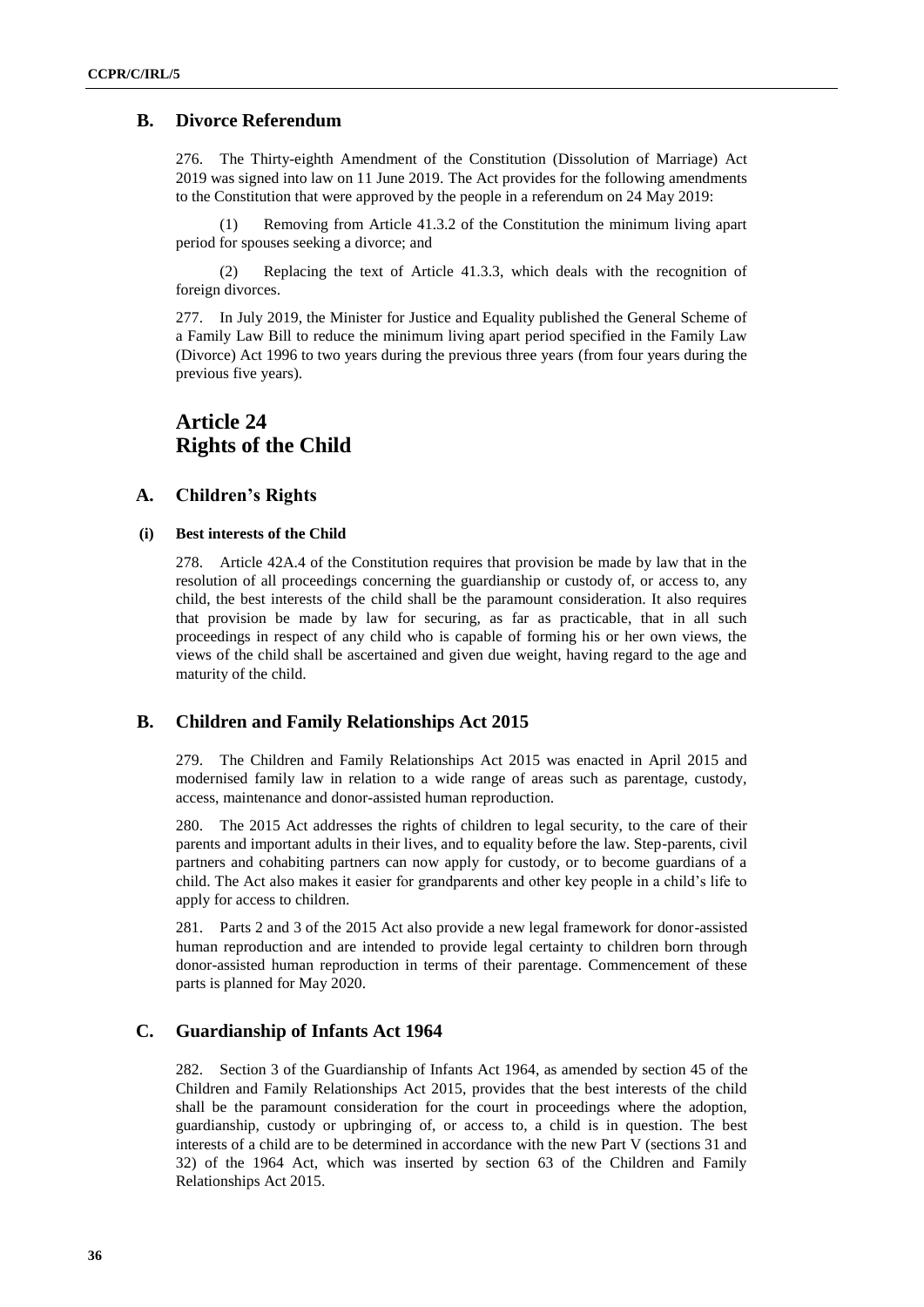283. Section 31 of the 1964 Act sets out an extensive list of factors and circumstances to be taken into account by a court when determining the best interests of a child. The court can ascertain the views of the child in person or through an expert. Section 32 facilitates the hearing of the voice of the child by enabling the court to appoint an expert to determine and convey the child's views to the court, so that the child's voice can be heard in the proceedings.

### **D. Adoption (Information and Tracing) Bill 2016**

284. The Adoption (Information and Tracing) Bill 2016 provides adopted people and other relevant people with statutory rights to information and to a tracing service. It also aims to protect relevant records by bringing them into the custody of the Adoption Authority of Ireland and it will create offences for the concealment, destruction, mutilation or falsification of such records.

285. Committee Stage of the Bill commenced in June 2019 and is expected to resume in Autumn 2019, pending further consultation.

286. This legislation is necessary to put the information and tracing service on a statutory footing and provide for the safeguarding of records, having regard to the requirements of the GDPR.

### **E. Tusla, the Child and Family Agency**

287. Tusla, the Child and Family Agency, was established on 1 January 2014 under the Child and Family Agency Act, 2013 and is responsible for improving wellbeing and outcomes for children.

288. Tusla brought together over 4,000 staff from Children and Family Services of the Health Services Executive, the National Educational Welfare Board, and the Family Support Agency and now has responsibility for the following range of services:

- Child Protection and Welfare services, including family support services.
- Family Resource Centres and associated national programmes.
- Early Years (pre-school) and Alternative Education inspection services.
- Educational Welfare responsibilities, including School Completion Programme and home school liaison.
- Domestic, Sexual and Gender-Based Violence services.
- Services related to the psychological welfare of children.

289. Funding for Tusla has increased by 25% since its foundation, from  $\epsilon$ 609 million in 2014 to €760 million in 2018.

#### **F. Children First Act 2015**

290. The Children First Act 2015, which was fully commenced in December 2017, provides for a number of key child protection measures, including mandatory reporting of child protection concerns above a certain threshold by key professionals working with children, and the preparation of Child Safeguarding Statements by organisations providing services to children.

291. The Act operates side-by-side with the non-statutory obligations provided for in Children First: National Guidance for the Protection and Welfare of Children. The guidance sets out definitions of abuse, and signs for its recognition and reporting. These guidelines have been in place since 1999 and were fully revised and published in October 2017 to include reference to the provisions of the Act.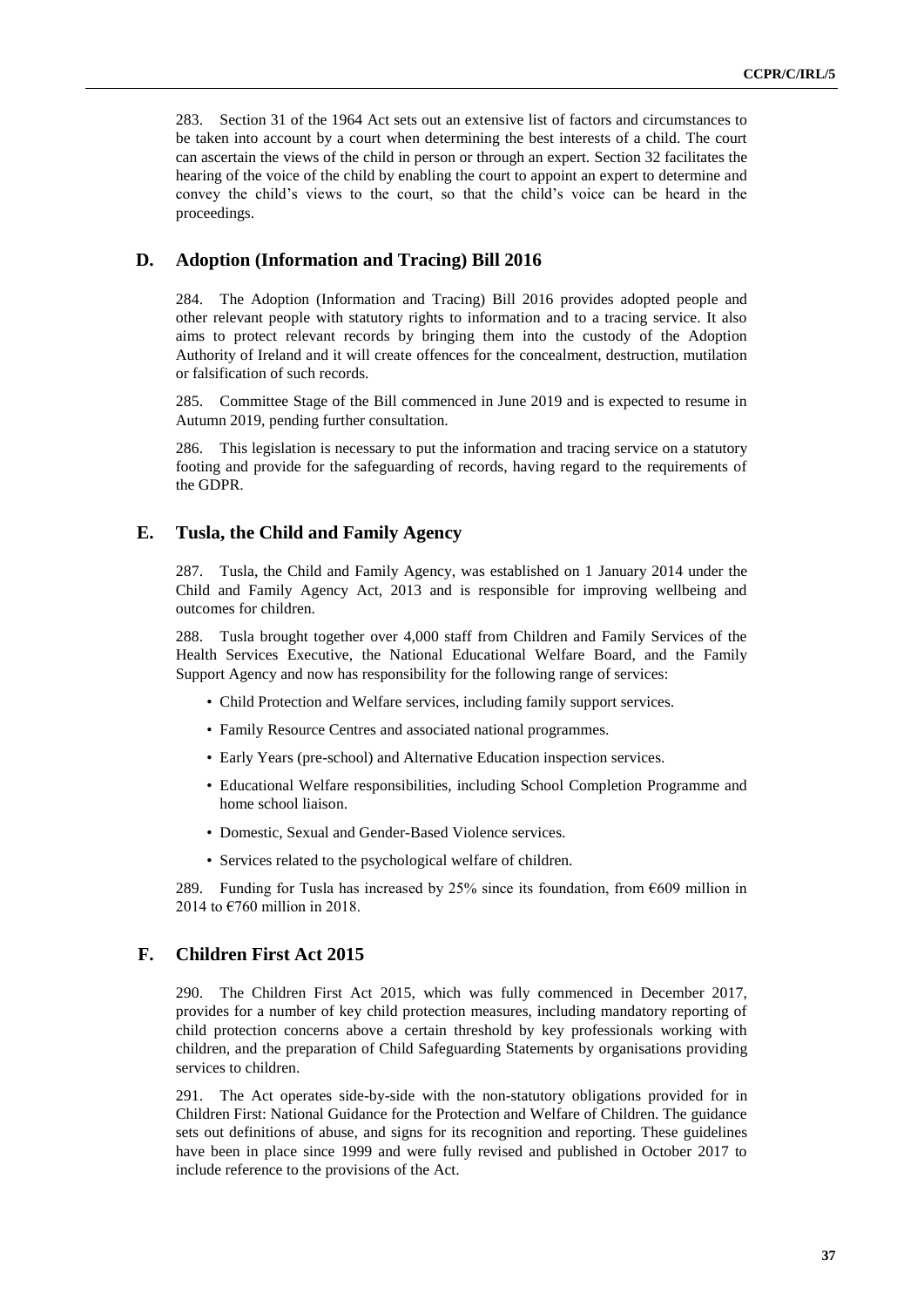292. The Children First Inter-Departmental Implementation Group (IDIG), which was established on a statutory footing under the Children First Act, promotes the importance of Children First compliance and a consistent approach across Government. The group includes representatives of all Government Departments as well as the Child and Family Agency – Tusla, the HSE and An Garda Síochána

## **G. Better Outcomes Brighter Futures**

293. First published in 2017, the purpose of 'An indicator set for Better Outcomes Brighter Futures' is to track progress for children and young people aged 0–24 across the five national outcomes outlined in 'Better Outcomes Brighter Future: The national policy framework for children and young people 2014–2020'. To achieve this end, the indicators identify and combine data from a range of sources including administrative survey and census data, which reflects a broad picture of children's and young people's lives and serves as an important resource for all of those involved in policy relating to children and young people. In all, the indicator set includes 70 areas with between one and four indicators per area. Work is underway on a methodology report to accompany 'An indicator set for Better Outcomes Brighter Futures' and the further disaggregation of data originally included in that report.

## **H. National Strategy for Research and Data on Children's Lives, 2011– 2016**

294. The final implementation report under the National Strategy for Research and Data on Children's Lives, 2011–2016 was published in 2018. The NSRDCL was a vital and significant development to drive forward research and data developments when it was initiated in 2011, and the implementation of key, ongoing and long-term initiatives and actions will continue to generate robust evidence to inform policy developments in respect of children and young people. The strategy's legacy is now complemented by a much richer data and research environment both in Ireland and internationally.

## **Article 25 Right to take part in public affairs**

### **A. Right to vote**

295. For information on the right to vote please see Ireland's Fourth Periodic report in paragraphs 773–774.

296. During the period covered by this report under the ICCPR, one general election was held in February 2016; elections to the European Parliament were held in May 2014; local government elections were also held in tandem with the European Parliament elections in May 2014; there were four referendums held (two in 2015 and two in 2018), five byelections to fill vacancies arising in Dáil Éireann (four in 2014 and one in 2015) and one presidential election in October 2018.

#### **(i) Measures taken to overcome factors which impede citizens from exercising their right to vote**

297. For information on measures taken to assist people with disabilities please see Ireland's fourth periodic (CCPR/C/IRL/4) report in paragraph 780.

298. Regulations made in 2016 and 2018 required ballot paper templates to be made available in order to facilitate voters who are blind or vision impaired to vote independently at polling stations. These templates were used at the two referendums and the Presidential election in 2018, and also in the local and European elections in 2019.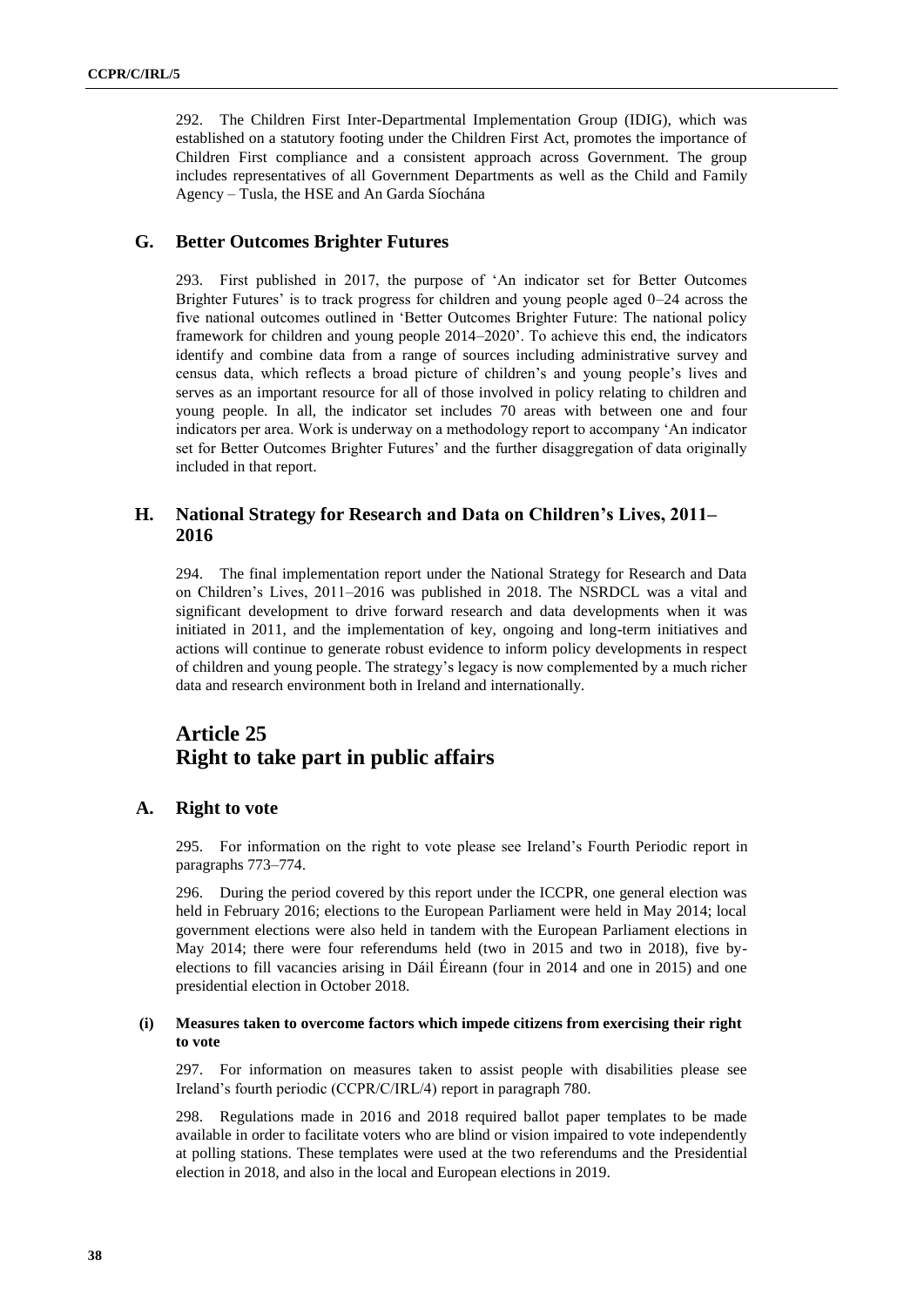## **B. Right to stand for election and conditions for holding elective public office**

299. The conditions on the right to stand for election and for holding elective office, as set out in the Constitution and under the Electoral Acts, were outlined in detail in Ireland's third periodic report, (CCPR/C/IRL/3), in paragraphs 551–566 (the restriction relating to bankruptcy was repealed in 2014).

300. The Local Government Reform Act 2014 provided for, among other things, a reduction in the number of local authorities and in the number of local authority members. There are 31 local authorities in Ireland comprising 26 county councils, 3 city councils and 2 city and county councils with a total of 949 elected members across all 31 local authorities.

301. The number of members of Dáil Éireann was reduced to 158 for the February 2016 general election. Following the completion of a review of Dáil constituencies in 2017 and having regard to population change as reported in Census 2016, the number of members will increase to 160 at the next general election. A review of European Parliament constituencies was completed in 2018 to provide for the election of 13 members to represent Ireland in the 2019–2024 European Parliament. In addition, a review of local electoral areas was undertaken in 2018 by two independent boundary committees. A number of recommendations were made in respect of local electoral areas having regard to the terms of reference for the reviews; these changes took effect for the local elections scheduled for 2019.

## **C. Migrant Integration Strategy**

302. Theme 8 of the Migrant Integration Strategy, "Political Participation", focuses on efforts to ensure that the political system becomes more representative of the broader population. At present, migrant representation in politics is very low. This is despite Ireland's relatively progressive position on eligibility to vote and participation in politics, particularly at the local level. There are three actions under this theme, for implementation by political parties and NGOs, as well as the Department of Housing, Planning and Local Government.

## **Article 26 Right to equality before the law**

## **A. LGBTI+ National Youth Strategy 2018–2020**

303. The LGBTI+ National Youth Strategy 2018–2020 was published in June 2018. It is a three-year Strategy that is strongly action oriented with the mission to ensure that all LGBTI+ young people are visible, valued and included. The Strategy and its governance lie within the framework of Better Outcomes, Brighter Futures: The Policy Framework for Children and Young People.

304. A number of significant changes have taken place in Ireland in recent decades which have resulted in substantial progress and improved outcomes for LGBTI+ people. The Strategy seeks to put measures in place to address some of the remaining challenges faced by LGBTI+ young people, so as to ensure that they can achieve the same positive outcomes as all other young people.

## **B. National LGBTI+ Inclusion Strategy**

305. The Department of Justice and Equality is in the process of developing a National Strategy to improve the lives of LGBTI+ persons in Ireland. The overall aim of this strategy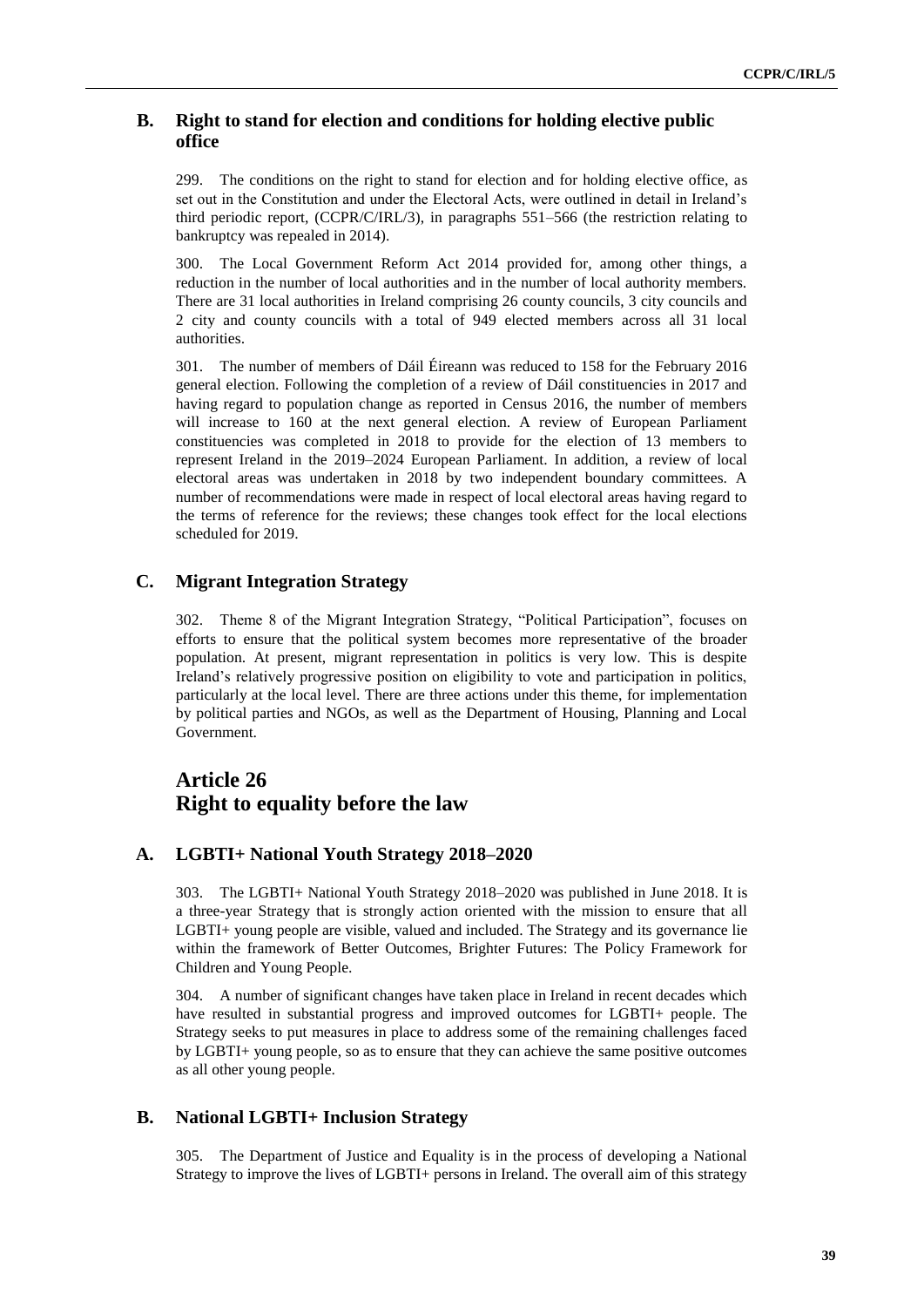is to promote inclusion, target discrimination and improve quality of life and wellbeing for LGBTI+ people.

306. A series of thematic consultation sessions facilitated by key LGBT experts and researchers to support the development of the Strategy ran from October 2018 to February 2019.

307. The consultation process incorporated regional and thematic workshops. To ensure that the most marginalised voices were heard, specific workshops were held with the Trans/Intersex community, with LGBTI+ Travellers, with LGBTI+ migrants and asylum seekers, and with members of the LGBTI+ Deaf Community.

308. The Strategy will take a whole of Government approach to improving outcomes for LGBTI+ people in Ireland. Accordingly, consultation with other Government Departments has been, and is, a key feature of the strategic development process.

## **Article 27 Ethnic and linguistic minorities**

### **A. Recognition of Traveller Ethnicity**

309. Responses to the recommendations in paragraph 23 of the concluding observations (CCPR/C/IRL/4).

310. On 1 March 2017, then Taoiseach, Enda Kenny, announced State recognition of Travellers as an ethnic group in Ireland. This recognition of the distinct heritage, culture, and identity of Travellers and of their special place in Irish society was both symbolically and socially important in our work to overcome the economic marginalisation and discrimination of members of the Traveller community.

### **B. National Traveller and Roma Inclusion Strategy 2017–2021**

311. The Government published the National Traveller and Roma Inclusion Strategy 2017–2021 (NTRIS) in June 2017.

312. The Strategy represents a whole of Government approach to bringing about meaningful change and progress for the Traveller and Roma communities in Ireland. It brings Government Departments and Agencies together along with representatives of both Traveller and Roma communities to focus, in a structured way, on the issues which affect them most. The Minister of State for Equality, Immigration and Integration chairs the quarterly meetings of the NTRIS Steering Group.

313. This Strategy contains 149 actions, grouped under ten themes including Cultural Identity; Education; Employment; Health and Accommodation. It is the responsibility of the respective Government Departments and Agencies to deliver on the Actions contained in the Strategy and to provide updates on this through the Steering Committee.

### **C. Roma in Ireland**

314. The 2014 Logan Report into the circumstances surrounding the removal of two Roma children from their families identified a range of steps that need to be taken, including detailed issues that need to be addressed within An Garda Síochána and the HSE, Tusla and others, as well as wider issues that relate to how public services generally engage with members of the Roma community. All of these recommendations were accepted unequivocally.

315. One of the recommendations was that an up-to-date assessment of need regarding support provided by the State to the Roma community should be undertaken by a nominated Government Department to establish how best to improve State agencies'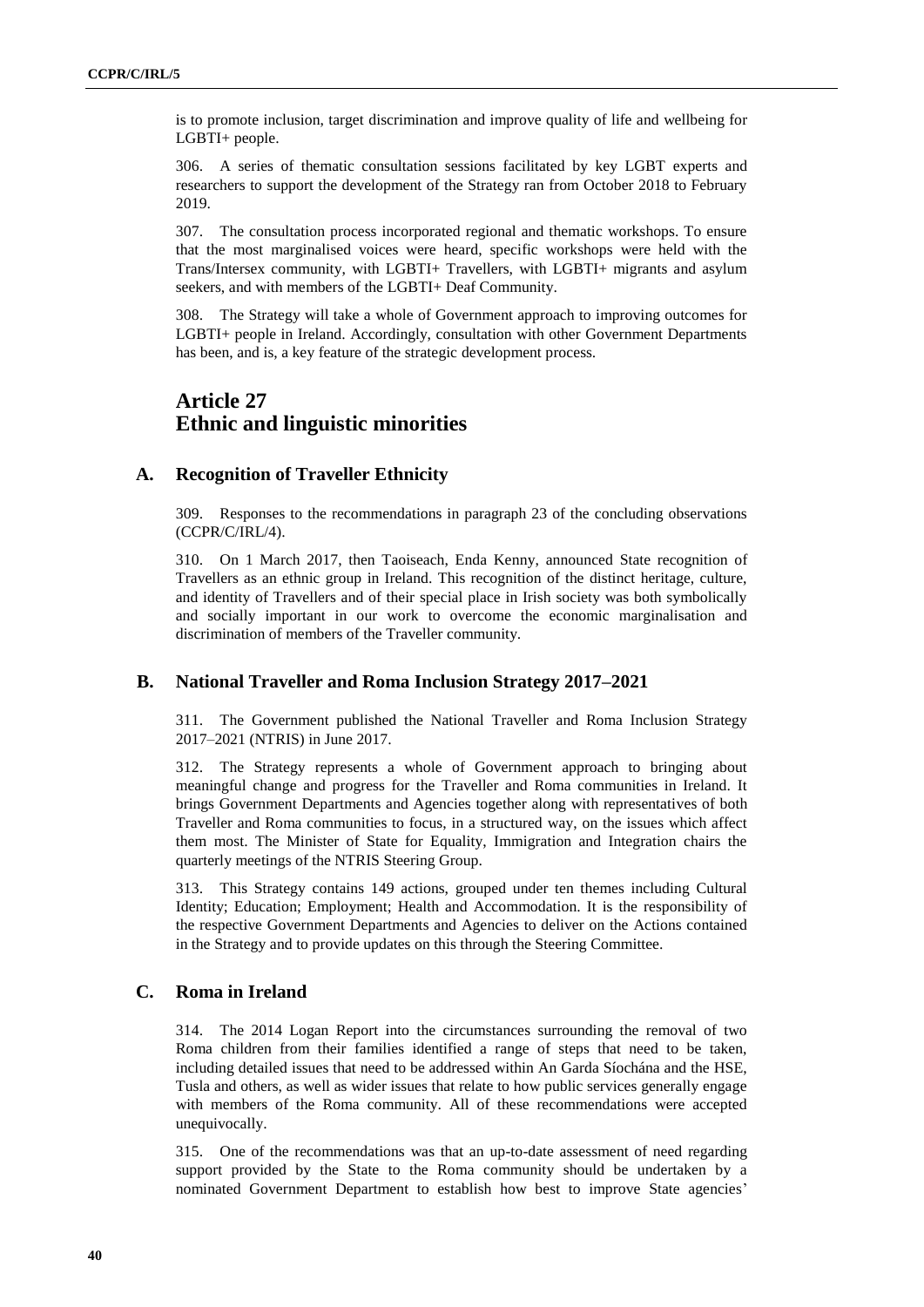interaction with the Roma Community, to include consultation with relevant State agencies and civil society organisations working with and on behalf of the Roma community.

316. In January 2018, Roma In Ireland – a National Needs Assessment was launched. The Roma community in Ireland comprises between 4,000 and 6,000 people. The majority of Roma adults here are from Romania with the balance from the Czech Republic and Slovakia. Over 60% of Roma children living here were born in Ireland.

317. Roma have access to mainstream public services in Ireland on the same basis as all other EU citizens. However, the research points to barriers that may prevent some Roma from accessing the services to which they are entitled. There is a need for more targeted awareness-raising so that Roma are aware of the documentation needed to access specific services. The Roma community are included in the National Strategy (See paragraphs 310 to 313 on NTRIS).

### **D. Traveller Accommodation**

318. Responses to the recommendations in paragraph 23 of the concluding observations (CCPR/C/IRL/4).

319. The Irish Government provides housing supports to Travellers, in accordance with preferences expressed as part the assessment process for social housing supports. As part of this process, Travellers have the option to express support for Traveller-specific accommodation (e.g. a halting site). Figures for the 2018 Summary of Social Housing Assessments show that 1,295 households (or 1.8%) of the households on the housing waiting list require Traveller-specific accommodation.

320. The majority of Traveller households in receipt of social housing supports live in standard housing, including local authority owned properties, properties owned by Approved Housing Bodies, and tenancies in the private rented sector supported by the Housing Assistance Payment (HAP). The Government, in addition, allocates capital and current funding to the local authorities to support the delivery of housing for Traveller households with a preference for Traveller-specific accommodation.

321. Accommodation for Travellers is provided for in accordance with the Housing (Traveller Accommodation) Act 1998.

#### **(i) Expert Group Review**

322. The Expert Group completed their report in July 2019. Consideration will be given to recommendations made in this report to improve the delivery of Traveller accommodation nationally and to ensure that full use is made of the increasing level of funding available for investment in Traveller accommodation.

#### **E. Access to Education**

323. A key objective of Traveller education policy in recent years has been the phasing out of segregated Traveller provision. Funding for traveller education has been incorporated into mainstream funding in order to provide supports for Traveller pupils in mainstream schools. However, a number of Traveller-specific supports remain in the system to assist with the transition to the mainstream system.

324. NTRIS includes a number of actions on education. These actions are being progressed by an education sub-committee, in collaboration with the Traveller Representative organisations.

325. In addition, the Delivering Equality of Opportunity in Schools Plan 2017 focuses on improving educational outcomes for disadvantaged students, including Traveller and Roma students. The National Plan for Equity of Access to Higher Education 2015–2019 contains an overall vision to ensure that the student body in higher education reflects the diversity of Ireland's population. A number of interventions under the Access Plan for Equity of Access are to support under-represented groups, including Travellers, in progressing to higher